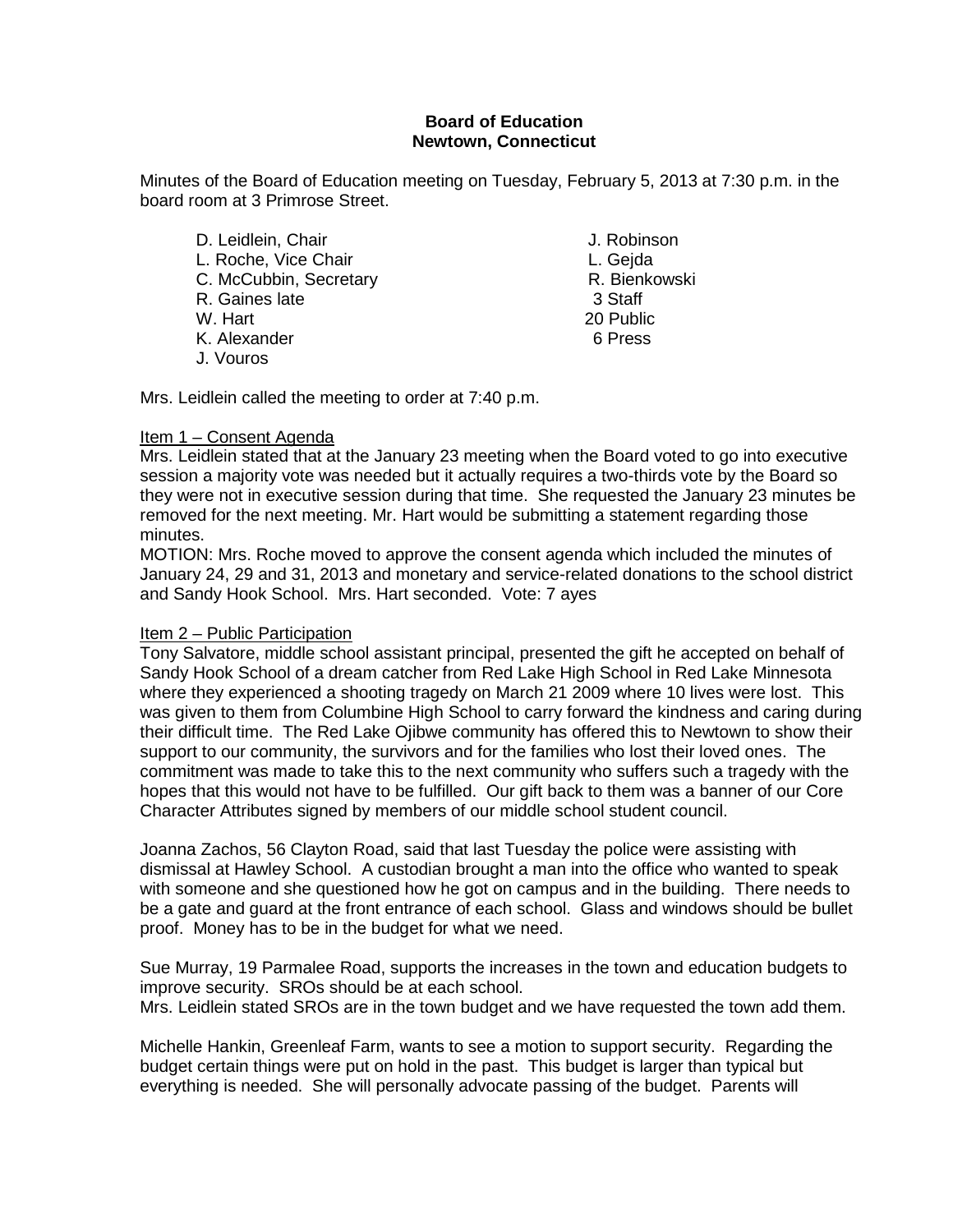advocate for you but we want guidance from the board to stand by why we need. She wants the facts to be shared with other parents. People need to understand the bifurcated budget.

Laura Terry, thanked Mr. Hart, Mr. Gaines and Mrs. Roche for attending the PTA president's meeting. She requested that security be on the next Board meeting agenda.

Kinga Walsh, 21 Horseshoe Ridge, she requested information on when the grants expire so we know when what they cover will need to be funded. She asked for an executive summary for the budget.

Carla Barzetti, 16 Beaver Dam Road, spoke about armed guards. She was looking for clarity on how the decision was made that we only needed one armed guard at each school. She encouraged the PTAs to vote on things needed in their schools.

#### Item 3 – Reports

Correspondence: Mr. McCubbin said there were 48 emails. Four pertained to CMTs, 3 for Gates funding, 3 for the week break in February, 13 for school security, 15 were condolences and 10 regarding miscellaneous subjects.

Chair Report: Mrs. Leidlein has been following up on opportunities for funding.

Superintendent's Report: Dr. Robinson attended the graduation ceremony for 20 seniors this evening. The National Child Traumatic Stress Team was here last week and conducted focus groups and worked on writing the Serv grant over the weekend. We had 3 well-known experts working with us. It is typically a 15-month grant but we decided to request a 4-year grant. She will call the Secretary of Education when it is in to look for support.

Mrs. Roche asked if we heard anything regarding the CMT waiver, to which Dr. Robinson stated we had not but would follow up and let the Board know.

#### Item 4 – Old Business

2013-2014 Budget:

Mr. Gaines stated that the security committee met and included the private schools in this meeting. There will be some training for SROs to help them deal with certain issues and we hope to provide training for all staff.

Mrs. Leidlein began the budget discussion by stating the current budget amount was \$68,555,794. Contractual obligations in the budget are non-negotiable and would be supported by the Board. The cost for full day kindergarten was verified at \$233,514. We have 8 security officers for \$165,200.

Mr. Gaines said the security committee has 10 officers on their list. The cost is \$21,000 for each.

Regarding NEASC, Dr. Gejda said the separate curriculum items include revisions to world language, fine arts, the nurtury program and culinary arts. The NEASC committee also has to take time to prepare their documents. In the summer of 2013 there will be several training sessions for staff.

Mrs. Leidein stated there would be several more special education outplacements for next year for a total increase of \$541,470.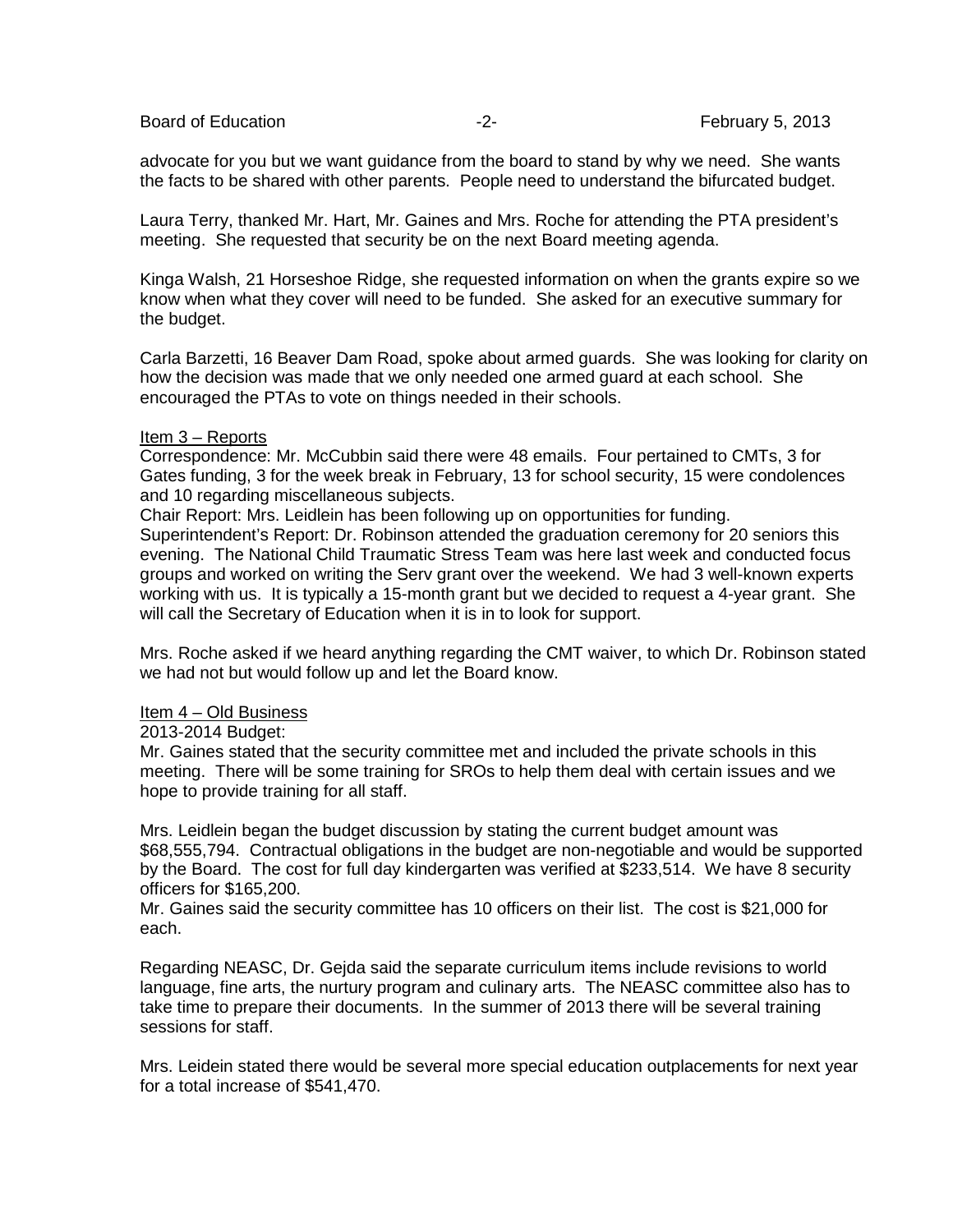Mr. Vouros feels we should follow special education costs monthly so the public knows how fluid these costs change.

Mr. Bienkowski said that information is in the monthly financial report. Mrs. Leidlein added this request to additional data we will need.

The priority list of items for buildings and grounds was discussed and it was agreed to keep what was listed. Mr. Hart asked for a complete itemization of what we are taking out. Mrs. Leidlein agreed and felt we needed another meeting. She was first looking at the budget drivers.

Mr. Hart was unable to meet on February 12 and hoped these would have been decided prior to tonight. The Board of Finance needs to have this by February 14 so there is not much time to finalize the budget it not approved this week.

Mrs. Leidlein said we can get smaller details at a subsequent meeting if necessary. Most of the Board agreed to keep everything on the list for a total of \$1,074,000. She was reluctant to keep all of the items in one year and should spread some out to subsequent years. Mr. Alexander didn't feel we needed anymore input from Mr. Faiella.

Mr. Vouros didn't want any reductions prior to going to the Board of Finance and wished to leave it up to the voters.

Dr. Robinson said that in the grant is back payment for the high school guidance counselor for this year. The security guards are for this year with pack payment for 5.

Mr. Bienkowski said that preliminary numbers for the grant were for a logistics person to coordinate the day-to-day activities for donations and the like, a recovery coordinator responsible for the grand scheme of this incident, and a project coordinator. We also added 8 security people. There were 5 social workers, 1 psychologist and 4 guidance counselors for next year. Everything else was operational costs.

Dr. Robinson said we are looking for security from 7 am to 9 pm. The ones in our budget are for during the school day.

Mrs. Roche asked why the security officers wouldn't be part of the Serv grant.

Dr. Robinson responded that items funded by the grant are only temporary.

Mrs. Leidlein we will know the outcome of the Serve grant before the referendum and reduce the amount if they are funded. She feels if other groups are using our buildings they should share security costs.

Mr. Alexander said because we don't have the full recommendation from the security committee yet we are putting the security guards in as a holding place.

Mr. Hart feels we need at last 16 security guards including the 4 we have for an additional 12 which would be \$82,000.

Mr. Vouros asked if we were doing anything with the retirement package

Mr. Gaines said we lost money on the last package and feels it was not economical to approach it this year.

Mrs. Leidlein asked how much savings we would see with each retiree.

Mr. Bienkowski said \$25000 to \$30,000 but we would need 7 or 8 teachers to retire.

Mr. Gaines read the Board budget goals.

• Adequate funding to meet the needs of our students and staff resulting from the events December 14, 2012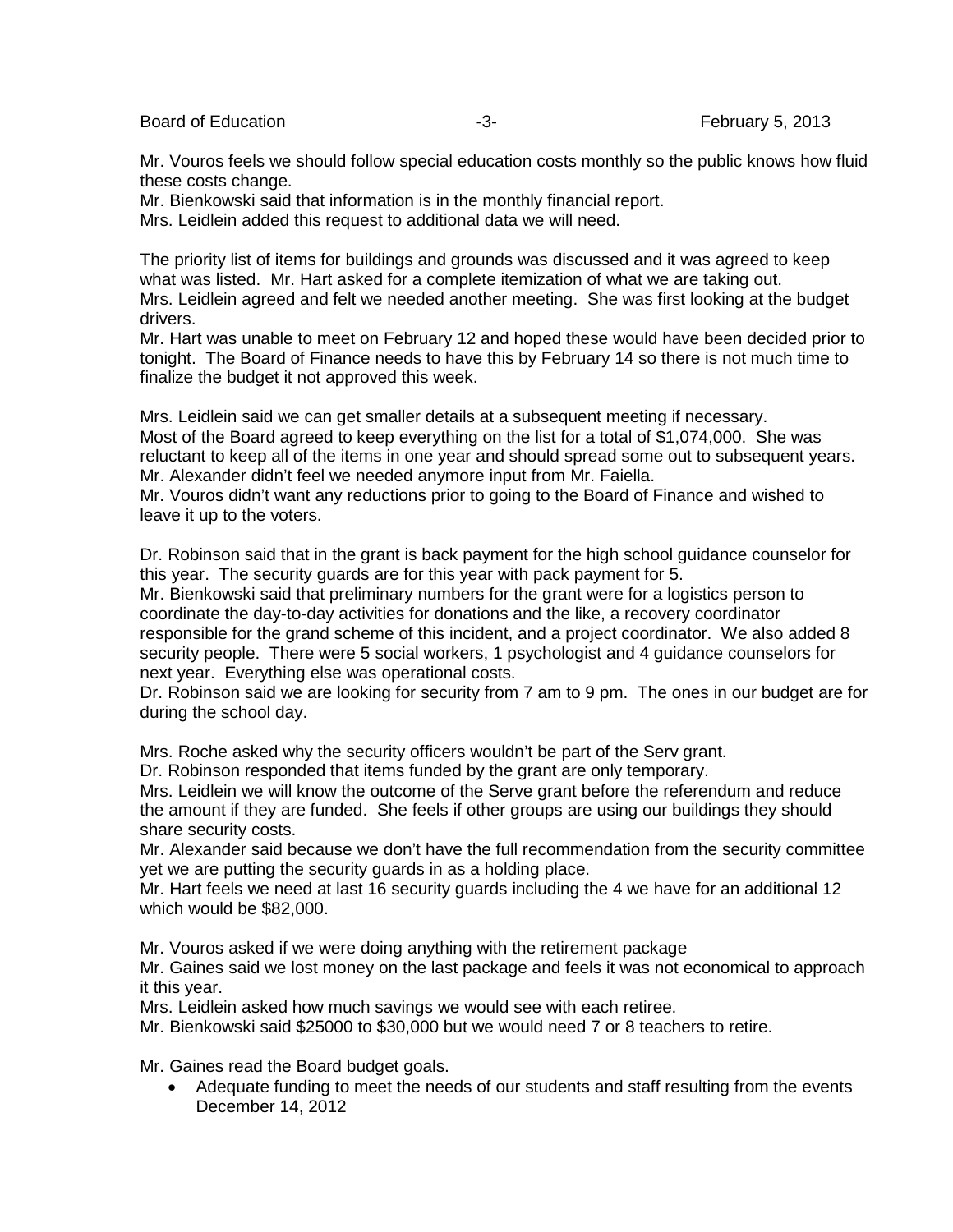- Newtown School District's Strategic Plan including Full Day Kindergarten
- Our Increased Graduation Requirements
- NEASC Accreditation Artifact Preparation
- An Educational Infrastructure, including Professional Development, to support:
	- o Maintenance of existing and expanding technology requirements (including BYOD\*)
	- o Mandated system requirements of Common Core State Standards (especially testing)
	- $\circ$  Implementation of recommended security measures that may exceed existing systems
	- o Provisions for the new teacher evaluation plan

Further, the Board of Education will provide increased communication regarding the budget (increases, decreases, and new initiatives) both within the budget documentation and across our school and town communities with an expectation that expanding the reach of communication will reduce the questions and concerns regarding the proposed Education

\* BYOD = Bring Your Own Device - which depends upon adequate wireless bandwidth to be available within the school environment

MOTION: Mr. Alexander moved to adopt the Superintendent's recommended budget for a total amount of \$73,042,343. Mr. Gaines seconded.

MOTION: Mrs. Leidlein moved to amend the motion to reduce the .5 elementary teacher to match the numbers in the budget book for a total of \$73,012,304. Mrs. Roche seconded. Vote: 7 ayes

MOTION: Mr. Hart moved to amend the motion to add 4 security guards for adequate staffing for the hours the buildings are expected to be open. Mr. Gaines seconded.

Mr. Hart stated we need adequate properly trained staff to man these building.

Mrs. Leidlein said if we have some included in Serve grant we will be able to reduce some of this funding.

Vote: 7 ayes

Mr. Vouros stated that if the elementary guidance counselor positions are secured we should try to hire those with training in gifted education to be able to work with those students also.

MOTION: Mrs. Leidlein moved to reduce the building and site maintenance projects by \$400,000. Mr. McCubbin seconded.

She stated that looking at the 5-year plan we have a tremendous increase this year and then it drops off. She wants to make up that amount over 2 years and not to hit the community with the substantial increase all at once.

Dr. Robinson noted the justification on some of the projects are for safety and ADA compliance.

MOTION: Mr. Gaines moved to amend the motion to reduce the amount by \$150,000 which included items that could be put off for another year.

Mr. Hart said he would like the bulk of these items to go through and amended the motion to suggest a \$250,000 reduction.

Mrs. Leidlein accepted the \$250,000. Mr. McCubbin seconded.

Vote on amendment: 6 ayes, 1 nay (Mr. Gaines)

These reductions bring the budget to a 6.26% increase for \$72,845,304.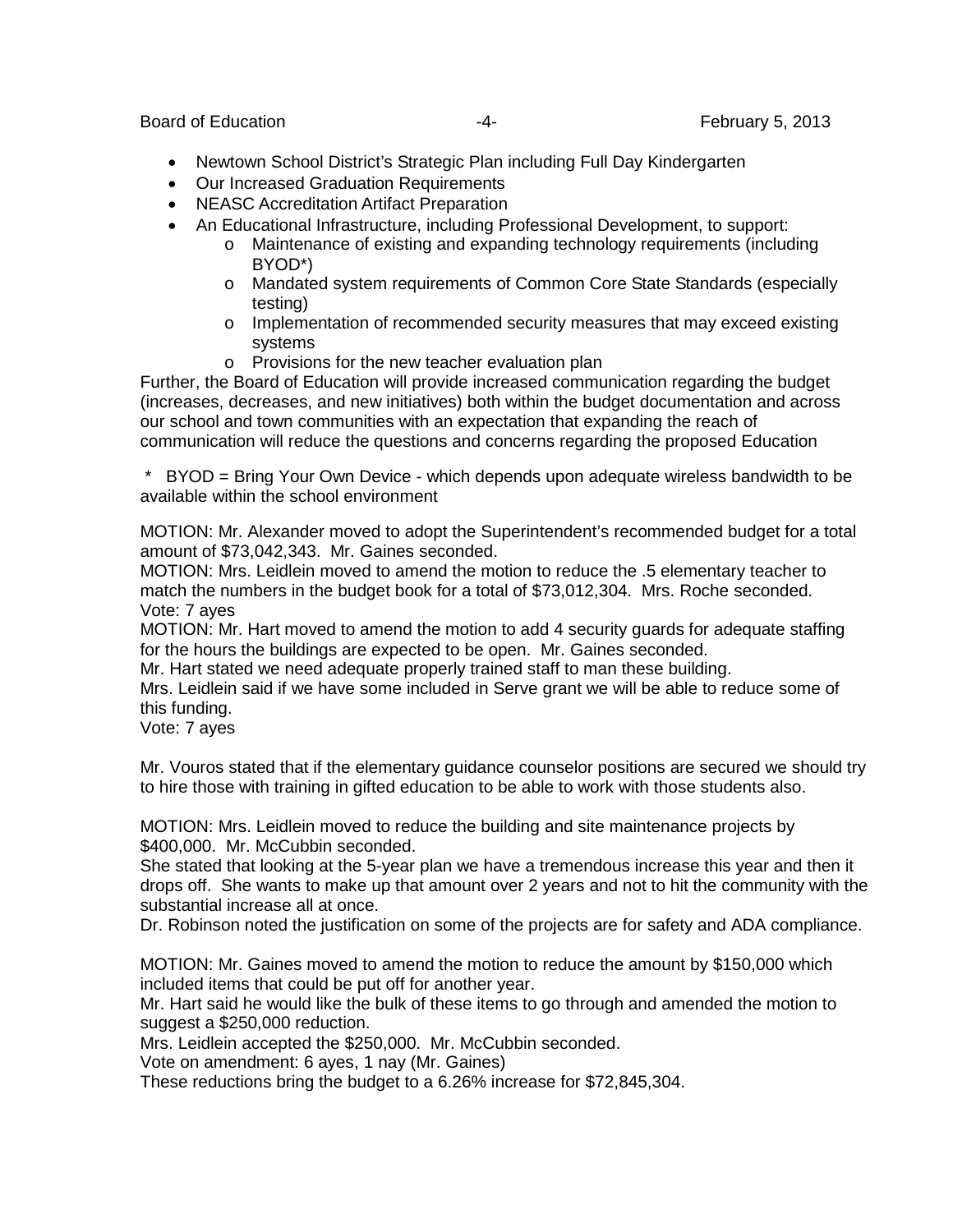Mr. McCubbin questioned being able to use the \$57,000 in donations.

Mr. Bienkowski said we don't count donations against the budget. If we had something specific in the budget and it was donated we could take that item out.

Mr. Hart asked if cash items could be carried over to the next year.

Mr. Bienkowski said they could. There are 2 funds. One is for Sandy Hook School and the other is the Board of Education general contribution donation fund.

Mr. Gaines asked if the Board of Finance ever answered questions about the reserve fund for the Board of Education. He was thinking of possibly be able to use that money for the contingency fund for special education.

Mr. Hart said that allows for the Board of Finance or Legislative Council to establish a fund to hold our excess money. The statute doesn't provide a way to get the money out of that account.

Mr. Alexander said that because this budget is a large increase we need to remind everyone that part is for security and initiatives we have to try to do for the education in this town. Mrs. Leidlein feels it is important to help everyone understand the security needs and identify the costs involved.

Mr. Hart suggested that the communications committee prepare a document that speaks to those items.

Mrs. Roche said that was the plan of the committee and was in place to do so.

Vote on the budget: 7 ayes

MOTION: Mr. Hart moved that the business office prepare the final budget and authorize the Director of Business to make any technical changes. Mr. Gaines seconded. Vote: 7 ayes

MOTION: Mr. Gaines moved that the Board approve the following budget resolution.

*Whereas***,** the Newtown Charter Revision Commission's recommendations for a bifurcated budget and advisory questions on the budget referendum ballot were accepted by the Newtown voters and are to be implemented by the Legislative Council in the April 2013 budget referendum and

*Whereas,* both the Newtown Superintendent of Schools and Newtown Board of Education will have performed extensive reviews of the proposed Education Budget in order to provide the most cost effective means of accomplishing the Educational Goals of the Newtown School District,

*Be it resolved* that the Newtown Board of Education will:

- 1. Present and explain its proposed Education Budget to the Board of Finance and
- 2. Urge the Board of Finance to honor both the commitment and expertise of the Newtown School District and Newtown Board of Education, both educational and financial, and the voters' desire to provide their own voice through the aforementioned Budget Referendum Advisory Questions by forwarding the Board of Education's proposed Education Budget for the 2013-2014 fiscal year to the Legislative Council without reduction and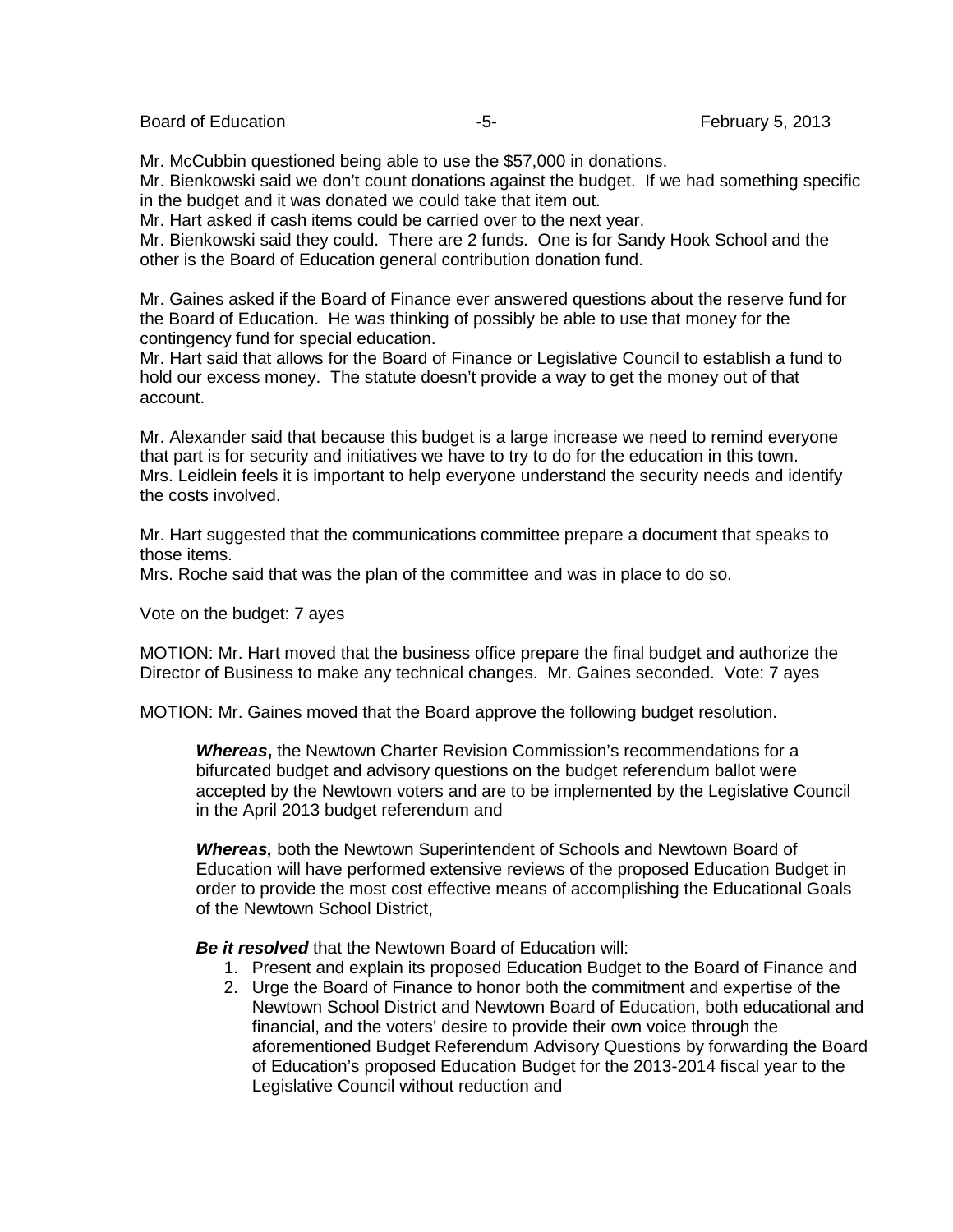Board of Education **February 5, 2013** 

3. Urge the Legislative Council to offer the Board of Education's proposed Education Budget for the 2013-2014 fiscal year to the voters without reduction in order to afford the public an opportunity to voice their approval or the direction for modification, increase or decrease, of the Board of Education's unaltered proposed Education Budget.

Mr. Alexander seconded.

Mrs. Roche questioned the wording "without reduction" in #2. If the Board of Finance finds monies that won't cut programs we should allow that process to happen.

Mr. Gaines said this states that the budget is what we want and just urges them not to reduce it. Mrs. Leidlein would not support this resolution. We need to have a good working relationship with the Board of Finance. Urging them not to make changes is urging them not to do their job. She does support the spirit in which it was made. Last year the Legislative Council passed our budget forward without making reductions.

Mr. Alexander asked for wording that she would prefer. He isn't asking to limit their function. Mrs. Leidlein wasn't sure they would take it that way. It is something more than urging them. It's making a statement for them not to follow what they should do in the budget process.

Mr. Alexander asked what she intended to tell them to get the point across to have them move it forward to the voters.

Mrs. Leidlein said there may be changes they would suggest and we are open to those. Mr. McCubbin said they have their roles and we have ours. He doesn't want to dictate that kind of pressure.

Mr. Vouros said that when this is presented to them by Mrs. Leidlein she has the ability to be sure they understand the Board stands by it completely and can defend it. They now know what we would like them to do.

Mr. Gaines said this year is different as it is a bifurcated budget and includes advisory questions. This resolution supports the budget and charter revisions put these in place.

Mrs. Roche wanted to take out the wording so we aren't dictating what they do, Mr. Gaines agreed to take those words out to which Mr. Alexander seconded.

Mr. Hart said this resolution reinforces the Board's budget. It is different this year and we want the community to vote on it. He wants to take our budget to the people so they know what we need.

Mr. McCubbin felt we could communicate that to the Board of Finance without the resolution. Mrs. Leidlein said if this goes through to the voters as is, and the voters vote no, the budget cannot go above the number we approved.

Mr. Alexander stated we have to make that clear to the public.

Vote: 3 ayes, 4 nays (Mrs. Leidlein, Mrs. Roche, Mr. McCubbin, Mr. Vouros) Motion fails

#### Item 6 - Public Participation

Chuck Hepp, 4 Winter Ridge Road, thanked the Board for their courage in adopting this budget. He would have liked to see the resolution pass. Passing the budget unanimously is a strong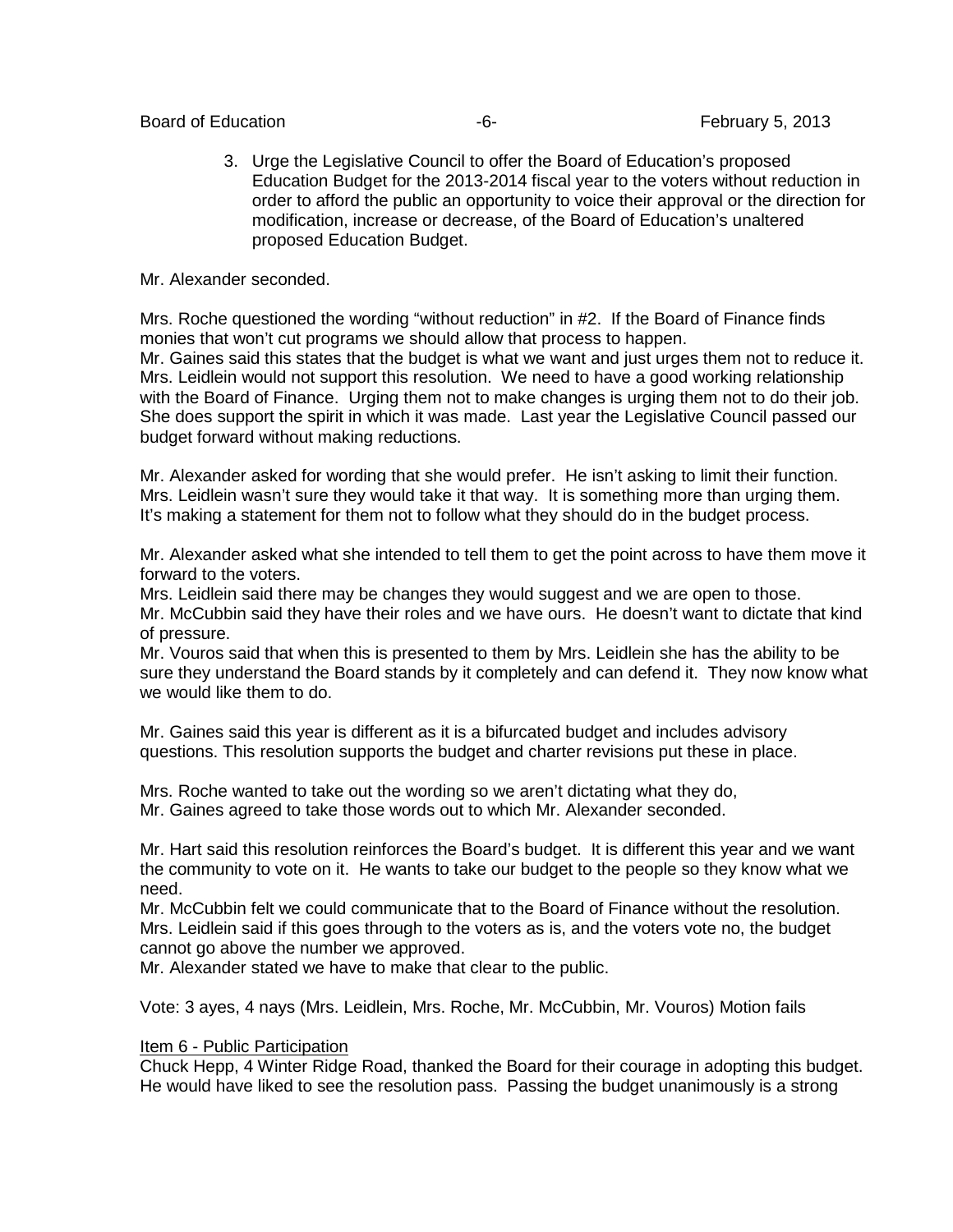Board of Education **February 5**, 2013

message to the voters. He feels there will be cuts but hopes the Board will work hard to protect what goes into the classroom.

MOTION: Mr. Alexander moved to adjourn. Mr. Hart seconded. Vote: 7 ayes

<u> Item 7 – Adjournment</u> The meeting adjourned at 11:30 p.m.

Respectfully submitted:

 Cody McCubbin **Secretary** 

\_\_\_\_\_\_\_\_\_\_\_\_\_\_\_\_\_\_\_\_\_\_\_\_\_\_\_\_\_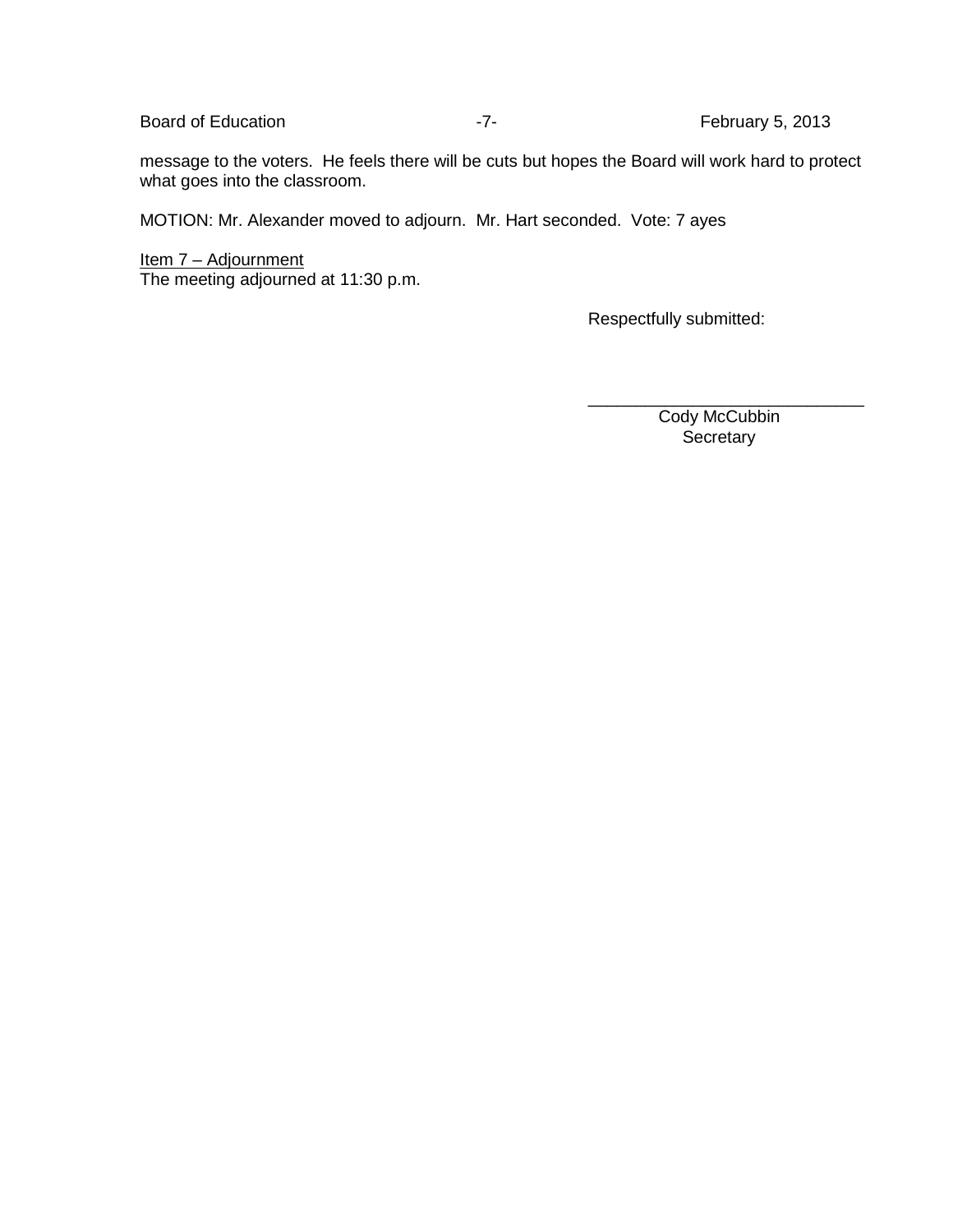#### **Board of Education Newtown, Connecticut**

Minutes of the Board of Education meeting on Tuesday, January 24, 2013 at 7:30 p.m. in the board room at 3 Primrose Street.

- D. Leidlein, Chair **J. Robinson** L. Roche, Vice Chair (E. C. Gejda L. Gejda L. Gejda L. Gejda L. Gejda L. Gejda L. Gejda L. Gejda L. Gejda L. C. McCubbin. Secretary C. McCubbin, Secretary **R. Bienkowski**n, Secretary **R. Bienkowskin**, Staff et al. (3) Staff et al. (3) Staff et al. (3) Staff et al. (3) Staff et al. (3) Staff et al. (3) Staff et al. (3) Staff et al. (3) Staff et al. (3) R. Gaines late<br>W. Hart K. Alexander 2 Press J. Vouros
	-
	-
	-
	-
	- 3 Public
	-

Mrs. Leidlein called the meeting to order at 7:44 p.m.

#### Item 1 – Continuing Education Budget

Elissa Gellis, Director of Continuing Education, told the Board that a half day was added for kindergarten students in the summer school program. The summer program also ran for 16 days instead of 12. The middle and high school summer programs are self-supporting.

#### Item 2 – Benefits

Mr. Bienkowski reviewed some of the items under benefits which represents what is legally required and negotiated for the staff. The biggest portion is the medical component. The trend is running about 12%. We are putting in a 4% increase for our self-insurance fund which is managed by Anthem. The pension plan is administered by the town.

Mr. Alexander asked why we weren't trying to put in more money to get to the \$3M. Mr. Bienkowski said the committee is comfortable with the amount we have. Usually the consultant will reaffirm the figures.

Mrs. Leidlein asked if an analysis has been done to see how we've done since 2009 regarding the early retirements. She asked to share it with the Board.

Mr. Bienkowski spoke about workers' compensation. We've had difficulty getting the adjustment for transportation insurance. The only separate policy is the school leaders policy. Otherwise everything is with the town.

The real fee for this year is \$15,952. Next year it will drop down to \$13,080. We always covered the maintenance vehicles. Moving away from insurance for the buses we should move the maintenance of the vehicles to the plant budget. He would increase the property and liability section of the maintenance budget and reduce the transportation insurance. The \$10,000 net reduction should be applied to workers comp.

#### Item 3 – Plant Budget

Mr. Faiella spoke about the Head O'Meadow generator. The cost to rent one per month is \$1,500. A new propane generator would cost \$23,750 and a diesel generator cost is \$31,350. These amounts don't include rigging fees and installation. The installation cost is approximately \$15,000. He would like this replacement as soon as possible and prefers the diesel. Mr. Bienkowski said that at this time we could purchase a generator.

Mrs. Leidlein asked where the money would come from and would add it to the next agenda.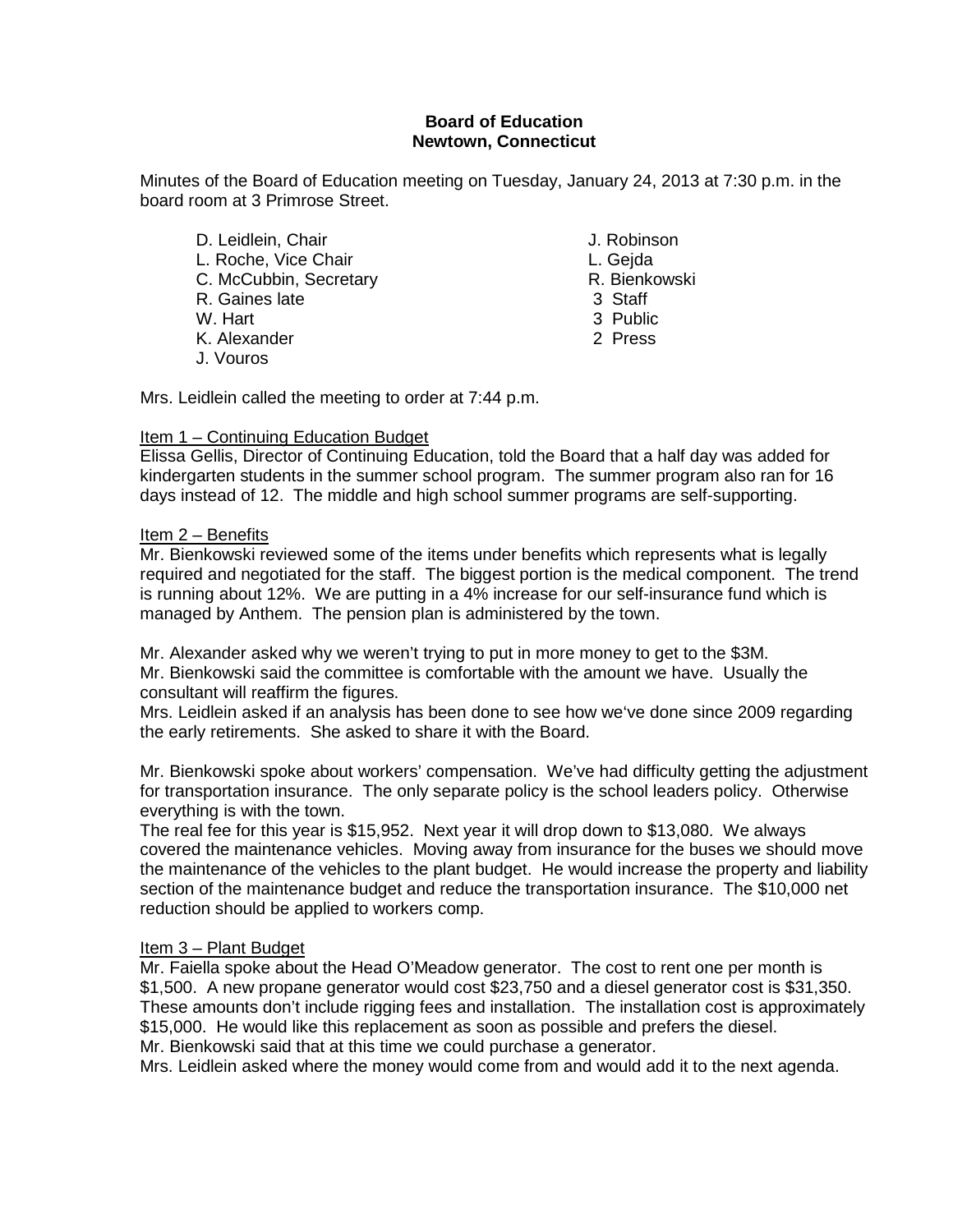Board of Education **-2-** Figure 24, 2013

Mr. Faiella stated that we are getting to a precarious situation because we keep pushing off jobs. We need to act on all if we can.

Mr. Alexander asked how long the high school parking lot has been listed.

Mr. Faiella said 2 years. The paving would be for the old sections. Some of the cracks can't be repaired.

Mr. Faiella said that Chalk Hill School was approached by their parks and rec director in Monroe to ask if we could employ the person who took care of that building because she lost her job since we moved in. We picked up additional 30,000 feet of space in that building. Mrs. Leidlein asked the cost of that position.

Mr. Bienkowski said it was a part-time position and was not sure of the rate of pay but it would be less than \$30,000.

Mr. Faiella asked if it could be a contracted position.

Mr. Bienkowski stated the contract could have a provision where we can hire someone for the balance of the year.

Mrs. Leidlein asked for a proposal for this position at the next meeting.

Dr. Robinson said this may be reimbursable.

#### Item 4 – Transportation Budget

Mr. Bienkowski said we have money in professional services which is for drug testing and training for the remaining owner/operators. Maintenance is for the van for the high school programs. Fuel is a big number but expenses have dropped from last year from \$5M to \$4.291M.

Mr. Alexander asked if they asked for any additional money for fuel since changing to Chalk Hill. Mr. Bienkowski said there has been greater fuel utilization and he asked for their best estimate which he needs to know for the Serv grant. They indicated the buses are getting back to town 30 minutes later so they are paying their drivers more. This cost should be reimbursable through these programs and our insurance. The Serv grant goes out 18 months. We may need to consider an adjustment for fuel.

Mrs. Leidlein said the security committee is reviewing and creating a plan. If people are looking for SROs they come from town side of the budget which will fund them. Mr. Gaines said the security committee is meeting next Tuesday.

MOTION: Mr. Alexander moved to adjourn. Mrs. Roche seconded. Vote: 7 ayes

#### Item 5 - Adjournment

The meeting adjourned at 9:00 p.m.

Respectfully submitted:

\_\_\_\_\_\_\_\_\_\_\_\_\_\_\_\_\_\_\_\_\_\_\_\_\_\_\_\_\_ Cody McCubbin **Secretary**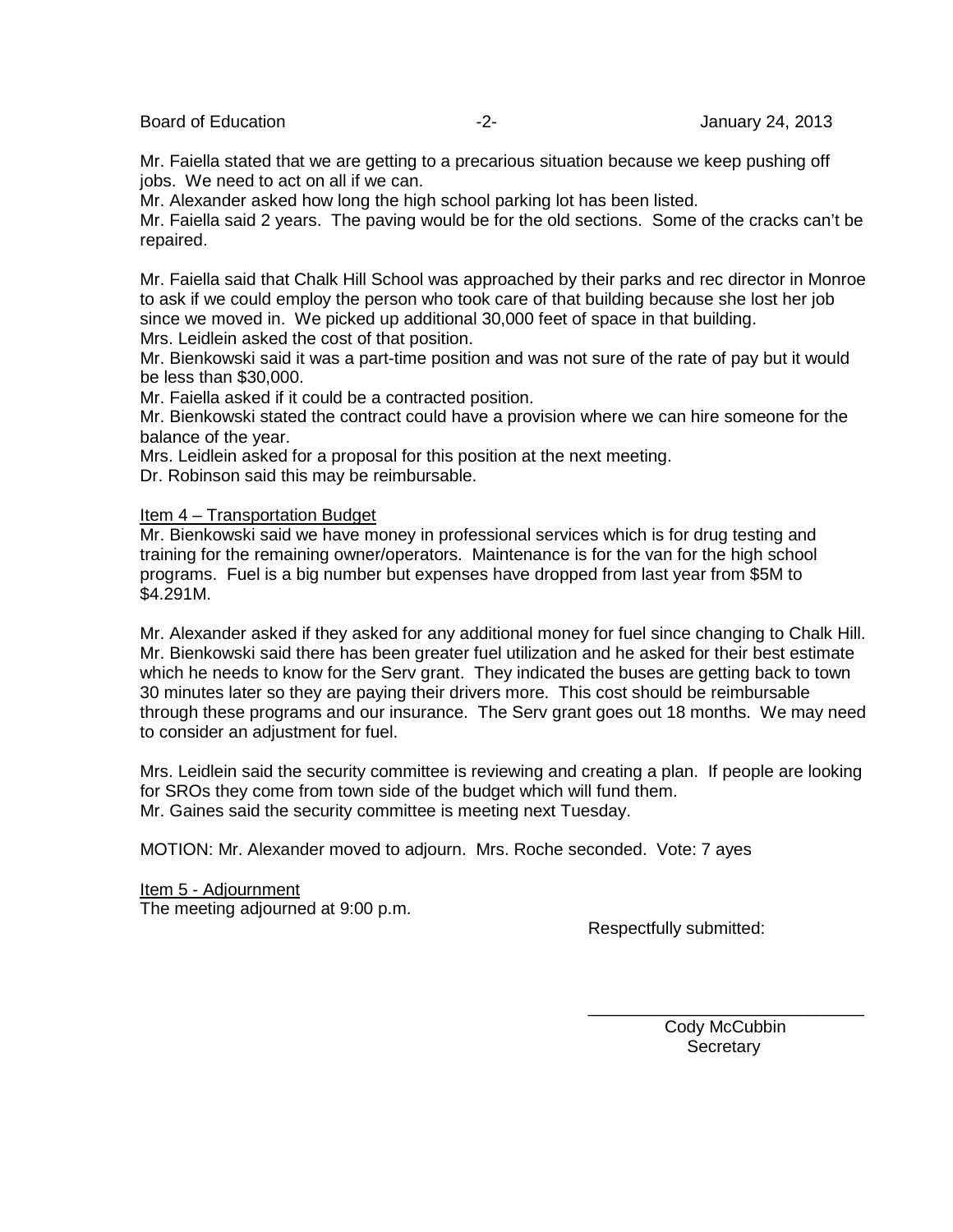#### **Board of Education Newtown, Connecticut**

Minutes of the Board of Education meeting on Tuesday, January 29, 2013 at 7:30 p.m. in the board room at 3 Primrose Street.

D. Leidlein, Chair **L. Gejda** L. Roche, Vice Chair **R. Bienkowski**<br>C. McCubbin, Secretary **R. Bienkowski** C. McCubbin, Secretary 1 Staff<br>
R. Gaines late 14 Public R. Gaines late<br>W. Hart K. Alexander J. Vouros

5 Press

Mrs. Leidlein called the meeting to order at 7:40 p.m.

#### Item 1 – Public Hearing on the 2013-2014 Budget

Michelle Hankin, 16 Greenleaf Farms, public safety needs have changed and she appreciates officers at the schools and supports SROs in the buildings.

Amy Roman, 58 Taunton Hill Road, was pleased that everyone supports protection in the schools but we also need parental support. She offered help at anytime.

Christie Hatcher, 14 Chimney Swift Drive, supports additional funding to address high achieving students for the Gates program. Students will be able to achieve more with specialized training. We need a program where advanced students can be challenged.

Michelle Ku, Platts Hill Road, thanked the Board for their work recently. At the September 4 meeting the Board voted against a .2 position to provide services for a gifted child and two months later that money paid for professional services. She asked the Board to designate \$12,000 to \$15,000 to the Gates program to reinstate programs lost a few years ago. She also requested Board commitment to those needs. She suggested the appointment of an advisory committee of administrators, parents and teachers to meet regarding the continuity of educators of the gifted program and to keep the students academically challenged. She read a letter from Juli Pankow, Hoseye Coach Road, who could not attend the meeting. She has a  $6<sup>th</sup>$  grader in the Gates program and supports money to meet those needs. It should not be attached to a program.

Carla Barzetti, 16 Beaver Dam Road, spoke on behalf of security guards and having 2 armed guards at each school. Security is paramount. We have a lot of talented parents in the community who can volunteer to help in the schools so funds can be used for security.

Kinga Walsh, 21 Horseshoe Ridge Road, addressed the budget. There have been a lot of cuts in years past and now there are safety issues in he schools. It is good for the public to understand where the Board stands. One thought would be to send it through and let the public decide. She is proud of the way people have worked together.

Karyn Holden, 68 Berkshire Road, is the mother of a first grader at Sandy Hook School. She agrees that we need security officers at our school. We need cell service and a generator and they all fall under security. We lost a strong advocate for the full day kindergarten program. This is something the children and town can take advantage of and the Board should strongly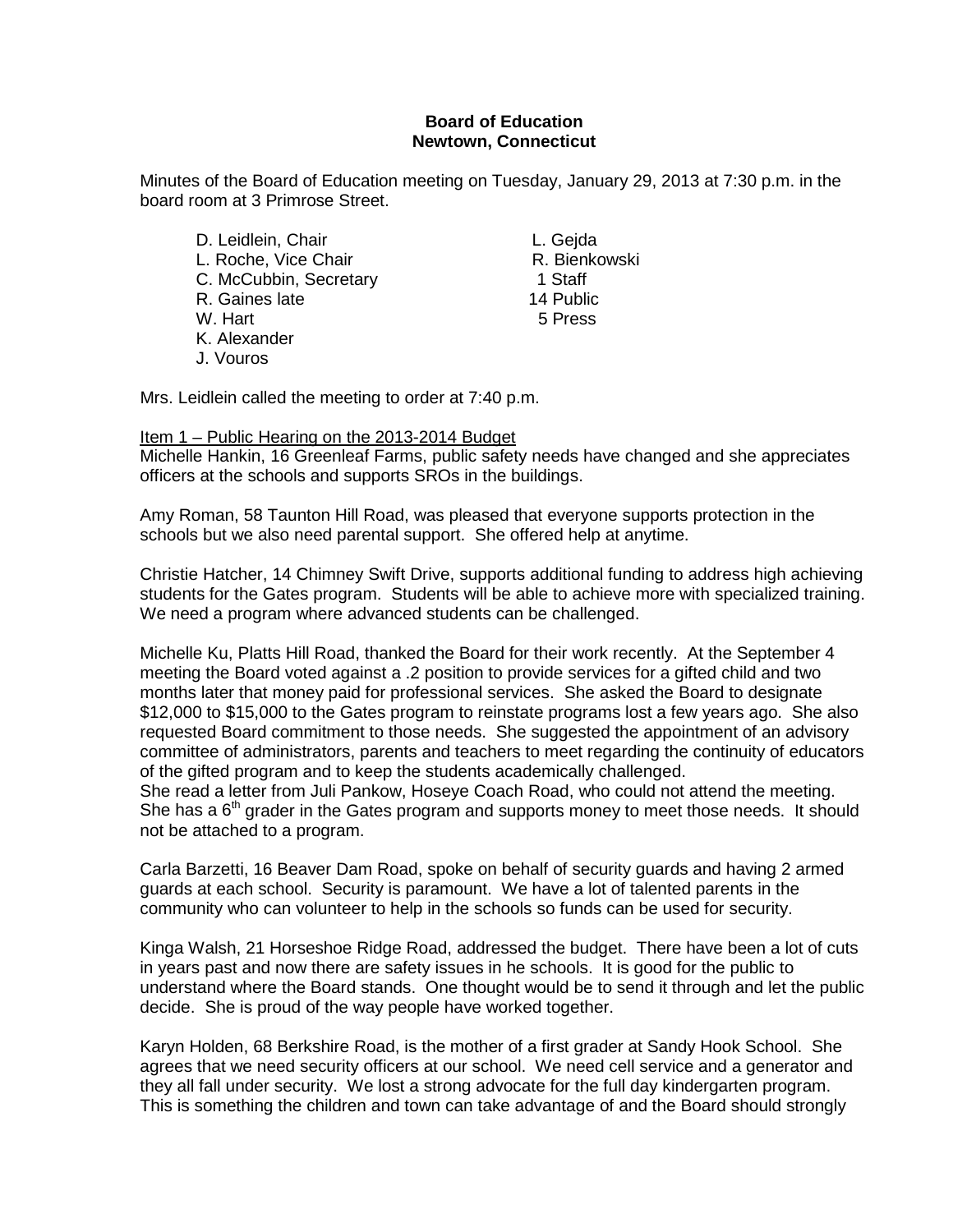consider keeping it in budget. With all that we add to this budget we need to make sure the children can still be children and go out onto the playground. She wants her 6-year-old to be a 6-year-old again.

#### Item 2 – Budget Discussion

Mr. Gaines said a recommendation from the security committee would come to the Board at the meeting on Thursday to add SROs for the elementary schools. They also want them added to the budget and implement immediately additional unarmed security officers in the district with one at each elementary school.

Mrs. Leidlein suggested taking additional time to adopt the budget so there is time to review everything as they will be receiving additional information. She had requested an analysis of the past early retirement plan completed in the fall.

Mr. Vouros felt we needed to see who they are, what positions they hold and what the probability is of finding someone who will sustain the quality of education. Some positions can't be easily replaced. This retirement package shows us where we can possibly save money and we have to be careful that when we do this it shows that we honor these teachers and offer them something that comes close to measuring the success they have had and dedication to the children.

Mrs. Leidlein asked for additional costs since December 14.

Mr. Bienkowski stated he had a meeting the next day with the insurance representatives to see what we are eligible for.

Mrs. Leidlein asked for material on anything including substitutes so they can apply for grants where needed.

Mr. Alexander asked if the staffing information was just until the end of this school year would they be part of the grant and if we will need to pay for anything in the current budget. Mr. Bienkowski said there are a lot of unknowns and has received bills for approximately \$90,000 so far from Board funds. There may be some positions he isn't sure of. Special ed funds will come from the IDEA grant for the TESOL teacher. Seven of the substitutes and the educational assistants are not in the budget for next year. The TESOL teacher will be in the budget for next year.

Mrs. Roche asked if there was more staff being requested for the end of the year. Dr. Geida said there were none she was aware of.

Mr. Vouros feels there should be a separate list of what we will need to add to the \$6.5M for next year. He feels no positions should be removed from the list.

Mrs. Leidlein referred to the enrollment information and stated she had requested actual enrollment figures for Reed and the middle school also, not Chung's numbers.

Mr. Bienkowski said there was no difference in the numbers. Looking at Reed there is very little change. He would provide a separate chart with actual numbers. He said we did a persistence rate on our own numbers and it was decided to use Chung's numbers for the budget.

Mrs. Leidlein didn't understand using Chung's numbers when the actuals are more accurate. They are higher than we've seen in our schools.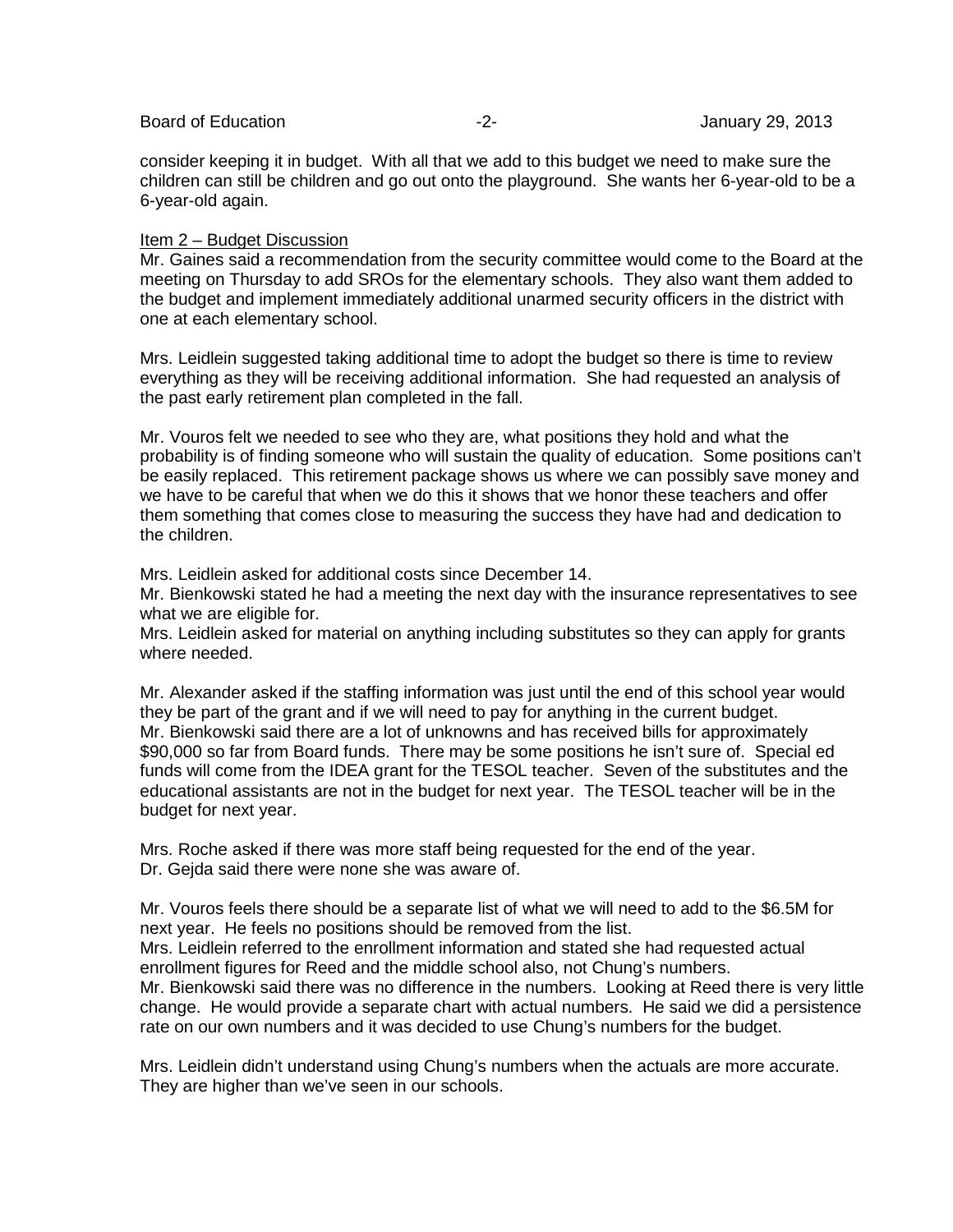Mr. Hart asked about the variance at Head O'Meadow School. Mr. Bienkowski said they suggest having 71 in grade 1 and 60 in kindergarten. Mrs. Roche requested the enrollment information be part of the minutes and read a proposed bill regarding ESC grants amounts and the number of children enrolled in half-day kindergarten programs, which is also attached.

Mr. McCubbin explained that currently we have part time kindergarten students that are counted as full time students. We would get a reduced amount from the reimbursement grant when we have full day kindergarten.

MOTION: Mr. Alexander moved to adjourn. Mrs. Roche seconded. Vote: 7 ayes

Item 3 – Adjournment The meeting adjourned at 8:55 p.m.

Respectfully submitted:

\_\_\_\_\_\_\_\_\_\_\_\_\_\_\_\_\_\_\_\_\_\_\_\_\_\_\_\_ Cody McCubbin **Secretary**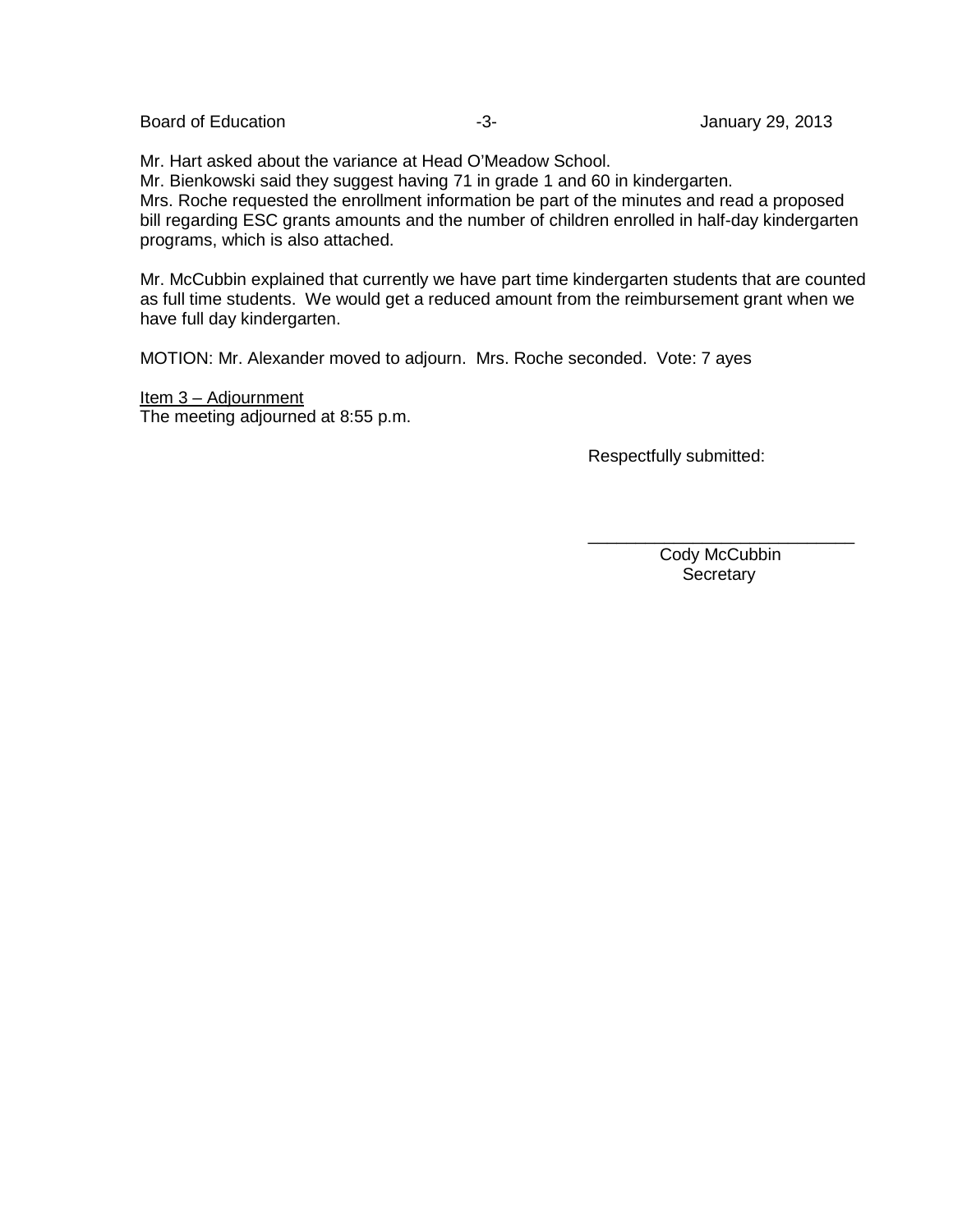#### **Board of Education Newtown, Connecticut**

Minutes of the Board of Education meeting on Thursday, January 31, 2013 at 7:30 p.m. in the board room at 3 Primrose Street.

D. Leidlein, Chair **L. Gejda** L. Roche, Vice Chair **R. Bienkowski**<br>C. McCubbin, Secretary **R. Bienkowski** C. McCubbin, Secretary 10 Staff<br>R. Gaines 20 Public R. Gaines 20 Public<br>
W. Hart 5 Press W. Hart K. Alexander J. Vouros

Mrs. Leidlein called the meeting to order at 7:40 p.m. She offered their condolences to Dr. Robinson on the loss of her father.

#### Item 1 – Items for Approval

MOTION: Mr. Gaines moved to approve the diesel generator for Head O'Meadow School. Mr. Hart seconded.

Mr. Bienkowski said we preferred to purchase the diesel generator for \$31,350. The total replace cost will be \$56,400 which will be charged to the emergency repair account. Mrs. Leidlein questioned if we had to go out to bid to which Mr. Bienkowski said the policy allows the Board to approved emergency purchases. Vote: 6 ayes

#### Position for Sandy Hook School:

MOTION: Mr. Gaines moved to establish a matron position for 35 hours per week for Sandy Hook School through June 30, 2013. Mr. Hart seconded.

Mrs. Leidlein explained that the person in this position at Chalk Hill School lost their job when we moved there. Because there is an additional 30,000 square feet in the school we have a need for this person who is familiar with the building.

Mr. Bienkowski said this position is 35 hours per week and with 22 weeks left the cost will be \$9,240. We have a balance in the custodial account so it won't have any negative impact and will also be eligible for the reimbursement from the insurance company because it is a larger building.

Vote: 6 ayes

The *Futures* contract will be addressed at a later meeting.

SROs for the Elementary Schools:

Mr. Gaines moved that the Board of Education request SROs to be provided by the police department for the elementary schools for 2013-2014. Mr. Alexander seconded. Mr. Gaines spoke about the meeting with National Association of School Resource Officers. We currently have one in Reed, the middle school and the high school. This request is to add uniformed officers to the elementary schools providing police presence at all schools.

Mrs. Leidlein mentioned there would be a meeting the next day with state and federal legislators to explore resources to fund additional safety measures such as security guards or SROs. Mr. Hart asked for the full recommendations of the security committee and if one officer in each school was enough.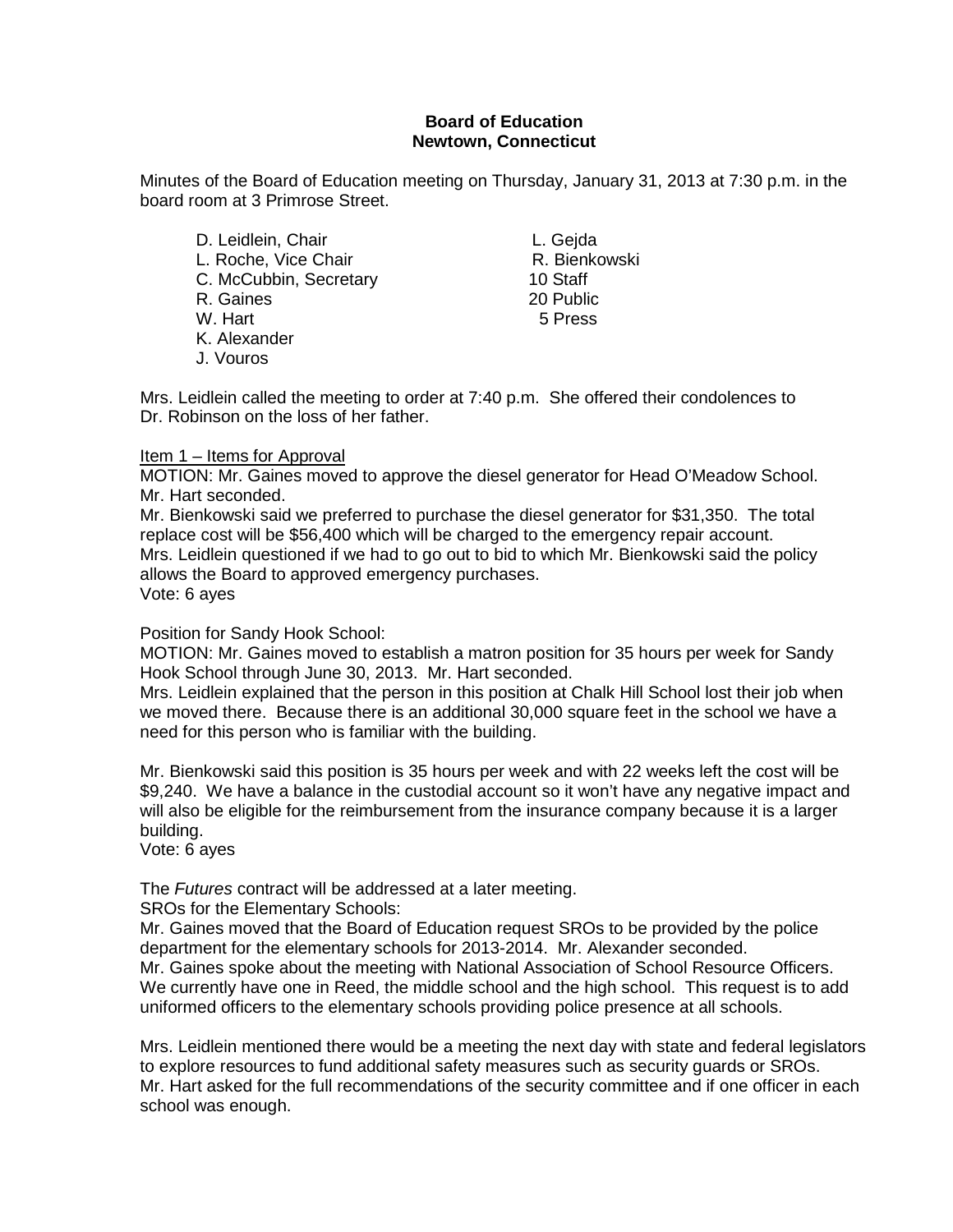Board of Education **-2-** Figure 2. The set of Education of Education 1.2-1.2013

Mr. Gaines said in discussions with Chief Kehoe and Captain Rios we determined to have unarmed security guards for our schools. The SROs would be non-Board of Education funded police officers. We don't have them in the elementary schools. We're comfortable with handling the need with a single uniformed officer and a security guard in each school. Vote: 6 ayes

Mrs. Leidlein said members of the National Center for Child Traumatic Stress Network from UCLA have been here to address the needs in the community.

#### Item 2 – Public Participation

Laura Terry, HOM PTA president and Cynthia Iaropoli, co-president, made the following statements.

The Head O'Meadow PTA will advocate for increasing the town and Board of Education budgets to provide improved security measures at all schools.

The Head O'Meadow PTA will advocate for increasing the town and Board of Education budgets to provide improved security measures including but not limited to two School Resource Officers at Head O'Meadow School.

Mrs. Iaropoli said there is a lot of support for what the Board has done.

Mr. Gaines said school resource officers come out of the town budget. There is no time frame for security committee report as they are waiting for proposals to come back before any decisions are made.

John Bello, Glenmore Drive, thanked everyone for their work regarding security and asked for the proposed coverage.

Mr. Gaines explained that the SROs are police who are armed. We currently have 2 uniformed officers at each school. We will replace one with a security guard previously trained in law enforcement but not armed.

Mr. Bello asked why the second person would not be armed also.

Mr. Gaines said it had been recommended that we don't need 2 armed officers at each school and we don't want anyone besides police to have arms on campus.

Mr. Bello recommended that both be armed.

Mr. Gaines trusts the recommendation of the professionals that 1 armed office will be a sufficient deterrent at this time as the police are not in specific locations in the schools.

Mr. Hart said someone who is armed needs retraining and needs to meet other criteria to be able to carry a weapon. In that case we would have to have multiple SROs. Mrs. Leidlein stated we are carefully studying the best practices for our schools based on what other schools have done. There is also input from the state and federal level.

Neil Johnson, Abbotts Hill, is his wife's residence. He is currently with the Virginia State Police. Typically SROs give a false sense of security. They won't always be at the front. His concern is access into the schools. An SRO would have challenged the gunman at Sandy Hook School but he wouldn't have the same firepower. He wants to see better restricted access to the schools and a hard measure put in place. Unarmed security guards cannot challenge anyone with a weapon.

Mr. Gaines believes the SROs are more capable and there are other measures underway for controlling access to the schools.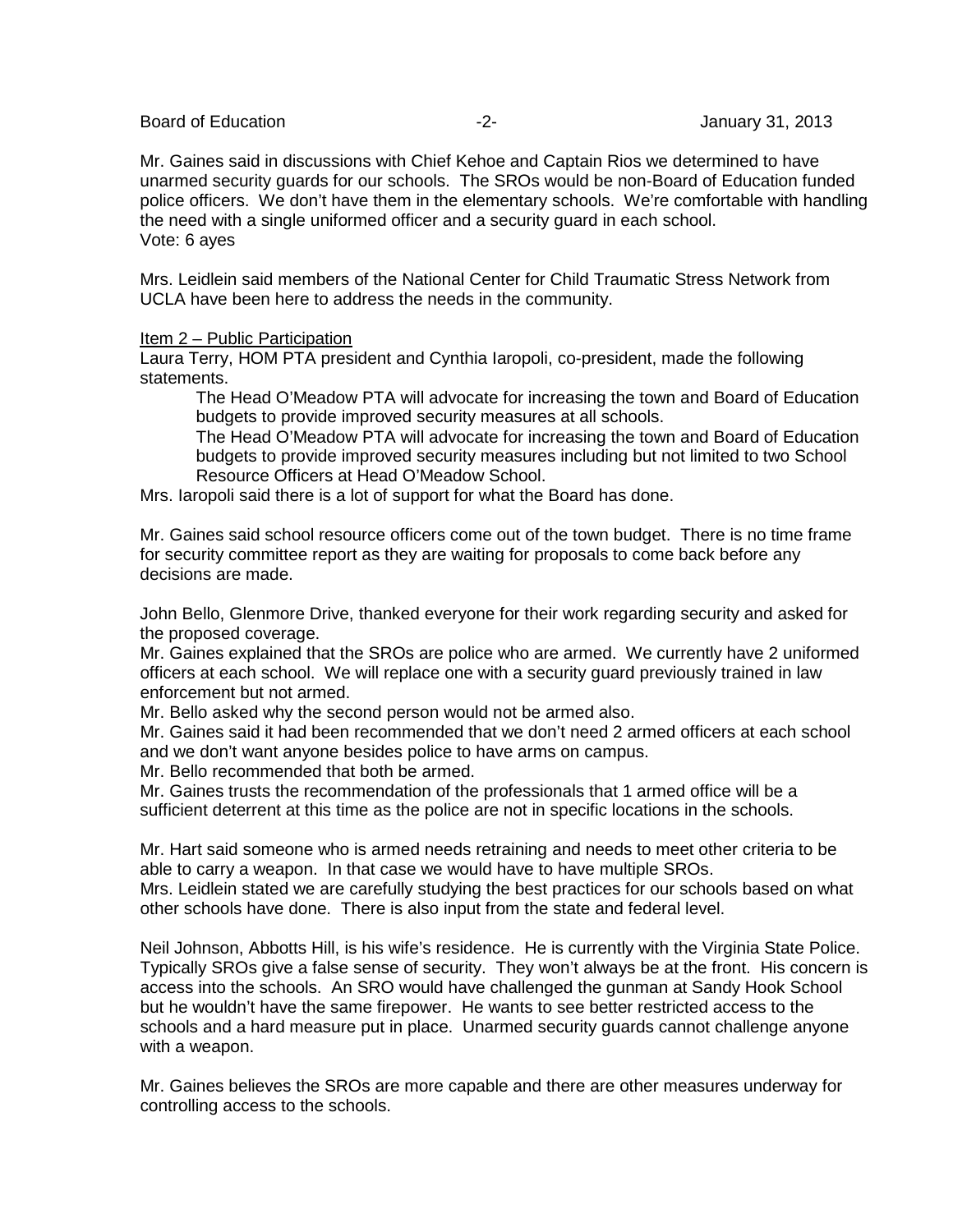Board of Education **-3-** Figure 2013 **January 31, 2013** 

Donna Lorenz, 6 Wedgewood Court, has a daughter in Head O'Meadow. We should go over and above to protect our children. She is not comfortable with one SRO and feels we should have 2. She urged the Board to recommend to the Board of Selectman to have 2 in the elementary schools.

Kathryn Singer, 10 Alberts Hill Road, asked the Board to look at the process and procedures from coming on school grounds. There is a lot of anxiety for the parents because there is not a lot of information coming out. We need piece of mind.

Michelle Hankin, Greenleaf Farms Road, asked the Board to look at the correct personnel for each building and put money into the best practices. Regarding the budget we need the Board to be our advocates to put forward what we need. Please consider putting forward what the children need and consider not cutting the budget.

Kinga Walsh, 21 Horseshoe Ridge, said that being taught by police officers has helped her children get to know them. She heard a rumor that security guards at the high school are carrying tasers to which Mrs. Leidlein said that would not be answered in a public forum. She asked about the grant which Mrs. Leidlein said there were multiple grants to explore which is why we were bringing in legislators.

Mrs. Walsh asked if there was a threshold for the budget which would be helpful for the public to know.

Amy Roman, Taunton Hill Road, appreciated the progress so far. We may want to consider what the public needs along with what the experts recommend. Other PTAs are making this issue a priority also. An SRO and a security guard are the absolute minimum for the schools. Parents support the Board of Education in making schools safe.

#### Item 3 – Budget

Mrs. Leidlein said we were still receiving information and she was not prepared to adopt budget this evening. The Board agreed.

Mr. Gaines stated that regarding the Head O'Meadow security issue, on Monday installation of cell repeaters will be started so the school will not be without cell service.

#### Pupil Personnel Budget:

Mr. Vouros wants to add counselors for the elementary schools to address the needs of the students who are beginning to show needs that should be addressed and also wants to add 2 positions for the gifted program. It would be good to find counselors with a background in gifted education.

Mrs. Haggard said the UCLA visitors are part of the decision making process for support. Mrs. Leidlein asked if a school psychologist would be able to understand and identify any sort of possible mental illness.

Mrs. Haggard said a guidance counselor supports the bigger picture for students and are more involved in student success planning and providing emotional support. The school psychologist has a higher level of training regarding educational evaluations and also has mental health training. Counselors would not identify mental health concerns but are an important part of the process for students in kindergarten through high school.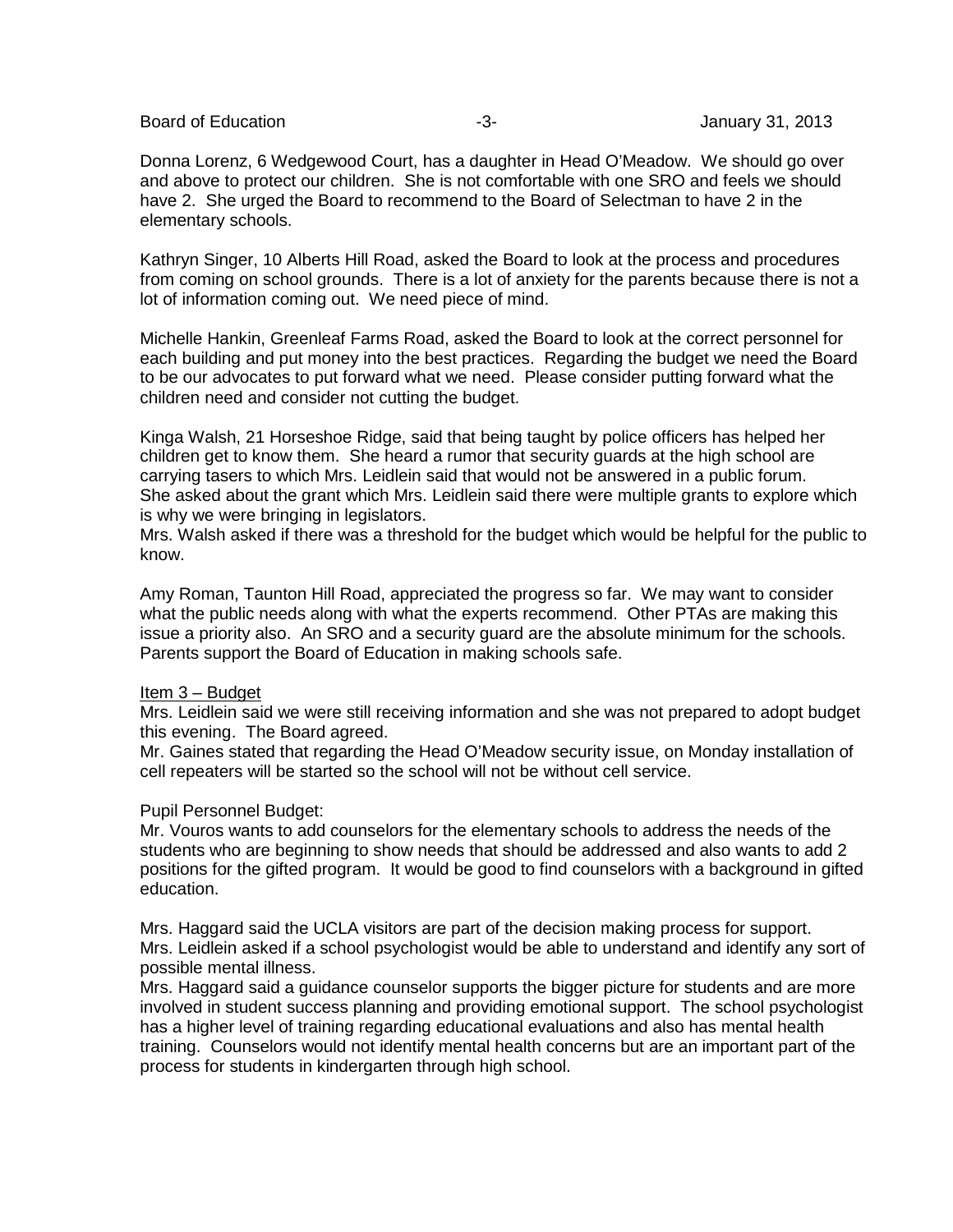Board of Education **Figure 1.1 Contract 1.1 Contract 1.1 Contract 2.1 Contract 2.1 Contract 2.1 Contract 2.1 Contract 2.1 Contract 2.1 Contract 2.1 Contract 2.1 Contract 2.1 Contract 2.1 Contract 2.1 Contract 2.1 Contract** 

Mrs. Roche called CABE to see if there were any policies written about alternative ways of funding special education.

The principal was ill so Reed School would be discussed at the next meeting. Elementary Schools Budget:

The principals from Hawley, Head O'Meadow and Middle Gate spoke about enrollment for next year. Middle Gate requested an increase to 5 sections in grades 3 and 4. Hawley and Head O'Meadow Schools requested 2 additional teachers for full-day kindergarten if enrollment necessitates.

Technology Budget:

Mrs. Leidlein requested the list of technology donations be sent to the Board before Tuesday. Mr. Alexander asked about computer obsolescence.

Mrs. Amodeo stated it would eliminate all 7-year- old equipment.

Dr. Gejda asked for any questions for Reed School.

Mr. Vouros said that the project adventure position would free up the rotation schedule and asked the intention of that schedule.

Dr. Gejda would get that information.

Transportation Budget:

Mr. Bienkowski said there is a question of extra transportation costs to Chalk Hill School. The balance for this year is 7,500 gallons more for about \$26,000 but this should be covered by insurance. If we stay there next year we will have to increase our fuel budget. Mrs. Leidlein questioned the number of gallons we budgeted for with All Star.

Mr. Bienkowski stated the total we budgeted for was 122,000 gallons which is 1,200 per vehicle. We ended up using close to 1,700 gallons in the past. The buses are getting back later so we have 2.5 hours extra which they are paying for labor. If that continues there will be additional costs. Between fuel and driver costs it would be an additional \$20,000.

Mrs. Leidlein asked about answers from the insurance company.

Mr. Bienkowski said they gave us an advance of \$100,000 to help us out. We need to detail the purpose of the individual expenses and they will rule upon it. The town is also in this claim process.

Mrs. Roche asked for the number of buses All Star had.

Mr. Bienkowski said 30 plus buses. They had to add on another run to Chalk Hill. Mr. Hart thought we may have to renegotiate their contract if we will be there next year. He asked if Chalk Hill was included in this budget.

Mr. Bienkowski said Chalk Hill was not in this budget except for fuel. We won't build that into the budget until we get an answer from the insurance company for coverage next year. If there's not enough then we will have to put money in the budget. Also, some Sandy Hook School costs will be minimal. We don't have to renegotiate the All Star contact because we already have the rates.

Mrs. Leidlein referred to other post-employment benefits. We have \$190,000 and the Board of Finance removed \$100,000 last year. She asked if we paid the \$90,000.

Mr. Bienkowski stated we did and our budget has \$190,000 for next year. That number is on a report commissioned by the town and remains that amount for the short term.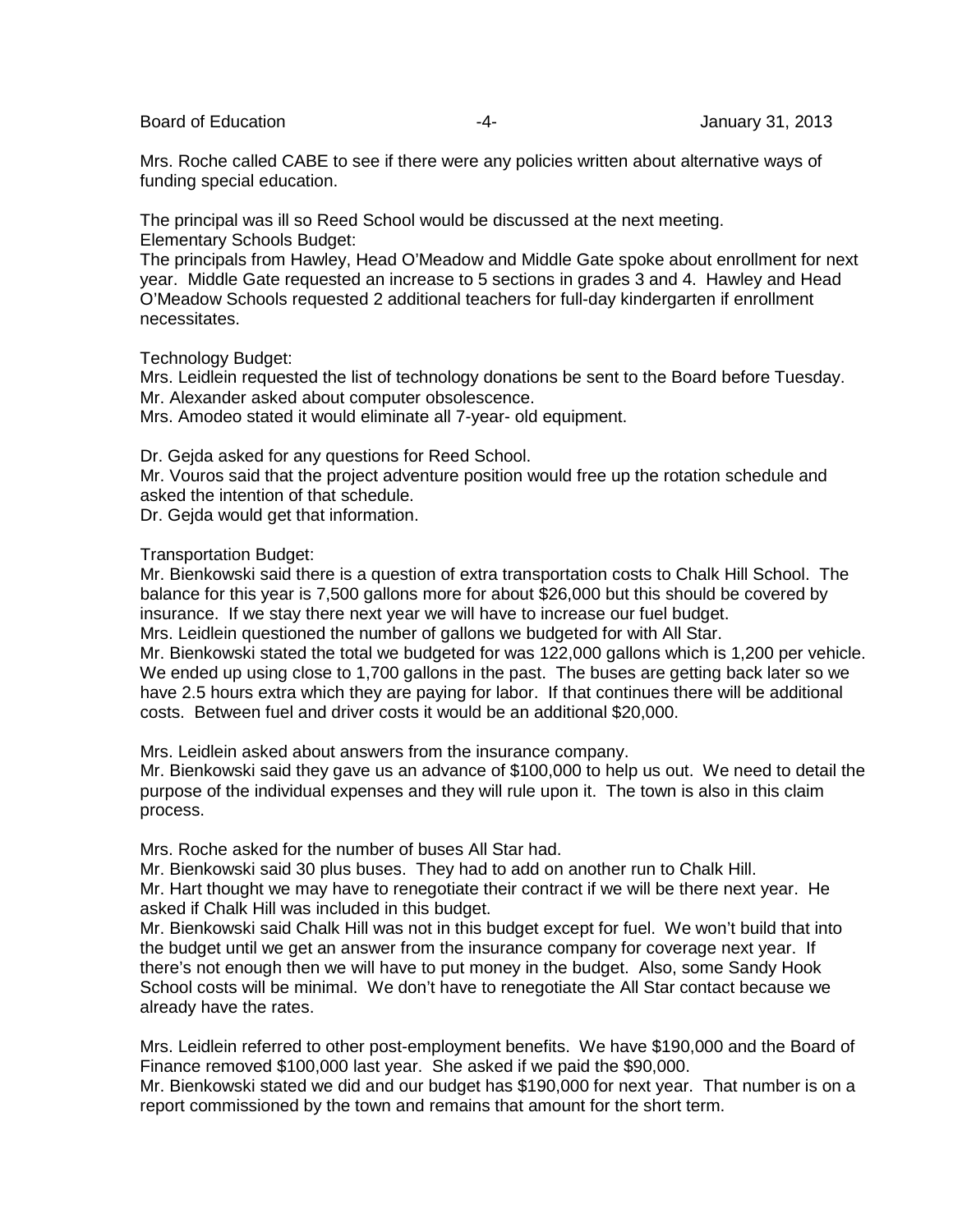The Board was asked to email any questions to Dr. Gejda. Mr. McCubbin asked for a prioritized list for technology and building and site.

Item 4 – Budget Resolution This would be discussed after the budget is adopted. MOTION: Mr. Hart moved to adjourn. Mrs. Roche seconded. Vote: 7 ayes

Item 5 - Adjournment The meeting adjourned at 9:55 p.m.

Respectfully submitted:

\_\_\_\_\_\_\_\_\_\_\_\_\_\_\_\_\_\_\_\_\_\_\_\_\_\_\_ Cody McCubbin **Secretary**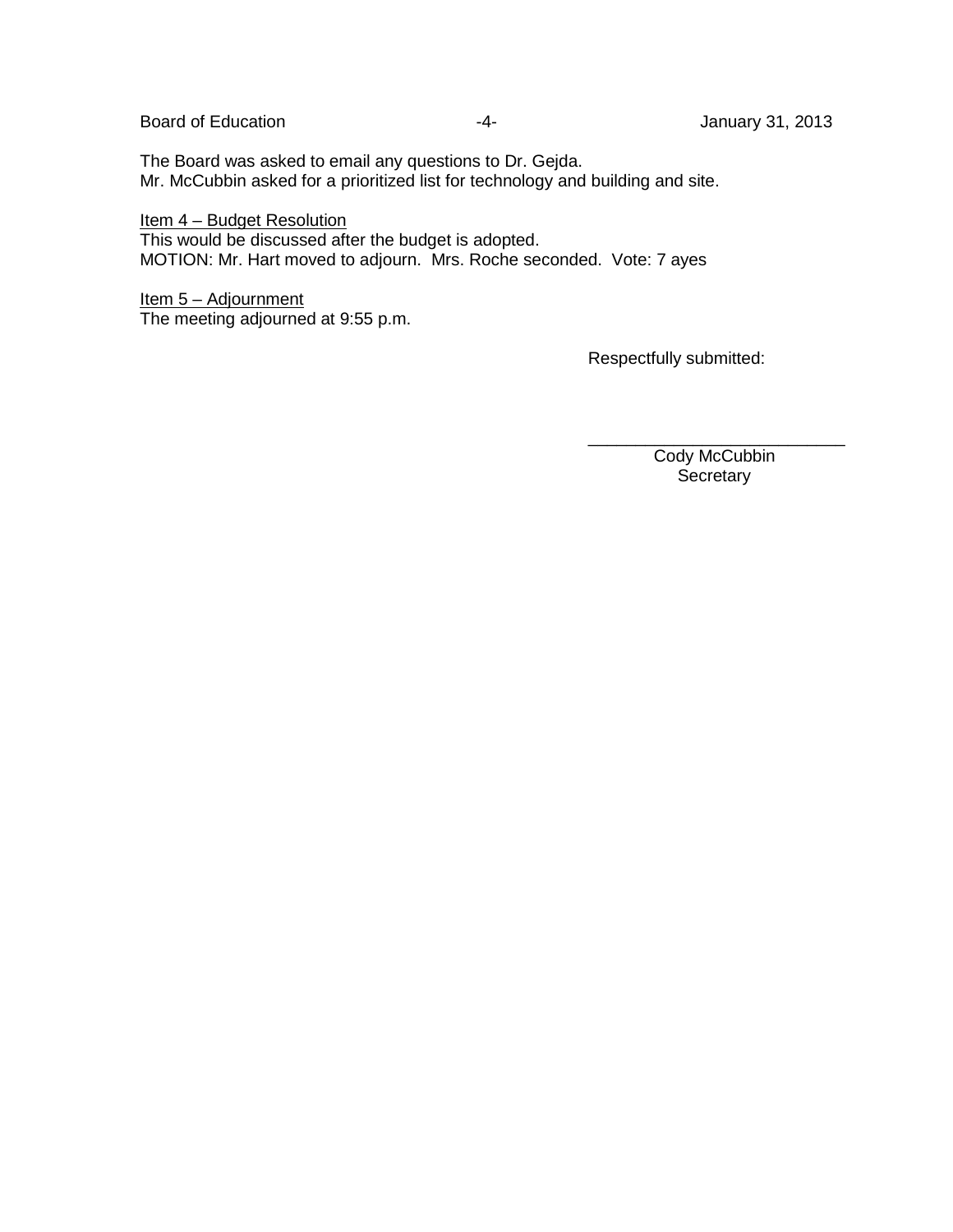**FIDELITY** Charitable<sup>®</sup> Make more of a difference

P.O. Box 770001 Cincinnati, OH 45277-0053

ENV 701005802 NEWTOWN PUBLIC SCHOOLS 11 QUEEN STREET NEWTOWN, CT 06470-2151

December 24, 2012

Dear Colleague:

Enclosed is a check in the amount of \$50.00. This Fidelity Charitable grant is made possible through the generosity and recommendation of a Fidelity Charitable donor who wishes to remain anonymous.

Designation: Where it's needed most

VERIFY THE AUTHENTICITY OF THIS MULTI-TONE SECURITY DOCUMENT.

Pay to the Order of: NEWTOWN PUBLIC SCHOOLS

Grant Terms: No goods, services or more than incidental benefits may be provided in exchange for this grant. This grant may not satisfy a legally enforceable obligation/pledge. This grant may only support purposes deemed by you to be 100% tax deductible.

Please do not issue an acknowledgement or a tax receipt to Fidelity Charitable for this grant.

Fidelity Charitable is a public charity with a donor-advised fund program. Donors make irrevocable and tax-deductible contributions to Fidelity Charitable, which are owned and controlled by Fidelity Charitable in a segregated account known as a "donor-advised fund." Our donors exercise the privilege of, among other things, recommending grants to qualified public charities.

M #122412 1900 701005802

PLEASE FOLD AND DETACH AT PERFORATION BEFORE PRESENTING CHECK FOR PAYMENT

FIDELITY CHARITABLE **GIET FUND** 

PAYABLE AT: THE BANK OF NEW YORK MELLON P.O. Box 770001 EVERETT, MA 02149 Cincinnati, OH 45277-0053 53-292/113 800-952-4438

December 24, 2012

**CHECK BACKGROUND AREA CHANGES COLOR GRADUALLY FROM TOP TO BOTTOM** 

\$50.00\*\*

3644173

**DOLLARS** \*Fifty & 0/100

VOID AFTER 60 DAYS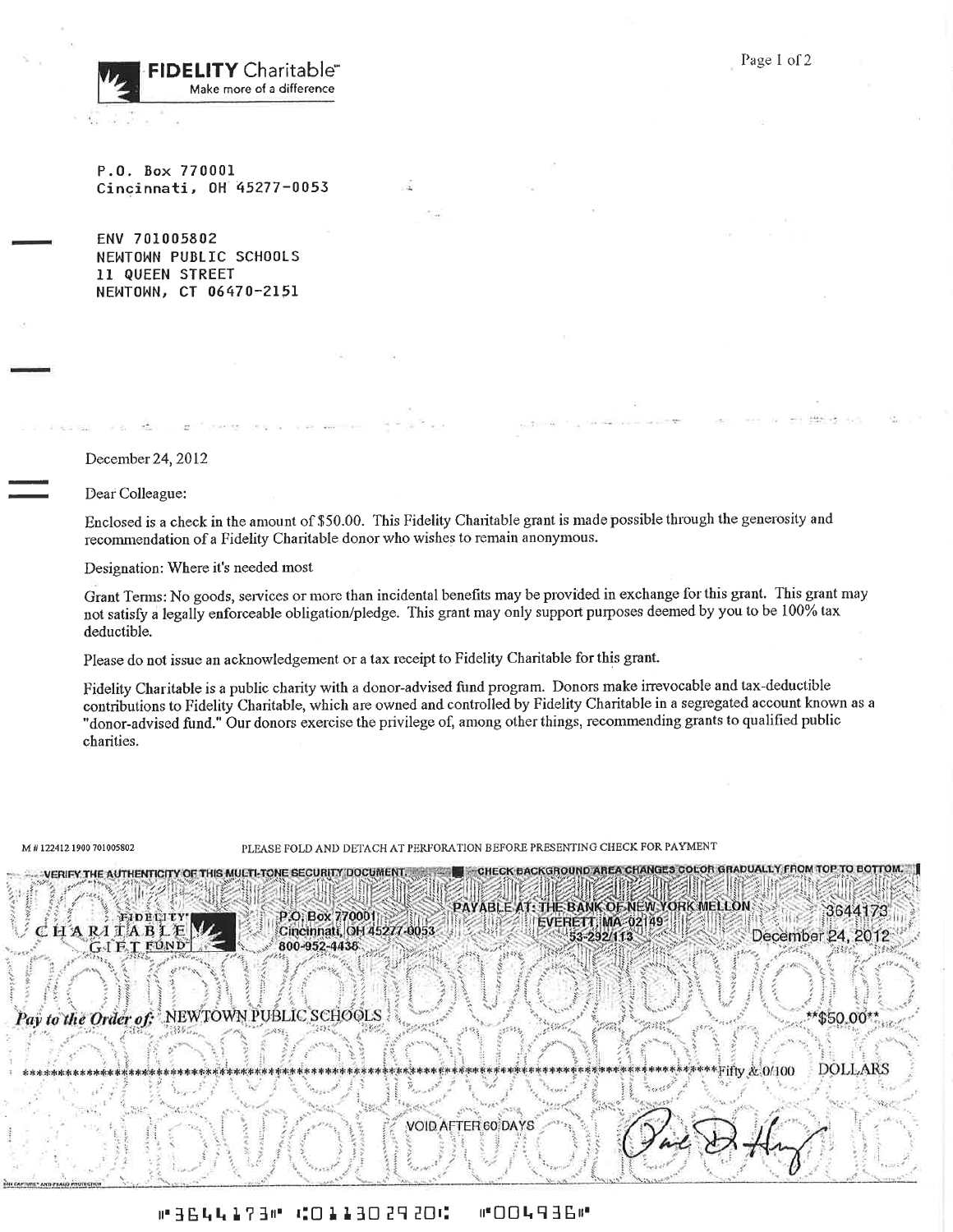|                           |                                                                  | なびパジロ:弦波:(6)耳り渡るの室可(4):3 (南)(6)武<br>341258                                            |
|---------------------------|------------------------------------------------------------------|---------------------------------------------------------------------------------------|
|                           | <b>Greater Horizons</b><br>c/o GKCCF<br>1055 Broadway, Suite 130 | <b>Bank of America</b><br>Kansas City, MO<br>GKCCF.Payables                           |
|                           | Kansas City, MO 64105<br>816-842-0944                            | DATE 01/14/2013                                                                       |
|                           | <b>Charity Giving Card Fund</b>                                  |                                                                                       |
| <b>PAY</b>                | * Twenty-Five and no/100 *                                       | $$********25.00$<br><b>DOLLARS</b>                                                    |
| TO THE<br><b>ORDER OF</b> |                                                                  | Void after 180 days                                                                   |
|                           | Newtown School District                                          |                                                                                       |
|                           | 11 Queen Street<br>Newtown, CT 06470                             | obrai l'Urlecoa                                                                       |
|                           |                                                                  |                                                                                       |
|                           |                                                                  | $\bigcap$ SECURITY FEATURES INCLUDED. DETAILS ON BACK. $\bigcap$                      |
|                           | <b>M341258M</b>                                                  | :101000035:<br>5040568293#                                                            |
|                           |                                                                  |                                                                                       |
|                           |                                                                  | 340550                                                                                |
|                           | <b>Greater Horizons</b>                                          | <b>Bank of America</b><br>Kansas City, MO                                             |
|                           | c/o GKCCF<br>1055 Broadway, Suite 130                            | <b>GKCCF.Payables</b><br>01/09/2013<br><b>DATE</b>                                    |
|                           | Kansas City, MO 64105<br>816-842-0944                            |                                                                                       |
|                           | <b>Charity Giving Card Fund</b>                                  |                                                                                       |
| PAY                       | * Twenty-Five and no/100 *                                       | $5*******25.00$<br><b>DOLLARS</b>                                                     |
| TO THE<br><b>ORDER OF</b> |                                                                  | Void after 180 days.                                                                  |
|                           | Newtown School District<br>11 Queen Street                       |                                                                                       |
|                           | Newtown, CT 06470                                                | Defenal L Wilkersa                                                                    |
|                           |                                                                  |                                                                                       |
|                           | W340550 M C 10100035C                                            | $\Omega$ SECURITY FEATURES INCLUDED. DETAILS ON BACK. $\Omega$<br><b>MEPS BacO4OE</b> |
|                           |                                                                  |                                                                                       |
|                           |                                                                  |                                                                                       |
|                           |                                                                  | 340551                                                                                |
|                           | <b>Greater Horizons</b><br>c/o GKCCF                             | <b>Bank of America</b><br>Kansas City, MO                                             |
|                           | 1055 Broadway, Suite 130<br>Kansas City, MO 64105                | GKCCF.Payables<br>01/09/2013<br><b>DATE</b>                                           |
|                           | 816-842-0944                                                     |                                                                                       |
|                           | <b>Charity Giving Card Fund</b>                                  | $5******100.00$                                                                       |
| PAY<br>TO THE             | * One Hundred and no/100 *                                       | DOLLARS<br>Void after 180 days                                                        |
| ORDER OF                  | Newtown School District                                          |                                                                                       |
|                           | 11 Queen Street                                                  | Wilkersa                                                                              |
|                           | Newtown, CT 06470                                                |                                                                                       |
|                           |                                                                  |                                                                                       |
|                           | #340551# #10100035#                                              | $\hat{r}$ security features included. Details on BACK. $\hat{r}$<br>50405682931       |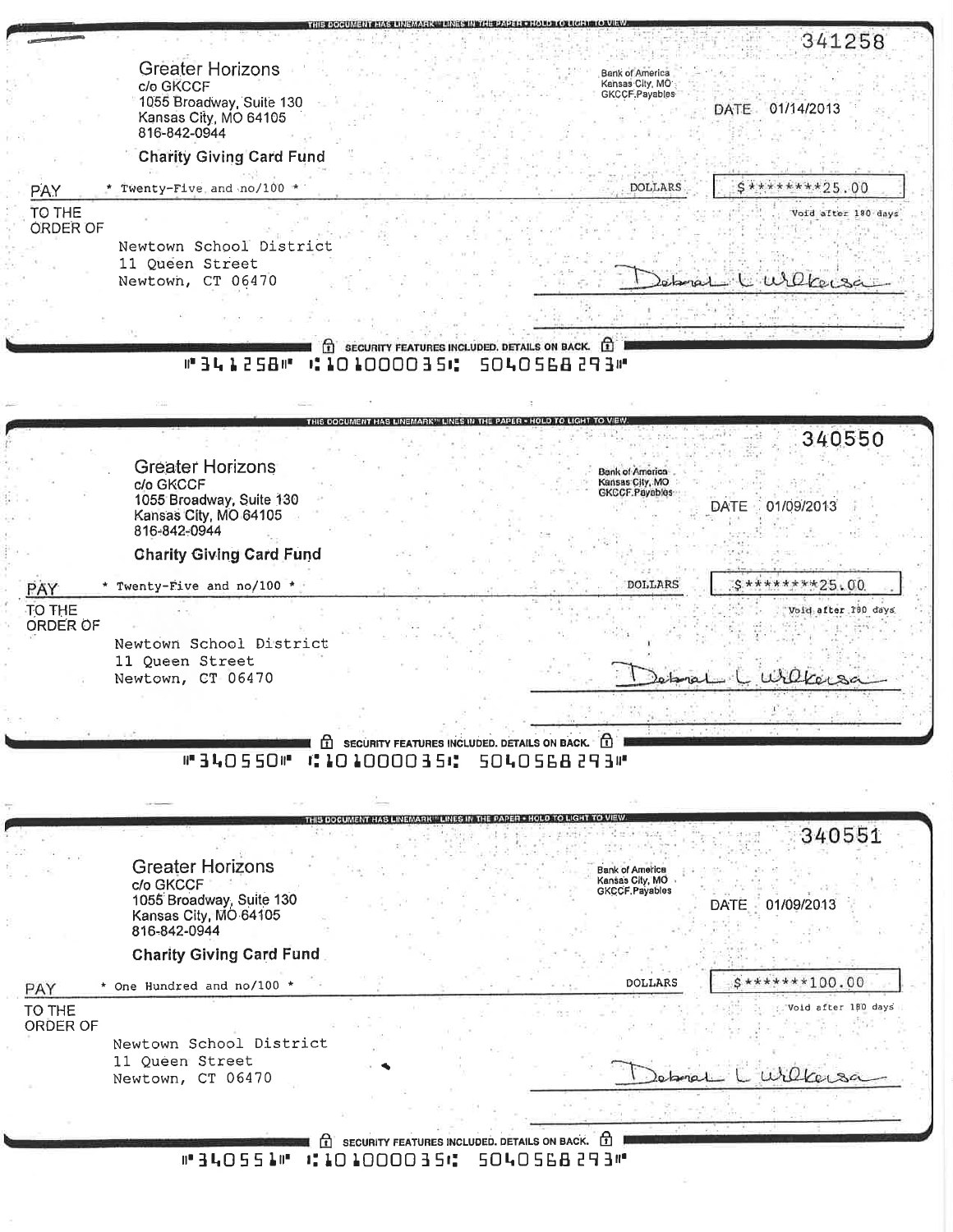

1055 Broadway, Suite 130, Kansas City, MO 64105 Phone (toll free) 866-627-3440 Fax 816-842-8079 www.greaterhorizons.org

December 26, 2012

Newtown School District 11 Oueen Street Newtown, CT 06470

Dear Ladies and Gentlemen:

Enclosed is a grant check from Greater Horizons. This grant comes to your organization through our Giving Card program.

Giving Cards are an attractive gift option for companies and individuals looking to celebrate special occasions with customers, employees, clients, friends and family members. Recipients of the cards are able to redeem them with the card value benefiting the charity of their choice (anywhere in the country). One of these Giving Cards was redeemed to benefit your organization!

The person(s) who chose your organization to receive these funds is indicated below unless he/she wished to remain anonymous. We encourage you to send a thank you letter to the individuals included in this list. However, please note that the donor who purchased the Giving Card has already received a confirmation for tax deduction purposes. The individual(s) on this list are not eligible for a separate tax deduction from your organization.

If you have any questions, please contact our team at support@greaterhorizons.org or by calling toll free at 866-627-3440.

Ms. Christine Gaither 5061 Gatehouse Way Virginia Beach, Va 23455 Cmgaitherrn@yahoo.com

Grant amount: \$25.00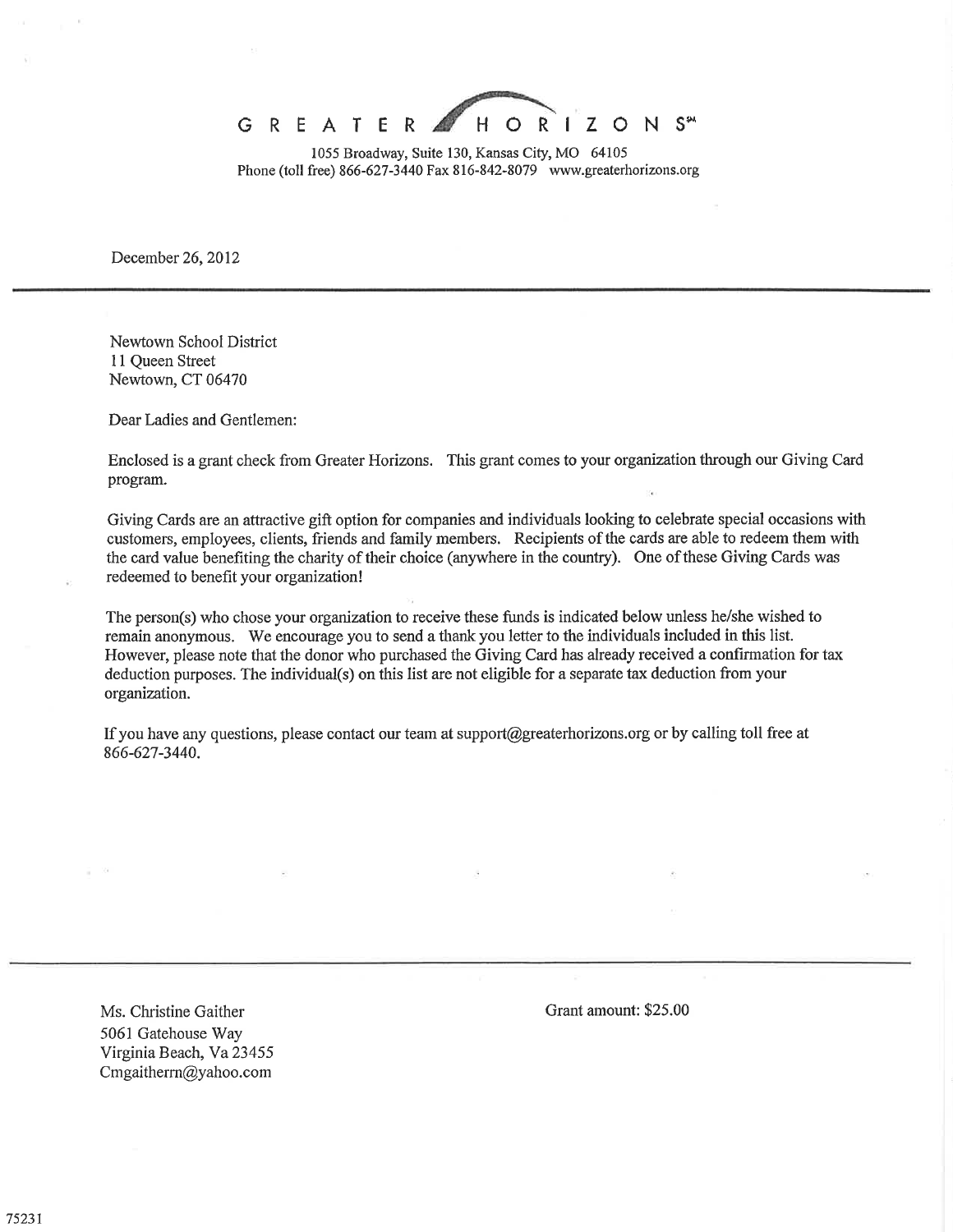**Greater Horizons** c/o GKCCF 1055 Broadway, Suite 130 Kansas City, MO 64105 816-842-0944

This grant was provided by Charity Giving Card Fund.

You are welcome to express your appreciation directly to this fund. If you do not have contact information, feel free to send the thank you to Greater Horizons for forwarding. If you have any questions, please contact us at 866-627-3440.

01/14/2013 Date: 21220587 Grant Reference #: 25.00 Grant Amount: = Newtown School District **Grant Recipient:** Check #: 341258

By accepting this grant, Newtown School District certifies that it will not provide more than an incidental benefit to the fund donors, advisors or any other person in return for this grant. Providing tickets to an event or providing any other substantial benefit could result in significant tax penalties for the donor advisors or the person receiving the benefit.

It is not necessary to send a tax receipt to the donor.

ing a big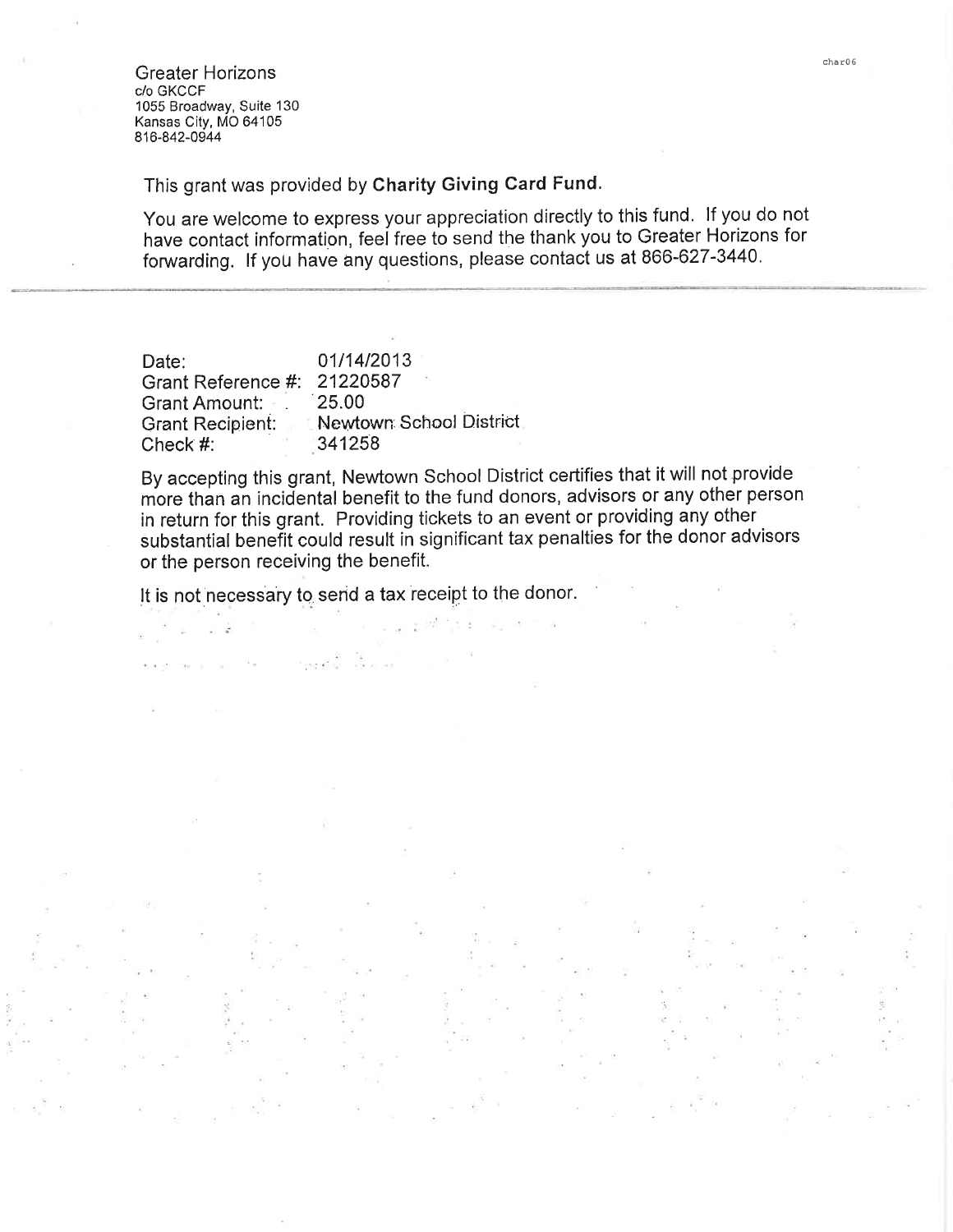1055 Broadway, Suite 130, Kansas City, MO 64105 Phone (toll free) 866-627-3440 Fax 816-842-8079 www.greaterhorizons.org

December 21, 2012

Newtown School District 11 Queen Street Newtown, CT 06470

Dear Ladies and Gentlemen:

Enclosed is a grant check from Greater Horizons. This grant comes to your organization through our Giving Card program.

Giving Cards are an attractive gift option for companies and individuals looking to celebrate special occasions with customers, employees, clients, friends and family members. Recipients of the cards are able to redeem them with the card value benefiting the charity of their choice (anywhere in the country). One of these Giving Cards was redeemed to benefit your organization!

The person(s) who chose your organization to receive these funds is indicated below unless he/she wished to remain anonymous. We encourage you to send a thank you letter to the individuals included in this list. However, please note that the donor who purchased the Giving Card has already received a confirmation for tax deduction purposes. The individual(s) on this list are not eligible for a separate tax deduction from your organization.

If you have any questions, please contact our team at support@greaterhorizons.org or by calling toll free at 866-627-3440.

Anonymous Redeemer

Grant amount: \$25.00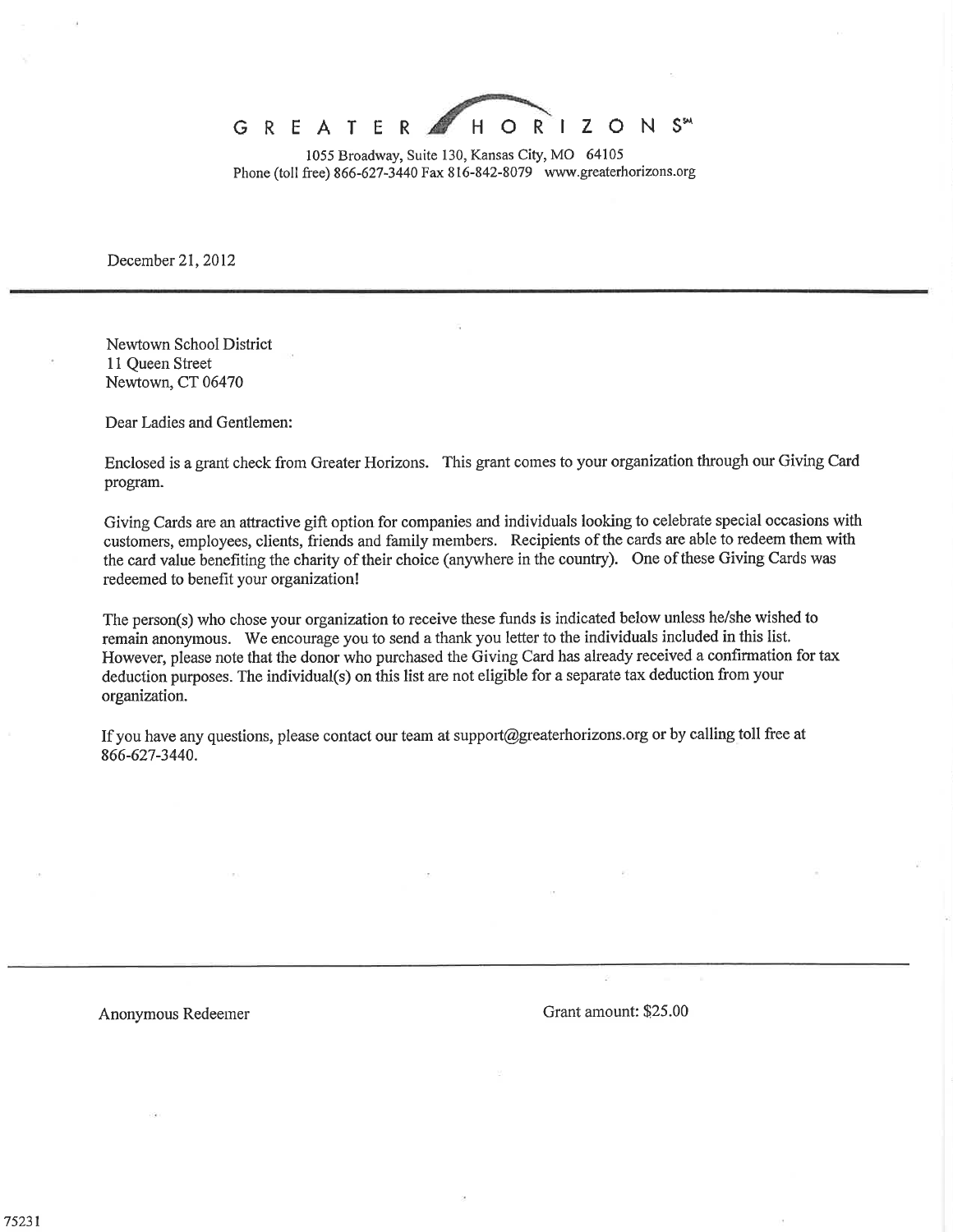i e c

 $\geq$ 

Ŷ.

 $\bar{A}$ 

 $\sim$ 

 $\gamma_{\rm f}$ 

 $\bar{a}$  $\lambda$ 

 $\bar{E}$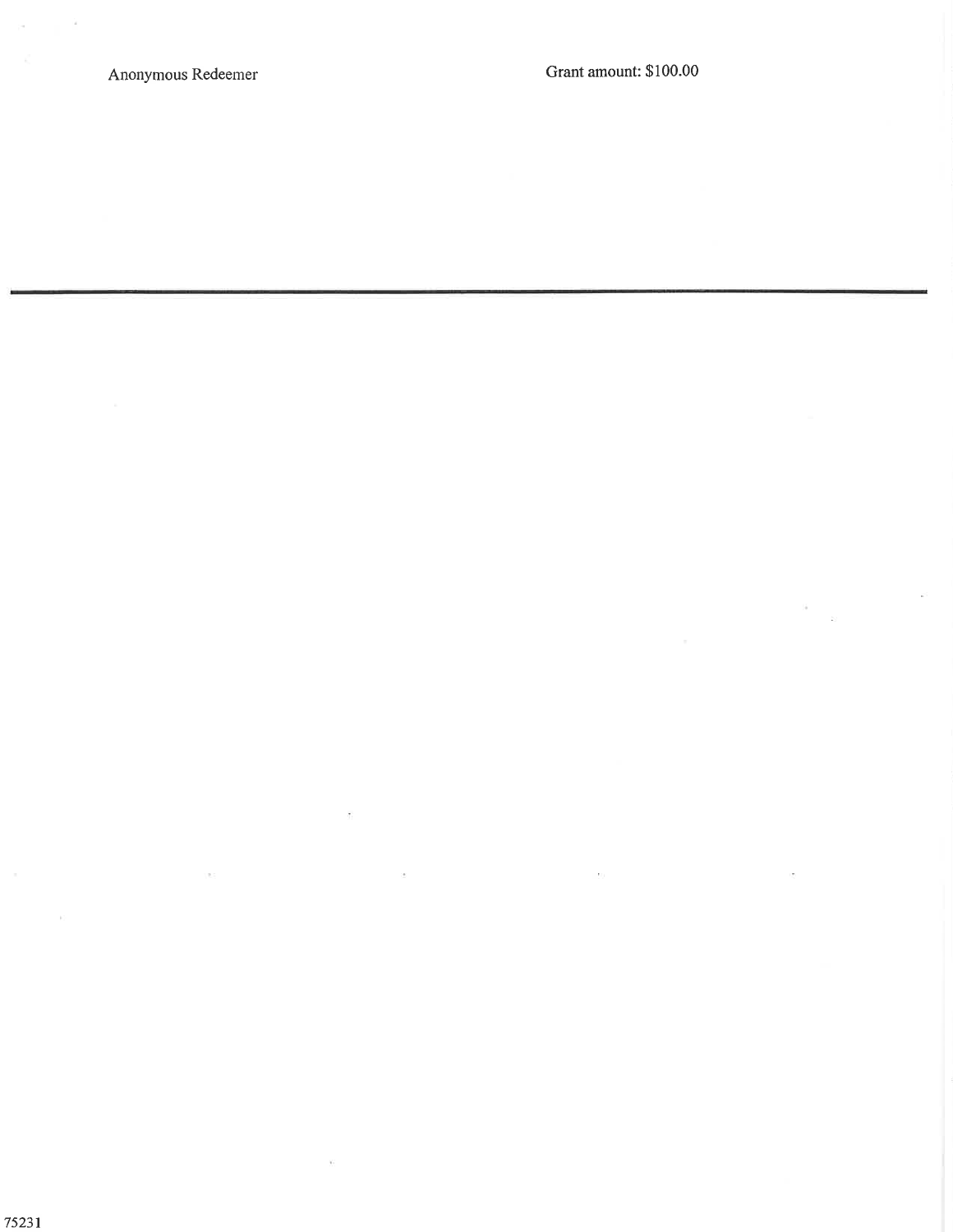**Greater Horizons** c/o GKCCF 1055 Broadway, Suite 130 Kansas City, MO 64105 816-842-0944

This grant was provided by Charity Giving Card Fund.

You are welcome to express your appreciation directly to this fund. If you do not have contact information, feel free to send the thank you to Greater Horizons for forwarding. If you have any questions, please contact us at 866-627-3440.

| Date:                       | 01/09/2013                     |
|-----------------------------|--------------------------------|
| Grant Reference #: 21220211 |                                |
| <b>Grant Amount:</b>        | 25.00                          |
| Grant Recipient:            | <b>Newtown School District</b> |
| Check $#$ :                 | 340550                         |

By accepting this grant, Newtown School District certifies that it will not provide more than an incidental benefit to the fund donors, advisors or any other person in return for this grant. Providing tickets to an event or providing any other substantial benefit could result in significant tax penalties for the donor advisors or the person receiving the benefit.

÷.

It is not necessary to send a tax receipt to the donor.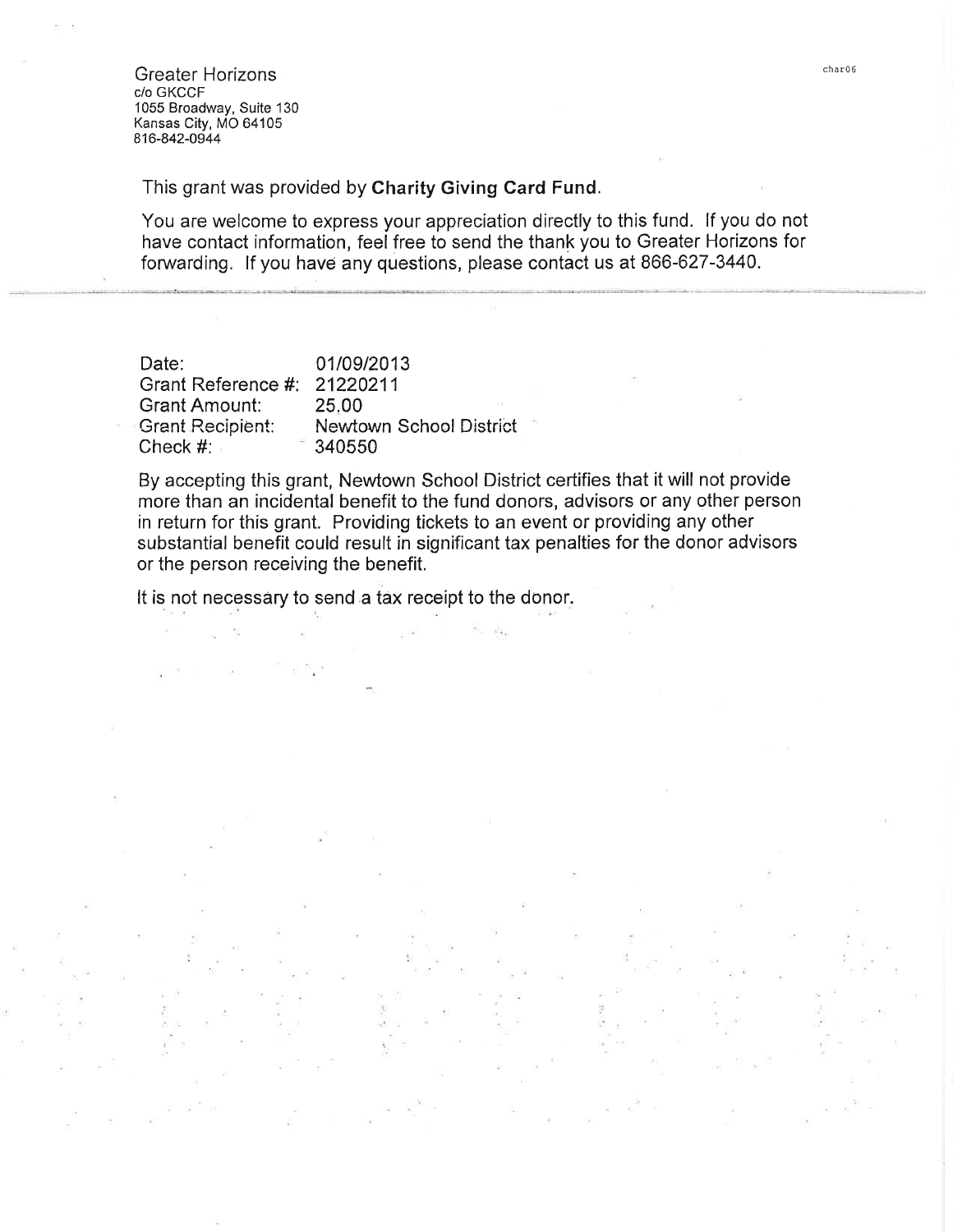**Greater Horizons** c/o GKCCF 1055 Broadway, Suite 130 Kansas City, MO 64105 816-842-0944

This grant was provided by Charity Giving Card Fund.

You are welcome to express your appreciation directly to this fund. If you do not have contact information, feel free to send the thank you to Greater Horizons for forwarding. If you have any questions, please contact us at 866-627-3440.

| Date:                | 01/09/2013              |
|----------------------|-------------------------|
| Grant Reference #:   | 21220212                |
| <b>Grant Amount:</b> | 100.00                  |
| Grant Recipient:     | Newtown School District |
| Check #:             | 340551                  |

By accepting this grant, Newtown School District certifies that it will not provide more than an incidental benefit to the fund donors, advisors or any other person in return for this grant. Providing tickets to an event or providing any other substantial benefit could result in significant tax penalties for the donor advisors or the person receiving the benefit.

It is not necessary to send a tax receipt to the donor.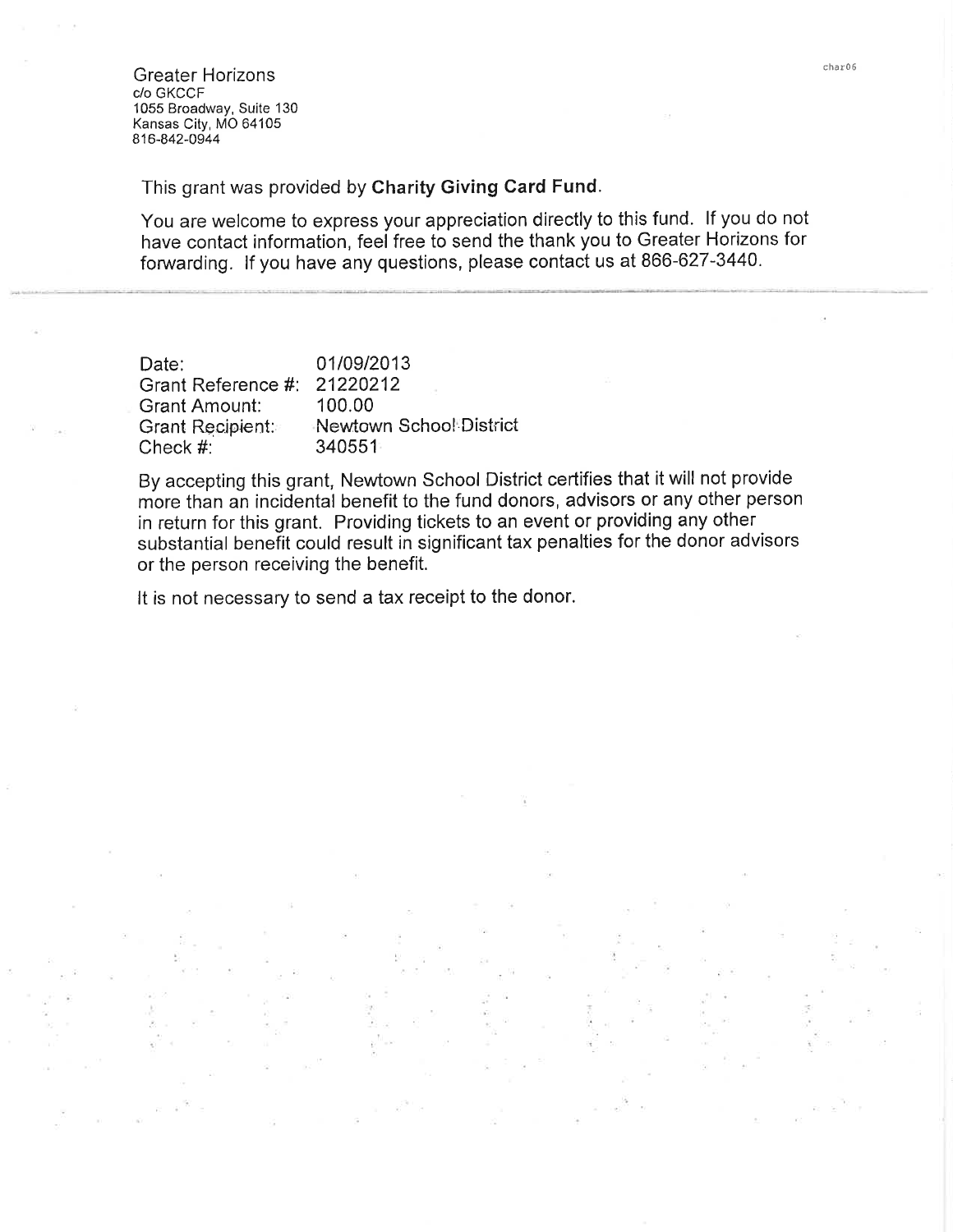#### NEWTOWN PUBLIC SCHOOLS NEWTOWN, CONNECTICUT

| 2012-13 Approved Operating Budget<br>2012-13 Capital & Non Recuring Fund (for BOE) | \$68,355,794<br>\$200,000                                                |                                        |                               |                                         |                               |
|------------------------------------------------------------------------------------|--------------------------------------------------------------------------|----------------------------------------|-------------------------------|-----------------------------------------|-------------------------------|
| 2012-13 Approved Expenditures for BOE                                              |                                                                          | \$68,555,794                           |                               |                                         |                               |
|                                                                                    | Total Superintendent's Estimate for Expenditures 1/15/2013               | \$73,042,343                           |                               |                                         | 6.54%                         |
| 2/5/2013                                                                           | BOE Adjustments to the Superintendent's Estimate of Expenditures:        |                                        |                               |                                         |                               |
| <b>FTE</b>                                                                         | Item                                                                     | Cost                                   | $% + or -$                    | Cumulative                              | $\frac{\%}{\ }$               |
| $-0.50$<br>4.0                                                                     | <b>Elementary Teacher</b><br>Security guards<br>Building & Site projects | -\$30,039<br>\$83,000<br>$-$ \$250,000 | $-0.04%$<br>0.12%<br>$-0.36%$ | $-$ \$30,039<br>\$52,961<br>$-$197,039$ | $-0.04%$<br>0.08%<br>$-0.29%$ |
| $3-5$                                                                              |                                                                          |                                        |                               |                                         |                               |
| <b>Total Board of Education Adjustments</b>                                        |                                                                          | $-$197,039$                            | $-0.29%$                      | \$72,845,304                            | 6.26%                         |
|                                                                                    |                                                                          | <b>Total Increase</b>                  |                               | \$4,289,510                             |                               |
|                                                                                    | <b>Total Board of Education Requested Budget</b>                         |                                        |                               | \$72,845,304                            | 6.26%                         |

**ALC** 

 $\pm$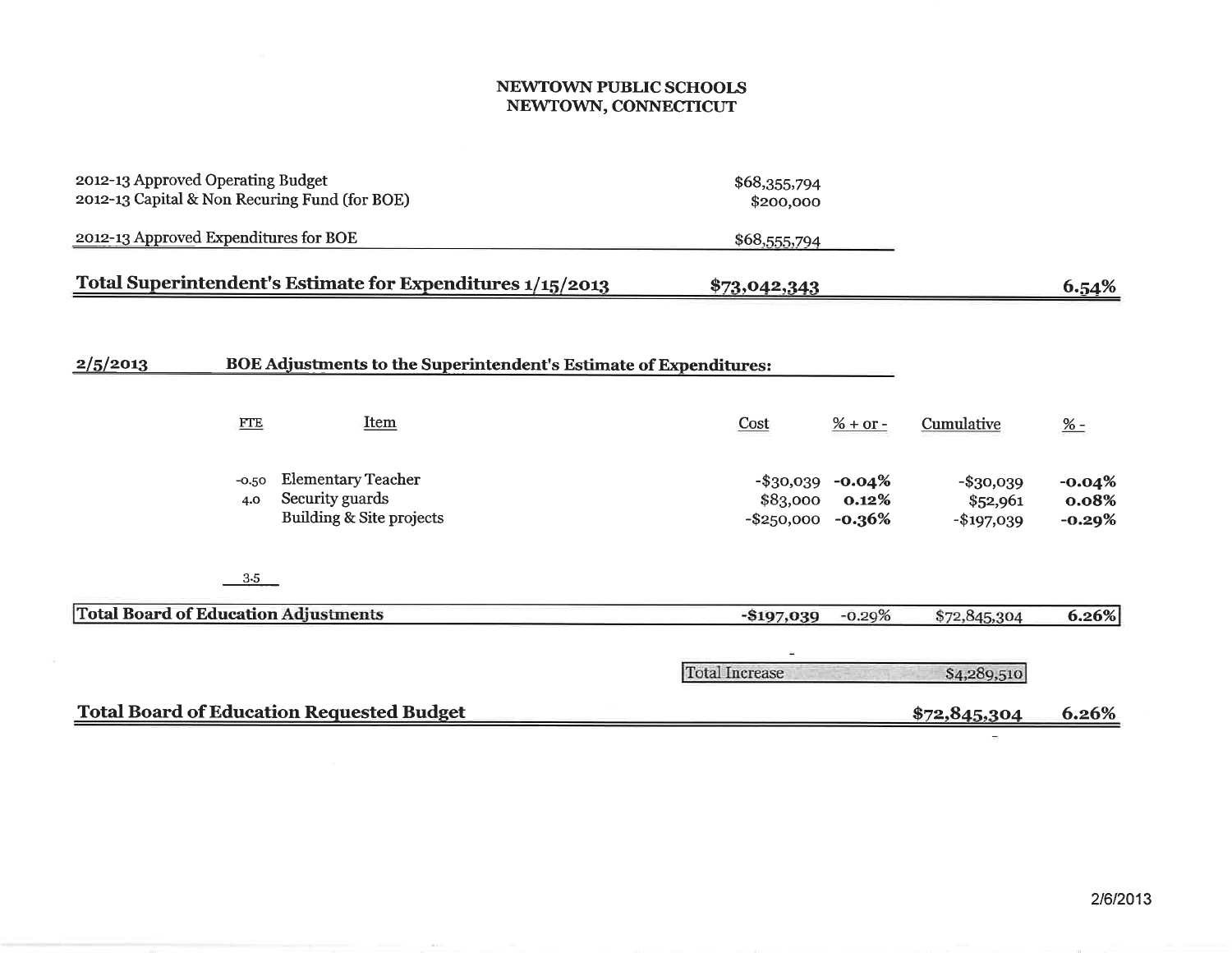# **BUILDING & SITE MAINTENANCE PROJECTS - BY PRIORITY**

| <b>HAWLEY SCHOOL</b><br>CONTINUE DOOR REPLACEMENT-PHASE III<br>1<br>SECURITY/SAFETY<br>\$<br>20,000<br><b>HAWLEY SCHOOL</b><br>$\mathbf 1$<br>UPS BACK-UP FORT VOICE AND DATA<br><b>SAFETY</b><br>\$<br>10,000<br>MIDDLE GATE SCHOOL<br>$\mathbf 1$<br>UPGRADE ELECTRICAL/GEN BACK-UP FOR PHONE SYS<br><b>SAFETY</b><br>\$<br>18,000<br>HEAD O'MEADOW SCHOOL<br>$\mathbf{1}$<br>UPGRADE ELECTRICAL/GEN BACK-UP FOR PHONE SYS<br><b>SAFETY</b><br>\$<br>20,000<br><b>MIDDLE SCHOOL</b><br>${\bf 1}$<br>ELECTRICAL UPGRADE AND UPS BACK-UP PHONE SUPPORT<br>DISTRICT/TOWN INITIATIVE<br>\$<br>20,000<br>MIDDLE SCHOOL<br>$\mathbf 1$<br>INSTALL ADA LOCKSETS-KEY TO MASTER<br><b>SAFETY</b><br>\$<br><b>HIGH SCHOOL</b><br>$\mathbf{1}$<br>CONNECT CULINARY REFRIGERATION TO GENERATOR<br><b>HEALTH/FOOD LOSS</b><br>\$<br><b>HIGH SCHOOL</b><br>$\mathbf{1}$<br>EXPAND SERVICE FROM GENERATOR TO F WING CRITICAL<br><b>SAFETY</b><br>\$<br>\$<br>MIDDLE SCHOOL<br>$\overline{\mathbf{2}}$<br>INSTALL ADDITIONAL EXTERIOR LIGHTING<br><b>SAFETY</b><br>\$<br><b>MIDDLE GATE SCHOOL</b><br>3<br>CARPET/FLOORING REPLACEMENT PROGRAM<br><b>SAFETY</b><br>\$<br>MIDDLE GATE SCHOOL<br>3<br>PAINT GYM AND REFINISH FLOOR<br><b>UPGRADE</b><br>\$<br>HEAD O'MEADOW SCHOOL<br>3<br>CARPET/FLOORING REPLACEMENT PROGRAM<br><b>SAFETY</b><br>\$<br>MIDDLE SCHOOL<br>3<br>CARPET/FLOORING REPLACEMENT PROGRAM<br><b>SAFETY</b><br>\$<br>\$<br>95,000<br>MIDDLE SCHOOL<br>4<br>PAVE REAR ACCESS ROAD<br>SAFETY/DETERIORATED<br>\$<br>13,500<br>HEAD O'MEADOW SCHOOL<br>5<br>REPAINT EXTERIOR DOORS, FRAMES, WINDOW FRAMES<br><b>RUSTING AND WORN</b><br>\$<br>20,000<br>6<br>HEAD O'MEADOW SCHOOL<br>INSTALL ACCESS TO REAR OF BUILDING//STONE DRIVE<br><b>SAFETY</b><br>\$<br>15,000<br><b>REED SCHOOL</b><br>7<br><b>INSTALL FLASHING AT ROOF PENETRATIONS</b><br>NOT COMPLETE FROM CONST<br>\$<br>15,000<br>8<br>MAINTENANCE SHOP<br>TANK REMOVAL, DRAINAGE & PAVING<br><b>EXCEEDED USEFUL LIFE</b><br>\$<br><b>WAREHOUSE</b><br>9<br>LOADING DOCK REPAIRS, DRAINAGE & PAVING<br>DETERIORATING<br>\$<br><b>HIGH SCHOOL</b><br>10 <sub>1</sub><br>PAVE PARKING LOT<br>SAFETY/POOR CONDITION<br>\$<br>MIDDLE SCHOOL<br>11<br>UPGRADE BATHROOMS IN A WING 2ND FLOOR<br>SAFETY/HEALTH<br>\$<br>HAWLEY SCHOOL<br>12<br>REPAINT GYM & ADJOINING MUSIC ROOM<br><b>BADLY DETERIORATED</b><br>\$<br>MIDDLE GATE SCHOOL<br>13<br>REPLACE CEILING AT MAIN OFFICE, LIBRARY AND REAR HALL<br><b>SAFETY</b><br>\$<br>15,000<br>MIDDLE GATE SCHOOL<br>REPAINT '92 WING<br>14<br><b>UPGRADE</b><br>\$<br>25,000<br>14<br>HEAD O'MEADOW SCHOOL<br>PAINT CLASSROOMS & HALLWAYS<br><b>COVER VINYL</b><br>\$<br>20,000<br>\$<br>HEAD O'MEADOW SCHOOL<br>15<br>INSTALL CONCRETE STAIRS TO ADJACENT PROPERTY<br>SECURITY/SAFETY<br>\$<br>16<br>MIDDLE SCHOOL<br>INSTALL SOUND SYSTEM AUDITORIUM<br>NON-FUNCTIONAL<br>$\pmb{\$}$<br><b>HIGH SCHOOL</b><br>17<br><b>CLEAN DUCTWORK</b><br><b>HEALTH</b><br>\$<br>50,000<br>HIGH SCHOOL<br>18<br>UPGRADE SOUND SYSTEM FOR AUDITORIUM-PHASED PROJECT<br>SYSTEM FAILING/UNSUPPORTED<br>\$<br>45,000<br><b>HIGH SCHOOL</b><br>19<br>VISITOR BLEACHERS-FINAL PHASE<br><b>INADEQUATE SEATING</b><br>\$<br>45,000<br>HAWLEY SCHOOL<br>20<br>INSTALL COVERS AT FIRE PULL STATIONS<br>SECURITY/SAFETY<br>\$<br>2,500<br>MIDDLE GATE SCHOOL<br>21<br>HALLWAY BATHROOMS-PHASE I (2)<br>DAMAGED/ADA<br>\$<br>60,000<br>HIGH SCHOOL<br>REPLACE FLOORING AT LOBBY<br>22<br><b>HEALTH SAFETY</b><br>\$<br><b>MIDDLE GATE SCHOOL</b><br>23<br>REPLACE WALL SCONCES/LIGHTING<br><b>INEFFICIENT</b><br>\$<br>HAWLEY SCHOOL<br>24<br>INSTALL NON-SKID FLOORING AT RAMPS (97 AND 48)<br>SAFETY<br>\$<br>10,000<br>REED SCHOOL<br>25<br>INSTALL GRAVEL PATH AROUND SOCCER FIELD<br><b>LAWN DAMAGE</b><br>\$<br>15,000 | <b>PRIORITY</b> | <b>LOCATION</b>       | PROJECT DESCRIPTION                    | <b>JUSTIFICATION</b> | COST    |
|-----------------------------------------------------------------------------------------------------------------------------------------------------------------------------------------------------------------------------------------------------------------------------------------------------------------------------------------------------------------------------------------------------------------------------------------------------------------------------------------------------------------------------------------------------------------------------------------------------------------------------------------------------------------------------------------------------------------------------------------------------------------------------------------------------------------------------------------------------------------------------------------------------------------------------------------------------------------------------------------------------------------------------------------------------------------------------------------------------------------------------------------------------------------------------------------------------------------------------------------------------------------------------------------------------------------------------------------------------------------------------------------------------------------------------------------------------------------------------------------------------------------------------------------------------------------------------------------------------------------------------------------------------------------------------------------------------------------------------------------------------------------------------------------------------------------------------------------------------------------------------------------------------------------------------------------------------------------------------------------------------------------------------------------------------------------------------------------------------------------------------------------------------------------------------------------------------------------------------------------------------------------------------------------------------------------------------------------------------------------------------------------------------------------------------------------------------------------------------------------------------------------------------------------------------------------------------------------------------------------------------------------------------------------------------------------------------------------------------------------------------------------------------------------------------------------------------------------------------------------------------------------------------------------------------------------------------------------------------------------------------------------------------------------------------------------------------------------------------------------------------------------------------------------------------------------------------------------------------------------------------------------------------------------------------------------------------------------------------------------------------------------------------------------------------------------------------------------------------------------------------------------------------------------------------------------------------------------------------------------------------------------------------------------------------------------------------------------------------------------------------------------------------------------------------------------|-----------------|-----------------------|----------------------------------------|----------------------|---------|
|                                                                                                                                                                                                                                                                                                                                                                                                                                                                                                                                                                                                                                                                                                                                                                                                                                                                                                                                                                                                                                                                                                                                                                                                                                                                                                                                                                                                                                                                                                                                                                                                                                                                                                                                                                                                                                                                                                                                                                                                                                                                                                                                                                                                                                                                                                                                                                                                                                                                                                                                                                                                                                                                                                                                                                                                                                                                                                                                                                                                                                                                                                                                                                                                                                                                                                                                                                                                                                                                                                                                                                                                                                                                                                                                                                                                                 |                 |                       |                                        |                      |         |
|                                                                                                                                                                                                                                                                                                                                                                                                                                                                                                                                                                                                                                                                                                                                                                                                                                                                                                                                                                                                                                                                                                                                                                                                                                                                                                                                                                                                                                                                                                                                                                                                                                                                                                                                                                                                                                                                                                                                                                                                                                                                                                                                                                                                                                                                                                                                                                                                                                                                                                                                                                                                                                                                                                                                                                                                                                                                                                                                                                                                                                                                                                                                                                                                                                                                                                                                                                                                                                                                                                                                                                                                                                                                                                                                                                                                                 |                 |                       |                                        |                      |         |
|                                                                                                                                                                                                                                                                                                                                                                                                                                                                                                                                                                                                                                                                                                                                                                                                                                                                                                                                                                                                                                                                                                                                                                                                                                                                                                                                                                                                                                                                                                                                                                                                                                                                                                                                                                                                                                                                                                                                                                                                                                                                                                                                                                                                                                                                                                                                                                                                                                                                                                                                                                                                                                                                                                                                                                                                                                                                                                                                                                                                                                                                                                                                                                                                                                                                                                                                                                                                                                                                                                                                                                                                                                                                                                                                                                                                                 |                 |                       |                                        |                      |         |
|                                                                                                                                                                                                                                                                                                                                                                                                                                                                                                                                                                                                                                                                                                                                                                                                                                                                                                                                                                                                                                                                                                                                                                                                                                                                                                                                                                                                                                                                                                                                                                                                                                                                                                                                                                                                                                                                                                                                                                                                                                                                                                                                                                                                                                                                                                                                                                                                                                                                                                                                                                                                                                                                                                                                                                                                                                                                                                                                                                                                                                                                                                                                                                                                                                                                                                                                                                                                                                                                                                                                                                                                                                                                                                                                                                                                                 |                 |                       |                                        |                      |         |
|                                                                                                                                                                                                                                                                                                                                                                                                                                                                                                                                                                                                                                                                                                                                                                                                                                                                                                                                                                                                                                                                                                                                                                                                                                                                                                                                                                                                                                                                                                                                                                                                                                                                                                                                                                                                                                                                                                                                                                                                                                                                                                                                                                                                                                                                                                                                                                                                                                                                                                                                                                                                                                                                                                                                                                                                                                                                                                                                                                                                                                                                                                                                                                                                                                                                                                                                                                                                                                                                                                                                                                                                                                                                                                                                                                                                                 |                 |                       |                                        |                      |         |
|                                                                                                                                                                                                                                                                                                                                                                                                                                                                                                                                                                                                                                                                                                                                                                                                                                                                                                                                                                                                                                                                                                                                                                                                                                                                                                                                                                                                                                                                                                                                                                                                                                                                                                                                                                                                                                                                                                                                                                                                                                                                                                                                                                                                                                                                                                                                                                                                                                                                                                                                                                                                                                                                                                                                                                                                                                                                                                                                                                                                                                                                                                                                                                                                                                                                                                                                                                                                                                                                                                                                                                                                                                                                                                                                                                                                                 |                 |                       |                                        |                      |         |
|                                                                                                                                                                                                                                                                                                                                                                                                                                                                                                                                                                                                                                                                                                                                                                                                                                                                                                                                                                                                                                                                                                                                                                                                                                                                                                                                                                                                                                                                                                                                                                                                                                                                                                                                                                                                                                                                                                                                                                                                                                                                                                                                                                                                                                                                                                                                                                                                                                                                                                                                                                                                                                                                                                                                                                                                                                                                                                                                                                                                                                                                                                                                                                                                                                                                                                                                                                                                                                                                                                                                                                                                                                                                                                                                                                                                                 |                 |                       |                                        |                      | 30,000  |
|                                                                                                                                                                                                                                                                                                                                                                                                                                                                                                                                                                                                                                                                                                                                                                                                                                                                                                                                                                                                                                                                                                                                                                                                                                                                                                                                                                                                                                                                                                                                                                                                                                                                                                                                                                                                                                                                                                                                                                                                                                                                                                                                                                                                                                                                                                                                                                                                                                                                                                                                                                                                                                                                                                                                                                                                                                                                                                                                                                                                                                                                                                                                                                                                                                                                                                                                                                                                                                                                                                                                                                                                                                                                                                                                                                                                                 |                 |                       |                                        |                      | 30,000  |
|                                                                                                                                                                                                                                                                                                                                                                                                                                                                                                                                                                                                                                                                                                                                                                                                                                                                                                                                                                                                                                                                                                                                                                                                                                                                                                                                                                                                                                                                                                                                                                                                                                                                                                                                                                                                                                                                                                                                                                                                                                                                                                                                                                                                                                                                                                                                                                                                                                                                                                                                                                                                                                                                                                                                                                                                                                                                                                                                                                                                                                                                                                                                                                                                                                                                                                                                                                                                                                                                                                                                                                                                                                                                                                                                                                                                                 |                 |                       |                                        |                      | 15,000  |
|                                                                                                                                                                                                                                                                                                                                                                                                                                                                                                                                                                                                                                                                                                                                                                                                                                                                                                                                                                                                                                                                                                                                                                                                                                                                                                                                                                                                                                                                                                                                                                                                                                                                                                                                                                                                                                                                                                                                                                                                                                                                                                                                                                                                                                                                                                                                                                                                                                                                                                                                                                                                                                                                                                                                                                                                                                                                                                                                                                                                                                                                                                                                                                                                                                                                                                                                                                                                                                                                                                                                                                                                                                                                                                                                                                                                                 |                 |                       |                                        |                      | 163,000 |
|                                                                                                                                                                                                                                                                                                                                                                                                                                                                                                                                                                                                                                                                                                                                                                                                                                                                                                                                                                                                                                                                                                                                                                                                                                                                                                                                                                                                                                                                                                                                                                                                                                                                                                                                                                                                                                                                                                                                                                                                                                                                                                                                                                                                                                                                                                                                                                                                                                                                                                                                                                                                                                                                                                                                                                                                                                                                                                                                                                                                                                                                                                                                                                                                                                                                                                                                                                                                                                                                                                                                                                                                                                                                                                                                                                                                                 |                 |                       |                                        |                      |         |
|                                                                                                                                                                                                                                                                                                                                                                                                                                                                                                                                                                                                                                                                                                                                                                                                                                                                                                                                                                                                                                                                                                                                                                                                                                                                                                                                                                                                                                                                                                                                                                                                                                                                                                                                                                                                                                                                                                                                                                                                                                                                                                                                                                                                                                                                                                                                                                                                                                                                                                                                                                                                                                                                                                                                                                                                                                                                                                                                                                                                                                                                                                                                                                                                                                                                                                                                                                                                                                                                                                                                                                                                                                                                                                                                                                                                                 |                 |                       |                                        |                      | 20,000  |
|                                                                                                                                                                                                                                                                                                                                                                                                                                                                                                                                                                                                                                                                                                                                                                                                                                                                                                                                                                                                                                                                                                                                                                                                                                                                                                                                                                                                                                                                                                                                                                                                                                                                                                                                                                                                                                                                                                                                                                                                                                                                                                                                                                                                                                                                                                                                                                                                                                                                                                                                                                                                                                                                                                                                                                                                                                                                                                                                                                                                                                                                                                                                                                                                                                                                                                                                                                                                                                                                                                                                                                                                                                                                                                                                                                                                                 |                 |                       |                                        |                      |         |
|                                                                                                                                                                                                                                                                                                                                                                                                                                                                                                                                                                                                                                                                                                                                                                                                                                                                                                                                                                                                                                                                                                                                                                                                                                                                                                                                                                                                                                                                                                                                                                                                                                                                                                                                                                                                                                                                                                                                                                                                                                                                                                                                                                                                                                                                                                                                                                                                                                                                                                                                                                                                                                                                                                                                                                                                                                                                                                                                                                                                                                                                                                                                                                                                                                                                                                                                                                                                                                                                                                                                                                                                                                                                                                                                                                                                                 |                 |                       |                                        |                      |         |
|                                                                                                                                                                                                                                                                                                                                                                                                                                                                                                                                                                                                                                                                                                                                                                                                                                                                                                                                                                                                                                                                                                                                                                                                                                                                                                                                                                                                                                                                                                                                                                                                                                                                                                                                                                                                                                                                                                                                                                                                                                                                                                                                                                                                                                                                                                                                                                                                                                                                                                                                                                                                                                                                                                                                                                                                                                                                                                                                                                                                                                                                                                                                                                                                                                                                                                                                                                                                                                                                                                                                                                                                                                                                                                                                                                                                                 |                 |                       |                                        |                      | 20,000  |
|                                                                                                                                                                                                                                                                                                                                                                                                                                                                                                                                                                                                                                                                                                                                                                                                                                                                                                                                                                                                                                                                                                                                                                                                                                                                                                                                                                                                                                                                                                                                                                                                                                                                                                                                                                                                                                                                                                                                                                                                                                                                                                                                                                                                                                                                                                                                                                                                                                                                                                                                                                                                                                                                                                                                                                                                                                                                                                                                                                                                                                                                                                                                                                                                                                                                                                                                                                                                                                                                                                                                                                                                                                                                                                                                                                                                                 |                 |                       |                                        |                      | 25,000  |
|                                                                                                                                                                                                                                                                                                                                                                                                                                                                                                                                                                                                                                                                                                                                                                                                                                                                                                                                                                                                                                                                                                                                                                                                                                                                                                                                                                                                                                                                                                                                                                                                                                                                                                                                                                                                                                                                                                                                                                                                                                                                                                                                                                                                                                                                                                                                                                                                                                                                                                                                                                                                                                                                                                                                                                                                                                                                                                                                                                                                                                                                                                                                                                                                                                                                                                                                                                                                                                                                                                                                                                                                                                                                                                                                                                                                                 |                 |                       |                                        |                      | 20,000  |
|                                                                                                                                                                                                                                                                                                                                                                                                                                                                                                                                                                                                                                                                                                                                                                                                                                                                                                                                                                                                                                                                                                                                                                                                                                                                                                                                                                                                                                                                                                                                                                                                                                                                                                                                                                                                                                                                                                                                                                                                                                                                                                                                                                                                                                                                                                                                                                                                                                                                                                                                                                                                                                                                                                                                                                                                                                                                                                                                                                                                                                                                                                                                                                                                                                                                                                                                                                                                                                                                                                                                                                                                                                                                                                                                                                                                                 |                 |                       |                                        |                      | 30,000  |
|                                                                                                                                                                                                                                                                                                                                                                                                                                                                                                                                                                                                                                                                                                                                                                                                                                                                                                                                                                                                                                                                                                                                                                                                                                                                                                                                                                                                                                                                                                                                                                                                                                                                                                                                                                                                                                                                                                                                                                                                                                                                                                                                                                                                                                                                                                                                                                                                                                                                                                                                                                                                                                                                                                                                                                                                                                                                                                                                                                                                                                                                                                                                                                                                                                                                                                                                                                                                                                                                                                                                                                                                                                                                                                                                                                                                                 |                 |                       |                                        |                      |         |
|                                                                                                                                                                                                                                                                                                                                                                                                                                                                                                                                                                                                                                                                                                                                                                                                                                                                                                                                                                                                                                                                                                                                                                                                                                                                                                                                                                                                                                                                                                                                                                                                                                                                                                                                                                                                                                                                                                                                                                                                                                                                                                                                                                                                                                                                                                                                                                                                                                                                                                                                                                                                                                                                                                                                                                                                                                                                                                                                                                                                                                                                                                                                                                                                                                                                                                                                                                                                                                                                                                                                                                                                                                                                                                                                                                                                                 |                 |                       |                                        |                      |         |
|                                                                                                                                                                                                                                                                                                                                                                                                                                                                                                                                                                                                                                                                                                                                                                                                                                                                                                                                                                                                                                                                                                                                                                                                                                                                                                                                                                                                                                                                                                                                                                                                                                                                                                                                                                                                                                                                                                                                                                                                                                                                                                                                                                                                                                                                                                                                                                                                                                                                                                                                                                                                                                                                                                                                                                                                                                                                                                                                                                                                                                                                                                                                                                                                                                                                                                                                                                                                                                                                                                                                                                                                                                                                                                                                                                                                                 |                 |                       |                                        |                      |         |
|                                                                                                                                                                                                                                                                                                                                                                                                                                                                                                                                                                                                                                                                                                                                                                                                                                                                                                                                                                                                                                                                                                                                                                                                                                                                                                                                                                                                                                                                                                                                                                                                                                                                                                                                                                                                                                                                                                                                                                                                                                                                                                                                                                                                                                                                                                                                                                                                                                                                                                                                                                                                                                                                                                                                                                                                                                                                                                                                                                                                                                                                                                                                                                                                                                                                                                                                                                                                                                                                                                                                                                                                                                                                                                                                                                                                                 |                 |                       |                                        |                      |         |
|                                                                                                                                                                                                                                                                                                                                                                                                                                                                                                                                                                                                                                                                                                                                                                                                                                                                                                                                                                                                                                                                                                                                                                                                                                                                                                                                                                                                                                                                                                                                                                                                                                                                                                                                                                                                                                                                                                                                                                                                                                                                                                                                                                                                                                                                                                                                                                                                                                                                                                                                                                                                                                                                                                                                                                                                                                                                                                                                                                                                                                                                                                                                                                                                                                                                                                                                                                                                                                                                                                                                                                                                                                                                                                                                                                                                                 |                 |                       |                                        |                      |         |
|                                                                                                                                                                                                                                                                                                                                                                                                                                                                                                                                                                                                                                                                                                                                                                                                                                                                                                                                                                                                                                                                                                                                                                                                                                                                                                                                                                                                                                                                                                                                                                                                                                                                                                                                                                                                                                                                                                                                                                                                                                                                                                                                                                                                                                                                                                                                                                                                                                                                                                                                                                                                                                                                                                                                                                                                                                                                                                                                                                                                                                                                                                                                                                                                                                                                                                                                                                                                                                                                                                                                                                                                                                                                                                                                                                                                                 |                 |                       |                                        |                      |         |
|                                                                                                                                                                                                                                                                                                                                                                                                                                                                                                                                                                                                                                                                                                                                                                                                                                                                                                                                                                                                                                                                                                                                                                                                                                                                                                                                                                                                                                                                                                                                                                                                                                                                                                                                                                                                                                                                                                                                                                                                                                                                                                                                                                                                                                                                                                                                                                                                                                                                                                                                                                                                                                                                                                                                                                                                                                                                                                                                                                                                                                                                                                                                                                                                                                                                                                                                                                                                                                                                                                                                                                                                                                                                                                                                                                                                                 |                 |                       |                                        |                      |         |
|                                                                                                                                                                                                                                                                                                                                                                                                                                                                                                                                                                                                                                                                                                                                                                                                                                                                                                                                                                                                                                                                                                                                                                                                                                                                                                                                                                                                                                                                                                                                                                                                                                                                                                                                                                                                                                                                                                                                                                                                                                                                                                                                                                                                                                                                                                                                                                                                                                                                                                                                                                                                                                                                                                                                                                                                                                                                                                                                                                                                                                                                                                                                                                                                                                                                                                                                                                                                                                                                                                                                                                                                                                                                                                                                                                                                                 |                 |                       |                                        |                      |         |
|                                                                                                                                                                                                                                                                                                                                                                                                                                                                                                                                                                                                                                                                                                                                                                                                                                                                                                                                                                                                                                                                                                                                                                                                                                                                                                                                                                                                                                                                                                                                                                                                                                                                                                                                                                                                                                                                                                                                                                                                                                                                                                                                                                                                                                                                                                                                                                                                                                                                                                                                                                                                                                                                                                                                                                                                                                                                                                                                                                                                                                                                                                                                                                                                                                                                                                                                                                                                                                                                                                                                                                                                                                                                                                                                                                                                                 |                 |                       |                                        |                      |         |
|                                                                                                                                                                                                                                                                                                                                                                                                                                                                                                                                                                                                                                                                                                                                                                                                                                                                                                                                                                                                                                                                                                                                                                                                                                                                                                                                                                                                                                                                                                                                                                                                                                                                                                                                                                                                                                                                                                                                                                                                                                                                                                                                                                                                                                                                                                                                                                                                                                                                                                                                                                                                                                                                                                                                                                                                                                                                                                                                                                                                                                                                                                                                                                                                                                                                                                                                                                                                                                                                                                                                                                                                                                                                                                                                                                                                                 |                 |                       |                                        |                      |         |
|                                                                                                                                                                                                                                                                                                                                                                                                                                                                                                                                                                                                                                                                                                                                                                                                                                                                                                                                                                                                                                                                                                                                                                                                                                                                                                                                                                                                                                                                                                                                                                                                                                                                                                                                                                                                                                                                                                                                                                                                                                                                                                                                                                                                                                                                                                                                                                                                                                                                                                                                                                                                                                                                                                                                                                                                                                                                                                                                                                                                                                                                                                                                                                                                                                                                                                                                                                                                                                                                                                                                                                                                                                                                                                                                                                                                                 |                 |                       |                                        |                      |         |
|                                                                                                                                                                                                                                                                                                                                                                                                                                                                                                                                                                                                                                                                                                                                                                                                                                                                                                                                                                                                                                                                                                                                                                                                                                                                                                                                                                                                                                                                                                                                                                                                                                                                                                                                                                                                                                                                                                                                                                                                                                                                                                                                                                                                                                                                                                                                                                                                                                                                                                                                                                                                                                                                                                                                                                                                                                                                                                                                                                                                                                                                                                                                                                                                                                                                                                                                                                                                                                                                                                                                                                                                                                                                                                                                                                                                                 |                 |                       |                                        |                      | 35,000  |
|                                                                                                                                                                                                                                                                                                                                                                                                                                                                                                                                                                                                                                                                                                                                                                                                                                                                                                                                                                                                                                                                                                                                                                                                                                                                                                                                                                                                                                                                                                                                                                                                                                                                                                                                                                                                                                                                                                                                                                                                                                                                                                                                                                                                                                                                                                                                                                                                                                                                                                                                                                                                                                                                                                                                                                                                                                                                                                                                                                                                                                                                                                                                                                                                                                                                                                                                                                                                                                                                                                                                                                                                                                                                                                                                                                                                                 |                 |                       |                                        |                      |         |
|                                                                                                                                                                                                                                                                                                                                                                                                                                                                                                                                                                                                                                                                                                                                                                                                                                                                                                                                                                                                                                                                                                                                                                                                                                                                                                                                                                                                                                                                                                                                                                                                                                                                                                                                                                                                                                                                                                                                                                                                                                                                                                                                                                                                                                                                                                                                                                                                                                                                                                                                                                                                                                                                                                                                                                                                                                                                                                                                                                                                                                                                                                                                                                                                                                                                                                                                                                                                                                                                                                                                                                                                                                                                                                                                                                                                                 |                 |                       |                                        |                      | 20,000  |
|                                                                                                                                                                                                                                                                                                                                                                                                                                                                                                                                                                                                                                                                                                                                                                                                                                                                                                                                                                                                                                                                                                                                                                                                                                                                                                                                                                                                                                                                                                                                                                                                                                                                                                                                                                                                                                                                                                                                                                                                                                                                                                                                                                                                                                                                                                                                                                                                                                                                                                                                                                                                                                                                                                                                                                                                                                                                                                                                                                                                                                                                                                                                                                                                                                                                                                                                                                                                                                                                                                                                                                                                                                                                                                                                                                                                                 |                 |                       |                                        |                      |         |
|                                                                                                                                                                                                                                                                                                                                                                                                                                                                                                                                                                                                                                                                                                                                                                                                                                                                                                                                                                                                                                                                                                                                                                                                                                                                                                                                                                                                                                                                                                                                                                                                                                                                                                                                                                                                                                                                                                                                                                                                                                                                                                                                                                                                                                                                                                                                                                                                                                                                                                                                                                                                                                                                                                                                                                                                                                                                                                                                                                                                                                                                                                                                                                                                                                                                                                                                                                                                                                                                                                                                                                                                                                                                                                                                                                                                                 |                 |                       |                                        |                      | 190,000 |
|                                                                                                                                                                                                                                                                                                                                                                                                                                                                                                                                                                                                                                                                                                                                                                                                                                                                                                                                                                                                                                                                                                                                                                                                                                                                                                                                                                                                                                                                                                                                                                                                                                                                                                                                                                                                                                                                                                                                                                                                                                                                                                                                                                                                                                                                                                                                                                                                                                                                                                                                                                                                                                                                                                                                                                                                                                                                                                                                                                                                                                                                                                                                                                                                                                                                                                                                                                                                                                                                                                                                                                                                                                                                                                                                                                                                                 |                 |                       |                                        |                      |         |
|                                                                                                                                                                                                                                                                                                                                                                                                                                                                                                                                                                                                                                                                                                                                                                                                                                                                                                                                                                                                                                                                                                                                                                                                                                                                                                                                                                                                                                                                                                                                                                                                                                                                                                                                                                                                                                                                                                                                                                                                                                                                                                                                                                                                                                                                                                                                                                                                                                                                                                                                                                                                                                                                                                                                                                                                                                                                                                                                                                                                                                                                                                                                                                                                                                                                                                                                                                                                                                                                                                                                                                                                                                                                                                                                                                                                                 |                 |                       |                                        |                      | 25,000  |
|                                                                                                                                                                                                                                                                                                                                                                                                                                                                                                                                                                                                                                                                                                                                                                                                                                                                                                                                                                                                                                                                                                                                                                                                                                                                                                                                                                                                                                                                                                                                                                                                                                                                                                                                                                                                                                                                                                                                                                                                                                                                                                                                                                                                                                                                                                                                                                                                                                                                                                                                                                                                                                                                                                                                                                                                                                                                                                                                                                                                                                                                                                                                                                                                                                                                                                                                                                                                                                                                                                                                                                                                                                                                                                                                                                                                                 |                 |                       |                                        |                      |         |
|                                                                                                                                                                                                                                                                                                                                                                                                                                                                                                                                                                                                                                                                                                                                                                                                                                                                                                                                                                                                                                                                                                                                                                                                                                                                                                                                                                                                                                                                                                                                                                                                                                                                                                                                                                                                                                                                                                                                                                                                                                                                                                                                                                                                                                                                                                                                                                                                                                                                                                                                                                                                                                                                                                                                                                                                                                                                                                                                                                                                                                                                                                                                                                                                                                                                                                                                                                                                                                                                                                                                                                                                                                                                                                                                                                                                                 |                 |                       |                                        |                      | 15,000  |
|                                                                                                                                                                                                                                                                                                                                                                                                                                                                                                                                                                                                                                                                                                                                                                                                                                                                                                                                                                                                                                                                                                                                                                                                                                                                                                                                                                                                                                                                                                                                                                                                                                                                                                                                                                                                                                                                                                                                                                                                                                                                                                                                                                                                                                                                                                                                                                                                                                                                                                                                                                                                                                                                                                                                                                                                                                                                                                                                                                                                                                                                                                                                                                                                                                                                                                                                                                                                                                                                                                                                                                                                                                                                                                                                                                                                                 |                 |                       |                                        |                      |         |
|                                                                                                                                                                                                                                                                                                                                                                                                                                                                                                                                                                                                                                                                                                                                                                                                                                                                                                                                                                                                                                                                                                                                                                                                                                                                                                                                                                                                                                                                                                                                                                                                                                                                                                                                                                                                                                                                                                                                                                                                                                                                                                                                                                                                                                                                                                                                                                                                                                                                                                                                                                                                                                                                                                                                                                                                                                                                                                                                                                                                                                                                                                                                                                                                                                                                                                                                                                                                                                                                                                                                                                                                                                                                                                                                                                                                                 |                 |                       |                                        |                      |         |
|                                                                                                                                                                                                                                                                                                                                                                                                                                                                                                                                                                                                                                                                                                                                                                                                                                                                                                                                                                                                                                                                                                                                                                                                                                                                                                                                                                                                                                                                                                                                                                                                                                                                                                                                                                                                                                                                                                                                                                                                                                                                                                                                                                                                                                                                                                                                                                                                                                                                                                                                                                                                                                                                                                                                                                                                                                                                                                                                                                                                                                                                                                                                                                                                                                                                                                                                                                                                                                                                                                                                                                                                                                                                                                                                                                                                                 |                 |                       |                                        |                      |         |
|                                                                                                                                                                                                                                                                                                                                                                                                                                                                                                                                                                                                                                                                                                                                                                                                                                                                                                                                                                                                                                                                                                                                                                                                                                                                                                                                                                                                                                                                                                                                                                                                                                                                                                                                                                                                                                                                                                                                                                                                                                                                                                                                                                                                                                                                                                                                                                                                                                                                                                                                                                                                                                                                                                                                                                                                                                                                                                                                                                                                                                                                                                                                                                                                                                                                                                                                                                                                                                                                                                                                                                                                                                                                                                                                                                                                                 |                 |                       |                                        |                      |         |
|                                                                                                                                                                                                                                                                                                                                                                                                                                                                                                                                                                                                                                                                                                                                                                                                                                                                                                                                                                                                                                                                                                                                                                                                                                                                                                                                                                                                                                                                                                                                                                                                                                                                                                                                                                                                                                                                                                                                                                                                                                                                                                                                                                                                                                                                                                                                                                                                                                                                                                                                                                                                                                                                                                                                                                                                                                                                                                                                                                                                                                                                                                                                                                                                                                                                                                                                                                                                                                                                                                                                                                                                                                                                                                                                                                                                                 |                 |                       |                                        |                      |         |
|                                                                                                                                                                                                                                                                                                                                                                                                                                                                                                                                                                                                                                                                                                                                                                                                                                                                                                                                                                                                                                                                                                                                                                                                                                                                                                                                                                                                                                                                                                                                                                                                                                                                                                                                                                                                                                                                                                                                                                                                                                                                                                                                                                                                                                                                                                                                                                                                                                                                                                                                                                                                                                                                                                                                                                                                                                                                                                                                                                                                                                                                                                                                                                                                                                                                                                                                                                                                                                                                                                                                                                                                                                                                                                                                                                                                                 |                 |                       |                                        |                      |         |
|                                                                                                                                                                                                                                                                                                                                                                                                                                                                                                                                                                                                                                                                                                                                                                                                                                                                                                                                                                                                                                                                                                                                                                                                                                                                                                                                                                                                                                                                                                                                                                                                                                                                                                                                                                                                                                                                                                                                                                                                                                                                                                                                                                                                                                                                                                                                                                                                                                                                                                                                                                                                                                                                                                                                                                                                                                                                                                                                                                                                                                                                                                                                                                                                                                                                                                                                                                                                                                                                                                                                                                                                                                                                                                                                                                                                                 |                 |                       |                                        |                      | 45,000  |
|                                                                                                                                                                                                                                                                                                                                                                                                                                                                                                                                                                                                                                                                                                                                                                                                                                                                                                                                                                                                                                                                                                                                                                                                                                                                                                                                                                                                                                                                                                                                                                                                                                                                                                                                                                                                                                                                                                                                                                                                                                                                                                                                                                                                                                                                                                                                                                                                                                                                                                                                                                                                                                                                                                                                                                                                                                                                                                                                                                                                                                                                                                                                                                                                                                                                                                                                                                                                                                                                                                                                                                                                                                                                                                                                                                                                                 |                 |                       |                                        |                      |         |
|                                                                                                                                                                                                                                                                                                                                                                                                                                                                                                                                                                                                                                                                                                                                                                                                                                                                                                                                                                                                                                                                                                                                                                                                                                                                                                                                                                                                                                                                                                                                                                                                                                                                                                                                                                                                                                                                                                                                                                                                                                                                                                                                                                                                                                                                                                                                                                                                                                                                                                                                                                                                                                                                                                                                                                                                                                                                                                                                                                                                                                                                                                                                                                                                                                                                                                                                                                                                                                                                                                                                                                                                                                                                                                                                                                                                                 |                 |                       |                                        |                      | 10,000  |
|                                                                                                                                                                                                                                                                                                                                                                                                                                                                                                                                                                                                                                                                                                                                                                                                                                                                                                                                                                                                                                                                                                                                                                                                                                                                                                                                                                                                                                                                                                                                                                                                                                                                                                                                                                                                                                                                                                                                                                                                                                                                                                                                                                                                                                                                                                                                                                                                                                                                                                                                                                                                                                                                                                                                                                                                                                                                                                                                                                                                                                                                                                                                                                                                                                                                                                                                                                                                                                                                                                                                                                                                                                                                                                                                                                                                                 |                 |                       |                                        |                      |         |
|                                                                                                                                                                                                                                                                                                                                                                                                                                                                                                                                                                                                                                                                                                                                                                                                                                                                                                                                                                                                                                                                                                                                                                                                                                                                                                                                                                                                                                                                                                                                                                                                                                                                                                                                                                                                                                                                                                                                                                                                                                                                                                                                                                                                                                                                                                                                                                                                                                                                                                                                                                                                                                                                                                                                                                                                                                                                                                                                                                                                                                                                                                                                                                                                                                                                                                                                                                                                                                                                                                                                                                                                                                                                                                                                                                                                                 |                 |                       |                                        |                      | 10,000  |
|                                                                                                                                                                                                                                                                                                                                                                                                                                                                                                                                                                                                                                                                                                                                                                                                                                                                                                                                                                                                                                                                                                                                                                                                                                                                                                                                                                                                                                                                                                                                                                                                                                                                                                                                                                                                                                                                                                                                                                                                                                                                                                                                                                                                                                                                                                                                                                                                                                                                                                                                                                                                                                                                                                                                                                                                                                                                                                                                                                                                                                                                                                                                                                                                                                                                                                                                                                                                                                                                                                                                                                                                                                                                                                                                                                                                                 |                 |                       |                                        |                      |         |
|                                                                                                                                                                                                                                                                                                                                                                                                                                                                                                                                                                                                                                                                                                                                                                                                                                                                                                                                                                                                                                                                                                                                                                                                                                                                                                                                                                                                                                                                                                                                                                                                                                                                                                                                                                                                                                                                                                                                                                                                                                                                                                                                                                                                                                                                                                                                                                                                                                                                                                                                                                                                                                                                                                                                                                                                                                                                                                                                                                                                                                                                                                                                                                                                                                                                                                                                                                                                                                                                                                                                                                                                                                                                                                                                                                                                                 |                 |                       |                                        |                      |         |
|                                                                                                                                                                                                                                                                                                                                                                                                                                                                                                                                                                                                                                                                                                                                                                                                                                                                                                                                                                                                                                                                                                                                                                                                                                                                                                                                                                                                                                                                                                                                                                                                                                                                                                                                                                                                                                                                                                                                                                                                                                                                                                                                                                                                                                                                                                                                                                                                                                                                                                                                                                                                                                                                                                                                                                                                                                                                                                                                                                                                                                                                                                                                                                                                                                                                                                                                                                                                                                                                                                                                                                                                                                                                                                                                                                                                                 |                 |                       |                                        |                      |         |
|                                                                                                                                                                                                                                                                                                                                                                                                                                                                                                                                                                                                                                                                                                                                                                                                                                                                                                                                                                                                                                                                                                                                                                                                                                                                                                                                                                                                                                                                                                                                                                                                                                                                                                                                                                                                                                                                                                                                                                                                                                                                                                                                                                                                                                                                                                                                                                                                                                                                                                                                                                                                                                                                                                                                                                                                                                                                                                                                                                                                                                                                                                                                                                                                                                                                                                                                                                                                                                                                                                                                                                                                                                                                                                                                                                                                                 |                 |                       |                                        |                      |         |
|                                                                                                                                                                                                                                                                                                                                                                                                                                                                                                                                                                                                                                                                                                                                                                                                                                                                                                                                                                                                                                                                                                                                                                                                                                                                                                                                                                                                                                                                                                                                                                                                                                                                                                                                                                                                                                                                                                                                                                                                                                                                                                                                                                                                                                                                                                                                                                                                                                                                                                                                                                                                                                                                                                                                                                                                                                                                                                                                                                                                                                                                                                                                                                                                                                                                                                                                                                                                                                                                                                                                                                                                                                                                                                                                                                                                                 |                 |                       |                                        |                      |         |
|                                                                                                                                                                                                                                                                                                                                                                                                                                                                                                                                                                                                                                                                                                                                                                                                                                                                                                                                                                                                                                                                                                                                                                                                                                                                                                                                                                                                                                                                                                                                                                                                                                                                                                                                                                                                                                                                                                                                                                                                                                                                                                                                                                                                                                                                                                                                                                                                                                                                                                                                                                                                                                                                                                                                                                                                                                                                                                                                                                                                                                                                                                                                                                                                                                                                                                                                                                                                                                                                                                                                                                                                                                                                                                                                                                                                                 |                 |                       |                                        |                      |         |
|                                                                                                                                                                                                                                                                                                                                                                                                                                                                                                                                                                                                                                                                                                                                                                                                                                                                                                                                                                                                                                                                                                                                                                                                                                                                                                                                                                                                                                                                                                                                                                                                                                                                                                                                                                                                                                                                                                                                                                                                                                                                                                                                                                                                                                                                                                                                                                                                                                                                                                                                                                                                                                                                                                                                                                                                                                                                                                                                                                                                                                                                                                                                                                                                                                                                                                                                                                                                                                                                                                                                                                                                                                                                                                                                                                                                                 |                 |                       |                                        |                      |         |
|                                                                                                                                                                                                                                                                                                                                                                                                                                                                                                                                                                                                                                                                                                                                                                                                                                                                                                                                                                                                                                                                                                                                                                                                                                                                                                                                                                                                                                                                                                                                                                                                                                                                                                                                                                                                                                                                                                                                                                                                                                                                                                                                                                                                                                                                                                                                                                                                                                                                                                                                                                                                                                                                                                                                                                                                                                                                                                                                                                                                                                                                                                                                                                                                                                                                                                                                                                                                                                                                                                                                                                                                                                                                                                                                                                                                                 |                 |                       |                                        |                      |         |
|                                                                                                                                                                                                                                                                                                                                                                                                                                                                                                                                                                                                                                                                                                                                                                                                                                                                                                                                                                                                                                                                                                                                                                                                                                                                                                                                                                                                                                                                                                                                                                                                                                                                                                                                                                                                                                                                                                                                                                                                                                                                                                                                                                                                                                                                                                                                                                                                                                                                                                                                                                                                                                                                                                                                                                                                                                                                                                                                                                                                                                                                                                                                                                                                                                                                                                                                                                                                                                                                                                                                                                                                                                                                                                                                                                                                                 |                 |                       |                                        |                      |         |
|                                                                                                                                                                                                                                                                                                                                                                                                                                                                                                                                                                                                                                                                                                                                                                                                                                                                                                                                                                                                                                                                                                                                                                                                                                                                                                                                                                                                                                                                                                                                                                                                                                                                                                                                                                                                                                                                                                                                                                                                                                                                                                                                                                                                                                                                                                                                                                                                                                                                                                                                                                                                                                                                                                                                                                                                                                                                                                                                                                                                                                                                                                                                                                                                                                                                                                                                                                                                                                                                                                                                                                                                                                                                                                                                                                                                                 |                 |                       |                                        |                      |         |
|                                                                                                                                                                                                                                                                                                                                                                                                                                                                                                                                                                                                                                                                                                                                                                                                                                                                                                                                                                                                                                                                                                                                                                                                                                                                                                                                                                                                                                                                                                                                                                                                                                                                                                                                                                                                                                                                                                                                                                                                                                                                                                                                                                                                                                                                                                                                                                                                                                                                                                                                                                                                                                                                                                                                                                                                                                                                                                                                                                                                                                                                                                                                                                                                                                                                                                                                                                                                                                                                                                                                                                                                                                                                                                                                                                                                                 |                 |                       |                                        |                      |         |
|                                                                                                                                                                                                                                                                                                                                                                                                                                                                                                                                                                                                                                                                                                                                                                                                                                                                                                                                                                                                                                                                                                                                                                                                                                                                                                                                                                                                                                                                                                                                                                                                                                                                                                                                                                                                                                                                                                                                                                                                                                                                                                                                                                                                                                                                                                                                                                                                                                                                                                                                                                                                                                                                                                                                                                                                                                                                                                                                                                                                                                                                                                                                                                                                                                                                                                                                                                                                                                                                                                                                                                                                                                                                                                                                                                                                                 |                 |                       |                                        |                      |         |
|                                                                                                                                                                                                                                                                                                                                                                                                                                                                                                                                                                                                                                                                                                                                                                                                                                                                                                                                                                                                                                                                                                                                                                                                                                                                                                                                                                                                                                                                                                                                                                                                                                                                                                                                                                                                                                                                                                                                                                                                                                                                                                                                                                                                                                                                                                                                                                                                                                                                                                                                                                                                                                                                                                                                                                                                                                                                                                                                                                                                                                                                                                                                                                                                                                                                                                                                                                                                                                                                                                                                                                                                                                                                                                                                                                                                                 |                 |                       |                                        |                      | 35,000  |
|                                                                                                                                                                                                                                                                                                                                                                                                                                                                                                                                                                                                                                                                                                                                                                                                                                                                                                                                                                                                                                                                                                                                                                                                                                                                                                                                                                                                                                                                                                                                                                                                                                                                                                                                                                                                                                                                                                                                                                                                                                                                                                                                                                                                                                                                                                                                                                                                                                                                                                                                                                                                                                                                                                                                                                                                                                                                                                                                                                                                                                                                                                                                                                                                                                                                                                                                                                                                                                                                                                                                                                                                                                                                                                                                                                                                                 |                 |                       |                                        |                      |         |
|                                                                                                                                                                                                                                                                                                                                                                                                                                                                                                                                                                                                                                                                                                                                                                                                                                                                                                                                                                                                                                                                                                                                                                                                                                                                                                                                                                                                                                                                                                                                                                                                                                                                                                                                                                                                                                                                                                                                                                                                                                                                                                                                                                                                                                                                                                                                                                                                                                                                                                                                                                                                                                                                                                                                                                                                                                                                                                                                                                                                                                                                                                                                                                                                                                                                                                                                                                                                                                                                                                                                                                                                                                                                                                                                                                                                                 |                 |                       |                                        |                      | 10,000  |
|                                                                                                                                                                                                                                                                                                                                                                                                                                                                                                                                                                                                                                                                                                                                                                                                                                                                                                                                                                                                                                                                                                                                                                                                                                                                                                                                                                                                                                                                                                                                                                                                                                                                                                                                                                                                                                                                                                                                                                                                                                                                                                                                                                                                                                                                                                                                                                                                                                                                                                                                                                                                                                                                                                                                                                                                                                                                                                                                                                                                                                                                                                                                                                                                                                                                                                                                                                                                                                                                                                                                                                                                                                                                                                                                                                                                                 |                 |                       |                                        |                      |         |
|                                                                                                                                                                                                                                                                                                                                                                                                                                                                                                                                                                                                                                                                                                                                                                                                                                                                                                                                                                                                                                                                                                                                                                                                                                                                                                                                                                                                                                                                                                                                                                                                                                                                                                                                                                                                                                                                                                                                                                                                                                                                                                                                                                                                                                                                                                                                                                                                                                                                                                                                                                                                                                                                                                                                                                                                                                                                                                                                                                                                                                                                                                                                                                                                                                                                                                                                                                                                                                                                                                                                                                                                                                                                                                                                                                                                                 |                 |                       |                                        |                      |         |
|                                                                                                                                                                                                                                                                                                                                                                                                                                                                                                                                                                                                                                                                                                                                                                                                                                                                                                                                                                                                                                                                                                                                                                                                                                                                                                                                                                                                                                                                                                                                                                                                                                                                                                                                                                                                                                                                                                                                                                                                                                                                                                                                                                                                                                                                                                                                                                                                                                                                                                                                                                                                                                                                                                                                                                                                                                                                                                                                                                                                                                                                                                                                                                                                                                                                                                                                                                                                                                                                                                                                                                                                                                                                                                                                                                                                                 |                 |                       |                                        |                      |         |
|                                                                                                                                                                                                                                                                                                                                                                                                                                                                                                                                                                                                                                                                                                                                                                                                                                                                                                                                                                                                                                                                                                                                                                                                                                                                                                                                                                                                                                                                                                                                                                                                                                                                                                                                                                                                                                                                                                                                                                                                                                                                                                                                                                                                                                                                                                                                                                                                                                                                                                                                                                                                                                                                                                                                                                                                                                                                                                                                                                                                                                                                                                                                                                                                                                                                                                                                                                                                                                                                                                                                                                                                                                                                                                                                                                                                                 |                 |                       |                                        |                      |         |
|                                                                                                                                                                                                                                                                                                                                                                                                                                                                                                                                                                                                                                                                                                                                                                                                                                                                                                                                                                                                                                                                                                                                                                                                                                                                                                                                                                                                                                                                                                                                                                                                                                                                                                                                                                                                                                                                                                                                                                                                                                                                                                                                                                                                                                                                                                                                                                                                                                                                                                                                                                                                                                                                                                                                                                                                                                                                                                                                                                                                                                                                                                                                                                                                                                                                                                                                                                                                                                                                                                                                                                                                                                                                                                                                                                                                                 |                 |                       |                                        |                      |         |
|                                                                                                                                                                                                                                                                                                                                                                                                                                                                                                                                                                                                                                                                                                                                                                                                                                                                                                                                                                                                                                                                                                                                                                                                                                                                                                                                                                                                                                                                                                                                                                                                                                                                                                                                                                                                                                                                                                                                                                                                                                                                                                                                                                                                                                                                                                                                                                                                                                                                                                                                                                                                                                                                                                                                                                                                                                                                                                                                                                                                                                                                                                                                                                                                                                                                                                                                                                                                                                                                                                                                                                                                                                                                                                                                                                                                                 | 26              | SANDY HOOK/CHALK HILL | RESERVE FOR POTENTIAL CHALK HILL NEEDS | POTENTIAL NEEDS      |         |
| \$                                                                                                                                                                                                                                                                                                                                                                                                                                                                                                                                                                                                                                                                                                                                                                                                                                                                                                                                                                                                                                                                                                                                                                                                                                                                                                                                                                                                                                                                                                                                                                                                                                                                                                                                                                                                                                                                                                                                                                                                                                                                                                                                                                                                                                                                                                                                                                                                                                                                                                                                                                                                                                                                                                                                                                                                                                                                                                                                                                                                                                                                                                                                                                                                                                                                                                                                                                                                                                                                                                                                                                                                                                                                                                                                                                                                              |                 |                       |                                        |                      | 95,000  |
|                                                                                                                                                                                                                                                                                                                                                                                                                                                                                                                                                                                                                                                                                                                                                                                                                                                                                                                                                                                                                                                                                                                                                                                                                                                                                                                                                                                                                                                                                                                                                                                                                                                                                                                                                                                                                                                                                                                                                                                                                                                                                                                                                                                                                                                                                                                                                                                                                                                                                                                                                                                                                                                                                                                                                                                                                                                                                                                                                                                                                                                                                                                                                                                                                                                                                                                                                                                                                                                                                                                                                                                                                                                                                                                                                                                                                 |                 |                       |                                        |                      |         |

**GRAND TOTAL - ALL LOCATIONS**  $$1,074,000$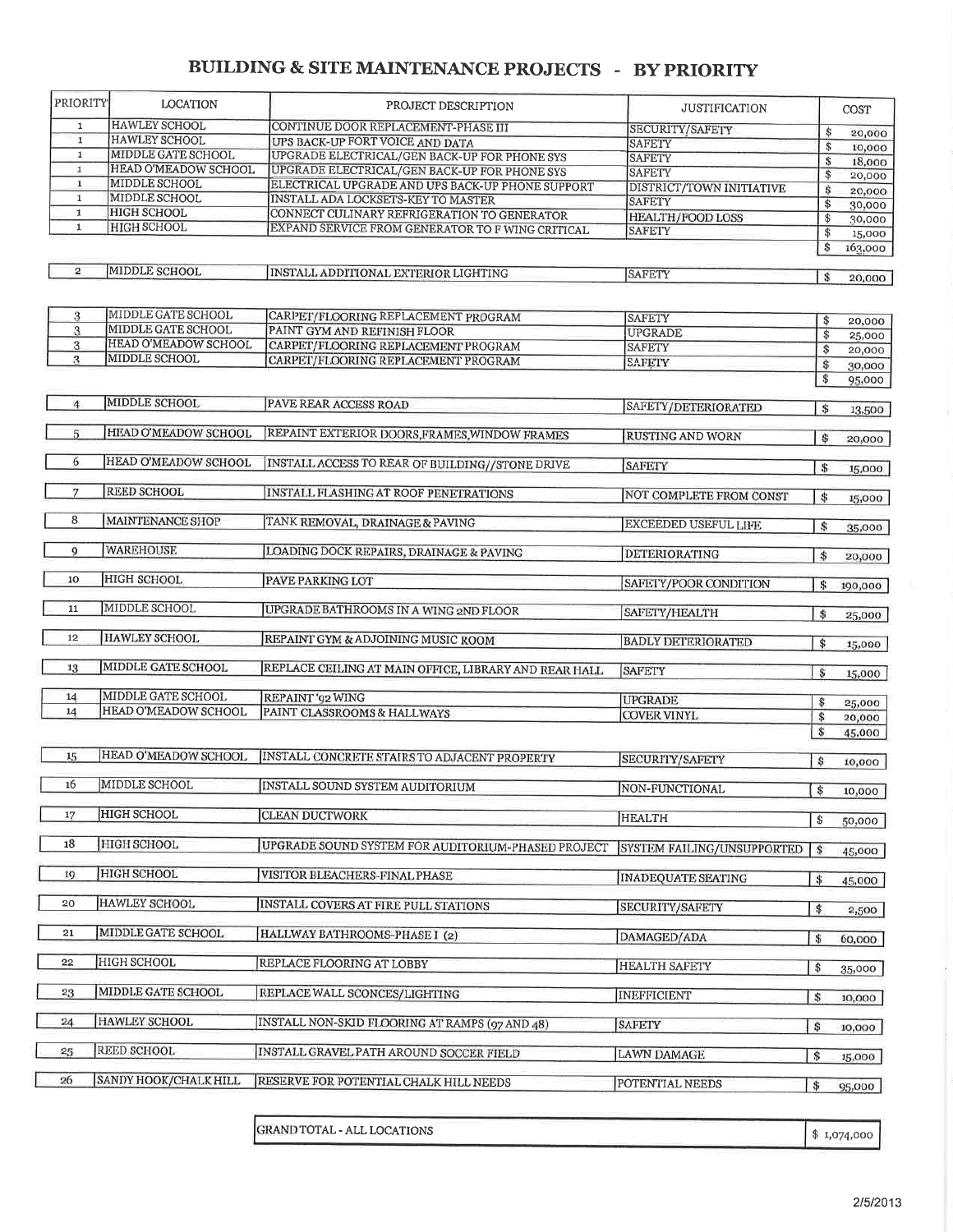| <b>HAWLEY SCHOOL</b>                                                             |                                           |                                                                   |                    |         |                    |                   | <b>PRIORTY</b>          |
|----------------------------------------------------------------------------------|-------------------------------------------|-------------------------------------------------------------------|--------------------|---------|--------------------|-------------------|-------------------------|
| INSTALL COVERS AT FIRE PULL STATIONS                                             |                                           |                                                                   |                    |         |                    |                   |                         |
| CONTINUE DOOR REPLACEMENT-PHASE III                                              | SECURITY/SAFETY                           | H                                                                 | \$                 | 2,520   | \$                 | 2,500             | 20                      |
| REPAINT GYM & ADJOINING MUSIC ROOM                                               | SECURITY/SAFETY                           | н                                                                 | \$                 | 20,001  | \$                 | 20,000            | 1                       |
| INSTALL NON-SKID FLOORING AT RAMPS (97 AND 46)                                   | BADLY DETERIORATED                        | н                                                                 | \$                 | 15,012  | s                  | 15,000            | 12                      |
| UPS BACK-UP FOR VOICE AND DATA                                                   | SAFETY                                    | M                                                                 | $\pmb{\mathbb{S}}$ | 10,024  | s                  | 10,000            | 24                      |
|                                                                                  | SAFETY                                    | H                                                                 | \$                 | 10,001  | \$<br>\$           | 10,000<br>57,500  | $\mathbf{1}$            |
|                                                                                  |                                           |                                                                   |                    |         |                    |                   |                         |
| <b>MIDDLE GATE SCHOOL</b>                                                        |                                           |                                                                   |                    |         |                    |                   |                         |
| CARPET/FLOORING REPLACEMENT PROGRAM                                              | SAFETY                                    | н                                                                 | $\mathsf{s}$       | 20,003  | $\boldsymbol{s}$   | 20,000            | $\mathbf{3}$            |
| REPLACE CEILING AT MAIN OFFICE, LIBRARY AND REAR HALL                            | SAFETY                                    | M                                                                 | \$                 | 15,013  | \$                 | 15,000            | 13                      |
| HALLWAY BATHROOMS-PHASE ! (2)                                                    | DAMAGED/ADA                               | М                                                                 | \$                 | 60,021  | \$                 | 60,000            | 21                      |
| REPAINT '92 WING                                                                 | <b>UPGRADE</b>                            | н                                                                 | \$                 | 25,014  | s.                 | 25,000            | 14                      |
| REPLACE WALL SCONCES/LIGHTING                                                    | <b>INEFFICIENT</b>                        | м                                                                 | 5                  | 10,023  | \$                 | 10,000            | 23                      |
| PAINT GYM AND REFINISH FLOOR                                                     | <b>UPGRADE</b>                            | H                                                                 | \$                 | 25,003  | \$                 | 25,000            | 3                       |
| UPGRADE ELECTRICAL/GEN BACK-UP FOR PHONE SYS.                                    | SAFETY                                    | H                                                                 | s                  | 18,001  | \$                 | 18,000            | 0                       |
|                                                                                  |                                           |                                                                   |                    |         |                    | \$173,000         |                         |
| <b>HEAD O'MEADOW SCHOOL</b>                                                      |                                           |                                                                   |                    |         |                    |                   |                         |
| INSTALL ACCESS TO REAR OF BUILDING//STONE DRIVE                                  |                                           |                                                                   |                    |         |                    |                   |                         |
| REPAINT EXTERIOR DOORS FRAMES WINDOW FRAMES                                      | SAFETY                                    | $H \succeq$                                                       |                    | 15,006  | S.                 | 15,000            | 6                       |
| PAINT CLASSROOMS & HALLWAYS                                                      | <b>RUSTING AND WORN</b>                   | H                                                                 | \$                 | 20,005  | \$                 | 20,000            | 5                       |
| INSTALL CONCRETE STAIRS TO ADJACENT PROPERTY                                     | <b>COVER VINYL</b>                        | M                                                                 | \$                 | 20,014  | \$                 | 20,000            | 14                      |
|                                                                                  | SECURITY/SAFETY                           | H                                                                 | \$                 | 10,015  | \$                 | 10,000            | 15                      |
| CARPET/FLOORING REPLACEMENT PROGRAM                                              | SAFETY                                    | н                                                                 | l \$               | 20,003  | $\pmb{\mathbb{S}}$ | 20,000            | $\mathbf{3}$            |
| UPGRADE ELECTRICAL/GEN BACK-UP FOR PHONE SYS                                     | SAFETY                                    | H                                                                 | \$                 | 20,001  | \$<br>s            | 20,000<br>105,000 | 1                       |
| INSTALL GRAVEL PATH AROUND SOCCER FIELD<br>INSTALL FLASHING AT ROOF PENETRATIONS | LAWN DAMAGE<br>NOT COMPLETE FROM C H   \$ | м                                                                 | l s                | 15,025  | $\pmb{\mathbb{S}}$ | 15,000            | 25                      |
|                                                                                  |                                           |                                                                   |                    | 15,007  | s<br>s             | 15,000<br>30,000  | 7                       |
|                                                                                  |                                           |                                                                   |                    |         |                    |                   |                         |
| <b>MIDDLE SCHOOL</b>                                                             |                                           |                                                                   |                    |         |                    |                   |                         |
| INSTALL SOUND SYSTEM AUDITORIUM                                                  | NON-FUNCTIONAL                            | H                                                                 | $\sqrt{2}$         | 10,016  | $\mathbb S$        |                   |                         |
| UPGRADE BATHROOMS IN A WING 2ND FLOOR                                            | SAFETY/HEALTH                             | н                                                                 | s                  | 25,011  | \$                 | 10,000            | 16<br>11                |
| CARPET/FLOORING REPLACEMENT PROGRAM                                              | SAFETY                                    | н                                                                 | \$                 |         | \$                 | 25,000            |                         |
|                                                                                  |                                           |                                                                   | \$                 | 30,003  |                    | 30,000            | $\overline{\mathbf{3}}$ |
| PAVE REAR ACCESS ROAD                                                            | SAFETY/DETERIORATED   H                   |                                                                   | \$                 | 13,504  | \$                 | 13,500            | 4                       |
| INSTALL ADDITIONAL EXTERIOR LIGHTING                                             | SAFETY                                    | H                                                                 | \$                 | 20,002  | \$                 | 20.000            | $\overline{2}$          |
| ELECTRICAL UPGRADE AND UPS BACK-UP PHONE SUPPORT                                 | DISTRICT/TOWN INITIATI H   \$             |                                                                   |                    | 20,001  | $\pmb{\$}$         | 20,000            | 1                       |
| <b>INSTALL ADA LOCKSETS-KEY TO MASTER</b>                                        | SAFETY                                    | $H \succeq$                                                       |                    | 30,001  | \$                 | 30,000            | 1                       |
|                                                                                  |                                           |                                                                   |                    |         |                    | \$148,500         |                         |
| <b>HIGH SCHOOL</b>                                                               |                                           |                                                                   |                    |         |                    |                   |                         |
| VISITOR BLEACHERS-FINAL PHASE                                                    | <b>INADEQUATE SEATING</b>                 | $H$ \$                                                            |                    | 45,019  | \$                 | 45,000            | 19                      |
|                                                                                  |                                           |                                                                   | \$                 |         |                    |                   |                         |
| UPGRADE SOUND SYSTEM FOR AUDITORIUM-PHASED PROJECT                               | SYSTEM FAILING/UNSUP                      | H                                                                 | \$                 | 45,018  | \$                 | 45,000            | 18                      |
| CONNECT CULINARY REFRIGERATION TO GENERATOR                                      | <b>HEALTH/FOOD LOSS</b>                   | H                                                                 | \$                 | 30,001  | $\pmb{\$}$         | 30,000            | п                       |
| REPLACE FLOORING AT LOBBY                                                        | HEALTH SAFETY                             | M                                                                 | \$                 | 35,022  | \$                 | 35,000            | 22                      |
| PAVE PARKING LOT                                                                 | SAFETY/POOR CONDITIO                      | $\mathsf{H}% _{\mathsf{H}}^{\ast}=\mathsf{H}_{\mathsf{H}}^{\ast}$ | \$                 | 190,010 | $\pmb{\mathbb{S}}$ | 190,000           | 10                      |
| EXPAND SERVICE FROM GENERATOR TO F WING CRITICAL                                 | SAFETY                                    | $\mathsf{H}% _{\mathsf{H}}^{\ast}(\mathcal{M}_{0})$<br>\$         |                    | 15,001  | \$                 | 15,000            | п                       |
| <b>CLEAN DUCTWORK</b>                                                            | <b>HEALTH</b>                             | M.<br>$\pmb{\mathbb{S}}$                                          |                    | 50,017  | \$                 | 50,000            | 17                      |
|                                                                                  |                                           |                                                                   |                    |         | \$                 | 410,000           |                         |
|                                                                                  |                                           |                                                                   |                    |         |                    |                   |                         |
| BUILDINGS & GROUNDS DEPT - SYSTEM WIDE                                           |                                           |                                                                   |                    |         |                    |                   |                         |
| MAINTENANCE SHOP TANK REMOVAL, DRAINAGE & PAVING                                 |                                           |                                                                   |                    |         |                    |                   |                         |
| WAREHOUSE LOADING DOCK REPAIRS, DRAINAGE & PAVING                                | <b>EXCEEDED USEFUL LIFE</b>               | H<br>\$                                                           |                    | 35,008  | \$                 | 35,000            | 8                       |
|                                                                                  | DETERIORATING                             | M<br>\$                                                           |                    | 20,009  | $\pmb{\mathbb{S}}$ | 20,000            | 9                       |
|                                                                                  |                                           |                                                                   |                    |         | \$                 | 55,000            |                         |

V,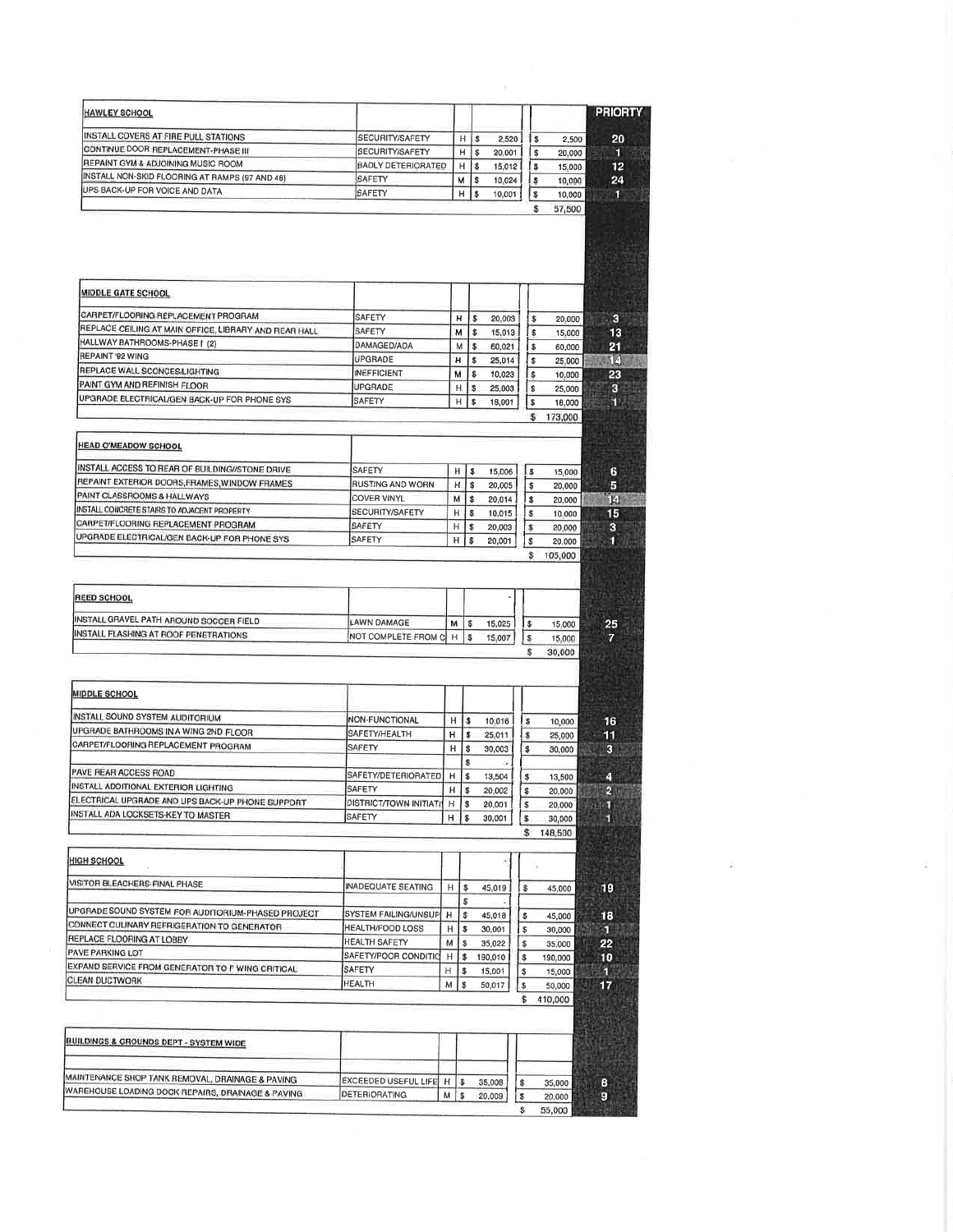| <b>Diesel Fuel Gallons</b> |                     | <b>Budget</b> | <b>Budget</b> |
|----------------------------|---------------------|---------------|---------------|
|                            |                     | 2012-13       | 2013-14       |
|                            | All Star*           | 111,147       | 113,455       |
|                            | Less: FDK           | 0             | $-8,615$      |
|                            | O/O                 | 6,000         | 2,000         |
|                            | <b>MTM</b>          | 12,000        | 12,000        |
|                            | Fran                | 3,000         | 3,000         |
|                            |                     | 132,147       | 121,840       |
|                            | Cost pr/gal         | \$3.50        | \$3.80        |
|                            | Total               | \$462,991     | \$462,992     |
|                            | <b>MTM</b>          | 28,788        | 28,788        |
|                            | Cost pr/gal         | \$3.14        | \$3.14        |
|                            | Total               | \$90,509      | \$90,509      |
|                            |                     |               |               |
|                            |                     |               |               |
|                            | Gallons             | 160,935       | 150,628       |
| <b>Total Gallons</b>       | Cost                | \$553,500     | \$553,501     |
| Less: Cash Receipts        | <b>Total Budget</b> | $-$ \$5,000   | $-$4,000$     |

\* Includes fuel for athletic and field trips

 $\mu$ 

AST contract specifies 2,200 gallons per bus. Currently using 42 vehicles therefore, aggregate total is 92,400

 $\mu$ 

| <b>Chalk Hill Diesel Estimate</b> | 7,560    | 12,810   |
|-----------------------------------|----------|----------|
|                                   | \$3.49   | S3.80    |
|                                   | \$26,384 | \$48,678 |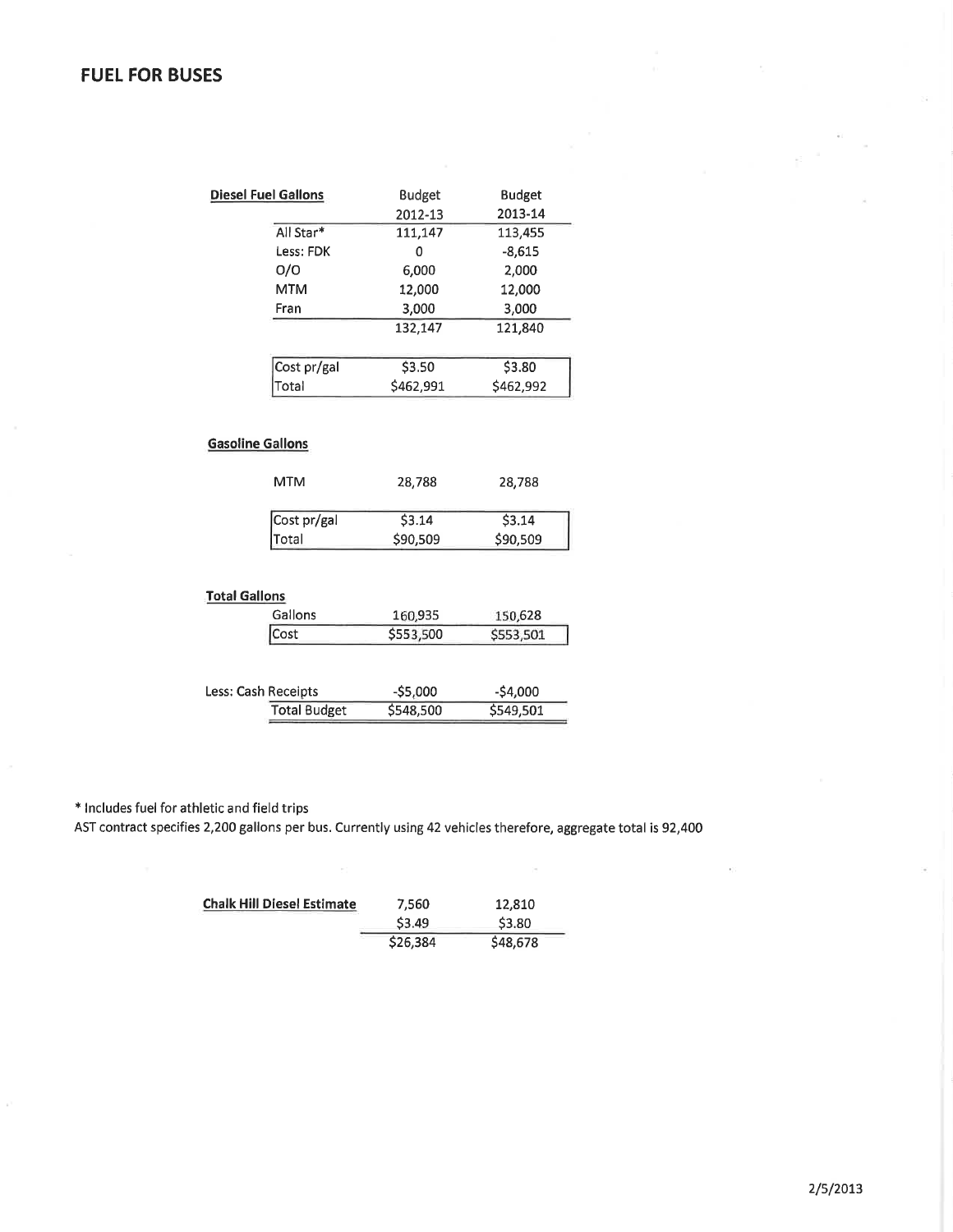## TECHNOLOGY DEPARTMENT -**Equipment Request by Priority**

**Equipment** This represents a total request of  $$548,559$ .

- Priority  $1 \bullet$ 
	- Full day Kindergarten Initiative-\$11,924  $\circ$ 
		- If full day kindergarten is implemented in the 2013-2014 school year, there would be a need to outfit 2 rooms in the district at a total cost of \$11,924.
- Priority 2 -
	- Obsolescence \$285,802  $\circ$ 
		- The request for equipment dollars for the 2013-2014 school year includes \$285,802 for obsolete replacements. These dollars will primarily address obsolete computers and laptops in Hawley and the High School and projectors at RIS.

#### Priority  $3 \bullet$

- $\circ$ Voice over IP - \$63,438
	- The estimated cost to complete the VoIP deploys throughout the District is \$149,670. The District has two buildings that remain to be incorporated into the system: Newtown Middle School and Reed Intermediate School. The amount of \$63,438 is included in the technology equipment line to continue with the VoIP installs by bringing Newtown Middle School onboard. The VoIP system offers features that can help to address issues of being able to communicate with all buildings simultaneously.

#### Priority  $4-$

- Priority 1 Building Technology Requests- \$187,395  $\circ$ 
	- × Additional equipment identified as a priority need by building administrators. Includes but not limited to additional wireless access, iPads, interactive whiteboards, and document cameras.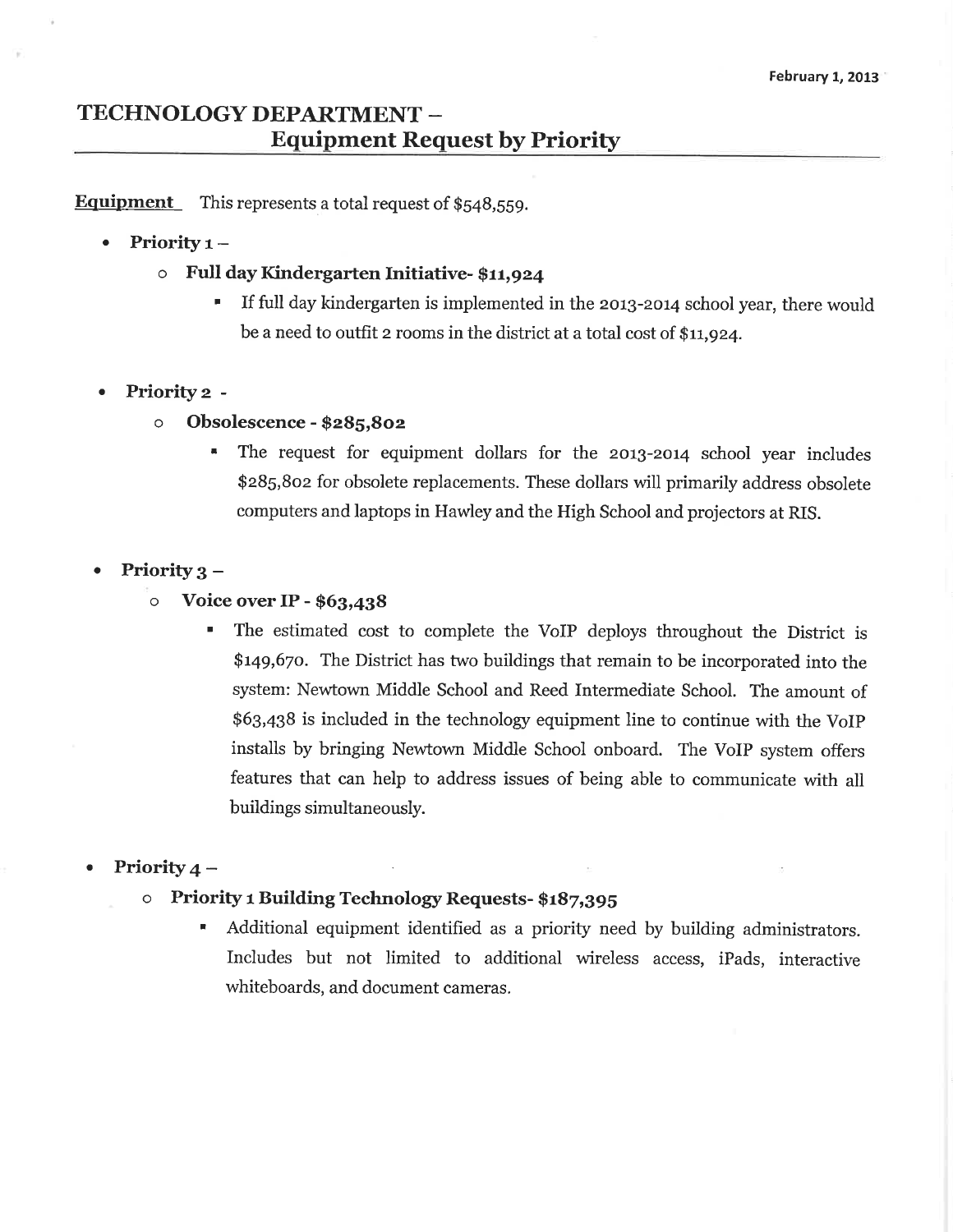|                                | TECHNOLOGY DEPARTMENT<br><b>Accepted Technology Donations</b> |             |              |         |                                                                                         |                                                        |                                    |
|--------------------------------|---------------------------------------------------------------|-------------|--------------|---------|-----------------------------------------------------------------------------------------|--------------------------------------------------------|------------------------------------|
|                                |                                                               |             |              |         |                                                                                         |                                                        | 1/23/2013                          |
| Company Name<br>Cisco Through  | Address<br>125 Metro Center                                   | City        | <b>State</b> | ZipCode | Invoice                                                                                 | <b>Description</b>                                     |                                    |
| Atrion                         | Boulevard                                                     | Warwick     | RI           | 02886   |                                                                                         | VoIP - phones and<br>router for SHS                    | Value<br><b>MAN BA</b><br>\$49,876 |
|                                |                                                               |             |              |         |                                                                                         | WS-C3560V2-<br>48PS quantity 8<br>plus installation    | \$28,000                           |
| PCMall Gov                     | 2 Trap Falls Rd Suite<br>503                                  | Shelton     | <b>CT</b>    | 06484   | S7790729                                                                                | 3 Meraki Wireless<br><b>Access Points</b>              | \$3,297                            |
|                                | HP - Tyler Renkert 6 Golden Pond Rd                           | Newtown     | <b>CT</b>    | 06470   | email                                                                                   | <b>HP LaserJet ENT</b><br>700 M712xh                   | \$1,200                            |
| Home Depot                     | 114 Federal Road                                              | Danbury     | <b>CT</b>    | 06810   | 6209-541659                                                                             | 10 outlet surge<br>protector - 15 ft                   | \$1,854                            |
| <b>HBCommunications</b><br>Inc | 60 Dodge Avenue                                               | North haven | <b>CT</b>    | 06473   | Quote only                                                                              | 33 Smartboards<br>and short throw<br>projects          | \$164,351                          |
| Charter                        | 9 Commerce Rd                                                 | Newtown     | <b>CT</b>    | 06470   |                                                                                         | Extended WAN to<br>include Chalk Hill                  |                                    |
| Verizon                        | 55 Capital Blvd                                               | Rocky Hill  | <b>CT</b>    | 06067   | pricing based on<br>estimate to install<br>similar system at<br>HOM at district<br>cost | Interior repeater<br>system at Chalk<br>Hill           | \$40,199                           |
| <b>IBM</b>                     | <b>IBM North Castle</b>                                       | Armonk      | <b>NY</b>    | 10594   |                                                                                         | 24 Lenovo<br>ThinkPads                                 | \$27,696                           |
| Oracle                         |                                                               |             |              |         | email offer                                                                             | Funds to support<br>the security<br>system in district | \$25,000                           |
| Dell                           | One Dell Way                                                  | Round Rock  | <b>TX</b>    | 78682   |                                                                                         | Discount on<br>servers                                 | \$55,582                           |
| <b>RnB</b>                     | 15 Commerce Rd                                                | Newtown     | <b>CT</b>    | 06470   |                                                                                         | 4 SmartBoards<br>and Proj for NMS                      |                                    |

 $1 - 1 - 1 = 1$ 

 $\bar{w}_1$ 

 $\omega$  .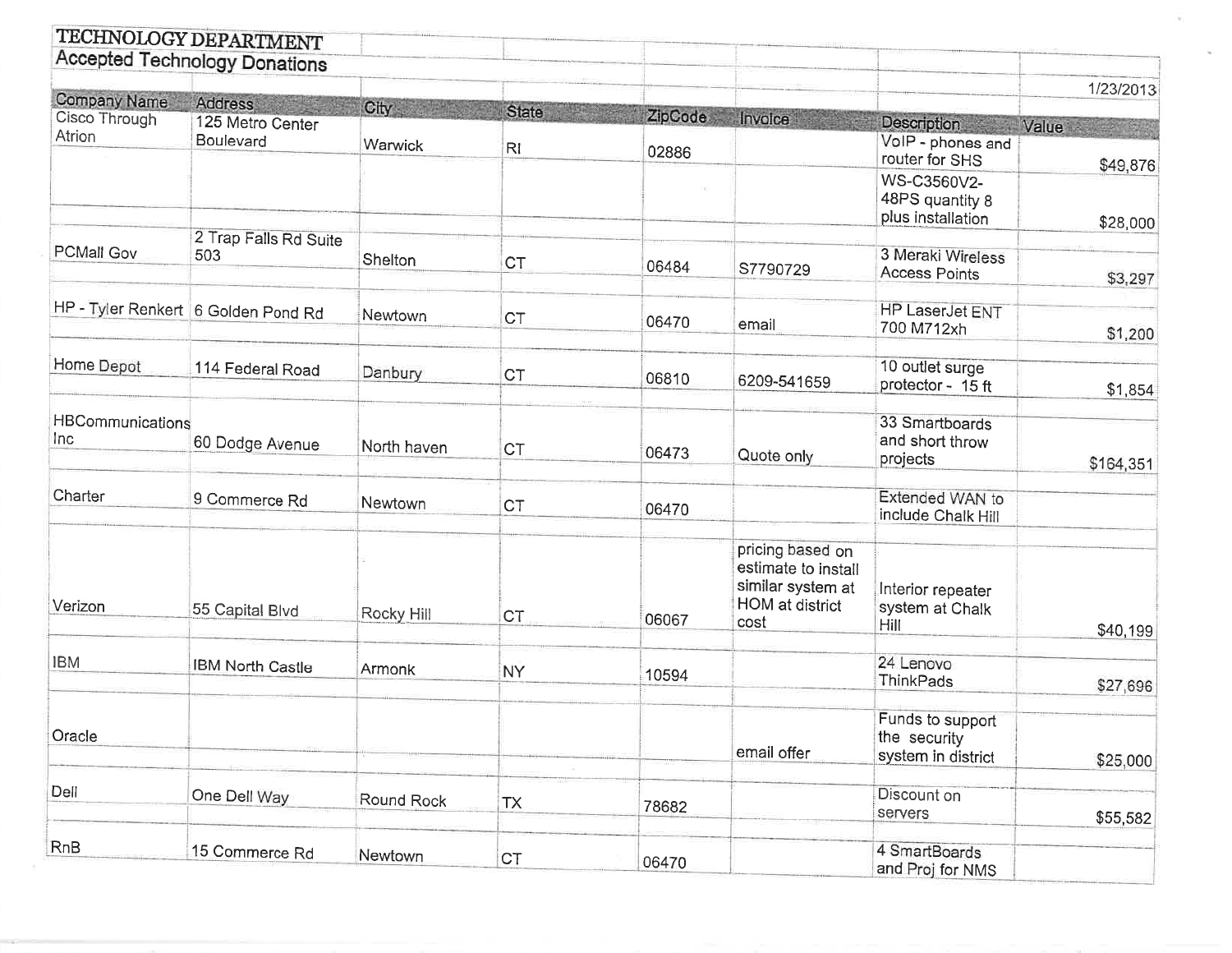**Donations for Board of Education Acceptance** 

 $\sim$ 

### $2/5/2013$

| Gift Cards to Sandy Hook Teacher Fund<br>St. Peter's School<br>Avon Public Schools Staff 82<br>Norell/Oropza Family<br><b>Anonymous Donor</b><br>Open Sky Corporation | (Good Ideas)<br>(Really Good Stuff)<br>(Amazon)<br>(The Disney Store)<br>(Staples) | \$800<br>\$3,275<br>\$100<br>not listed<br>\$25 | \$ | 4,200.00    |
|-----------------------------------------------------------------------------------------------------------------------------------------------------------------------|------------------------------------------------------------------------------------|-------------------------------------------------|----|-------------|
| Donations to Newtown Public Schools From W.B. Mason                                                                                                                   |                                                                                    |                                                 | \$ | 10,174.00   |
| Donations to Newtown Public Schools From East Lyme BOE and others                                                                                                     |                                                                                    |                                                 | \$ | 5,535.70    |
| Berchem, Moses Re: Sandy Hook Elementary Legal Services December                                                                                                      |                                                                                    |                                                 |    |             |
| Sandy Hook Media Center from Renaissance Learning Company                                                                                                             |                                                                                    |                                                 | \$ | 3,411.00    |
| Sandy Hook Support Fund from Cloud Fitness, Seth & Michelle Larson                                                                                                    |                                                                                    |                                                 |    | \$12,772.70 |
| Newtown High School from New England Fitness Distributors<br>(Repairs to Fitness Center Equipment)                                                                    |                                                                                    |                                                 | \$ | 983.74      |

**Total Donations 2/5/13** 

 $$ 57,074.14$